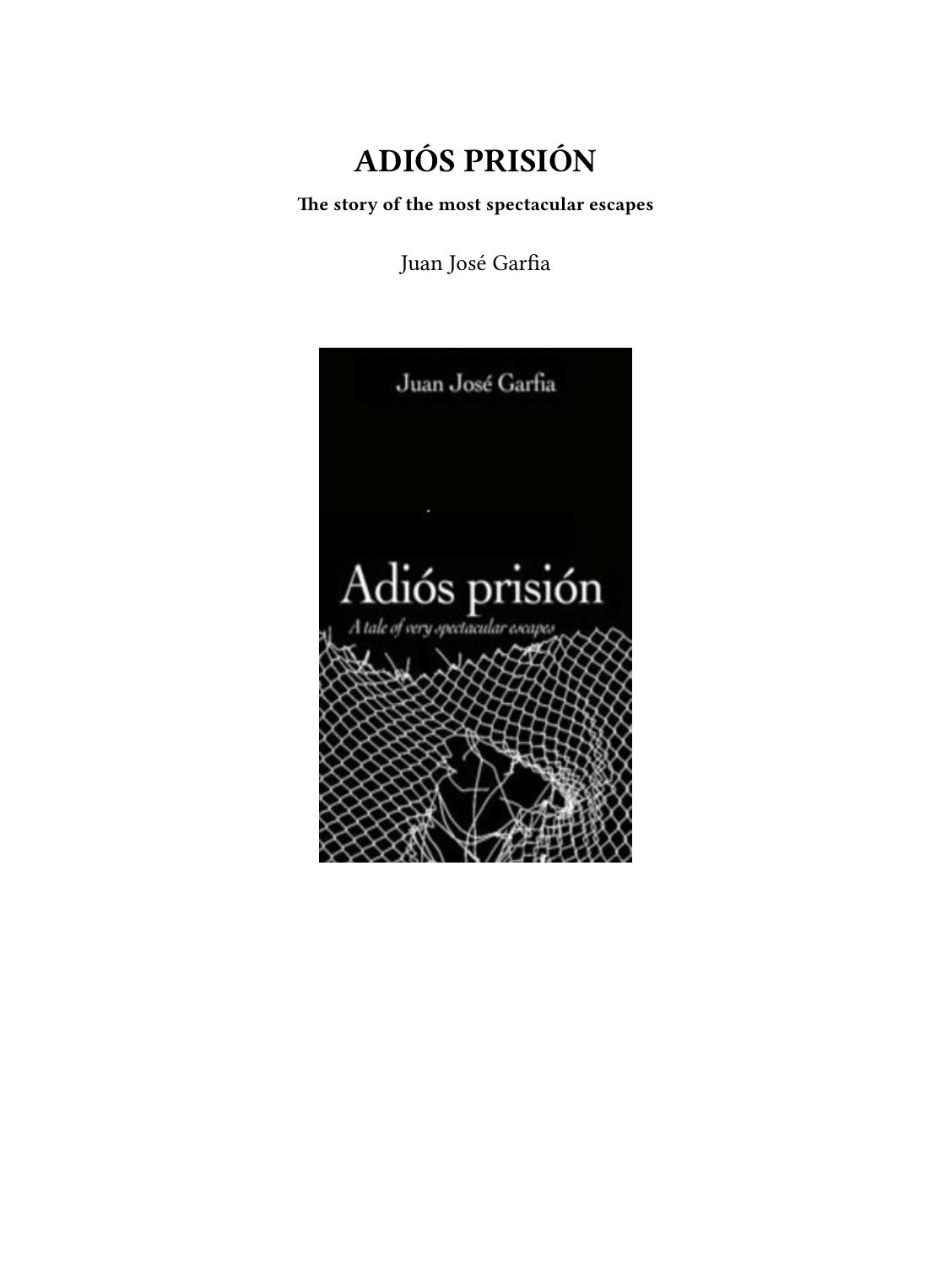# **Contents**

| Introduction to the English edition | 3                       |
|-------------------------------------|-------------------------|
| Introduction to the Italian edition | $\overline{\mathbf{4}}$ |
| Introduction                        | 6                       |
| The starling                        | 8                       |
| A rope and a motorbike              | 9                       |
| By knife                            | 13                      |
| An escape in Valladolid             | 16                      |
| A cruise from Tenerife              | 20                      |
| From Huesca, with hostages          | 26                      |
| Epilogue                            | 37                      |
| The great marathon                  | 38                      |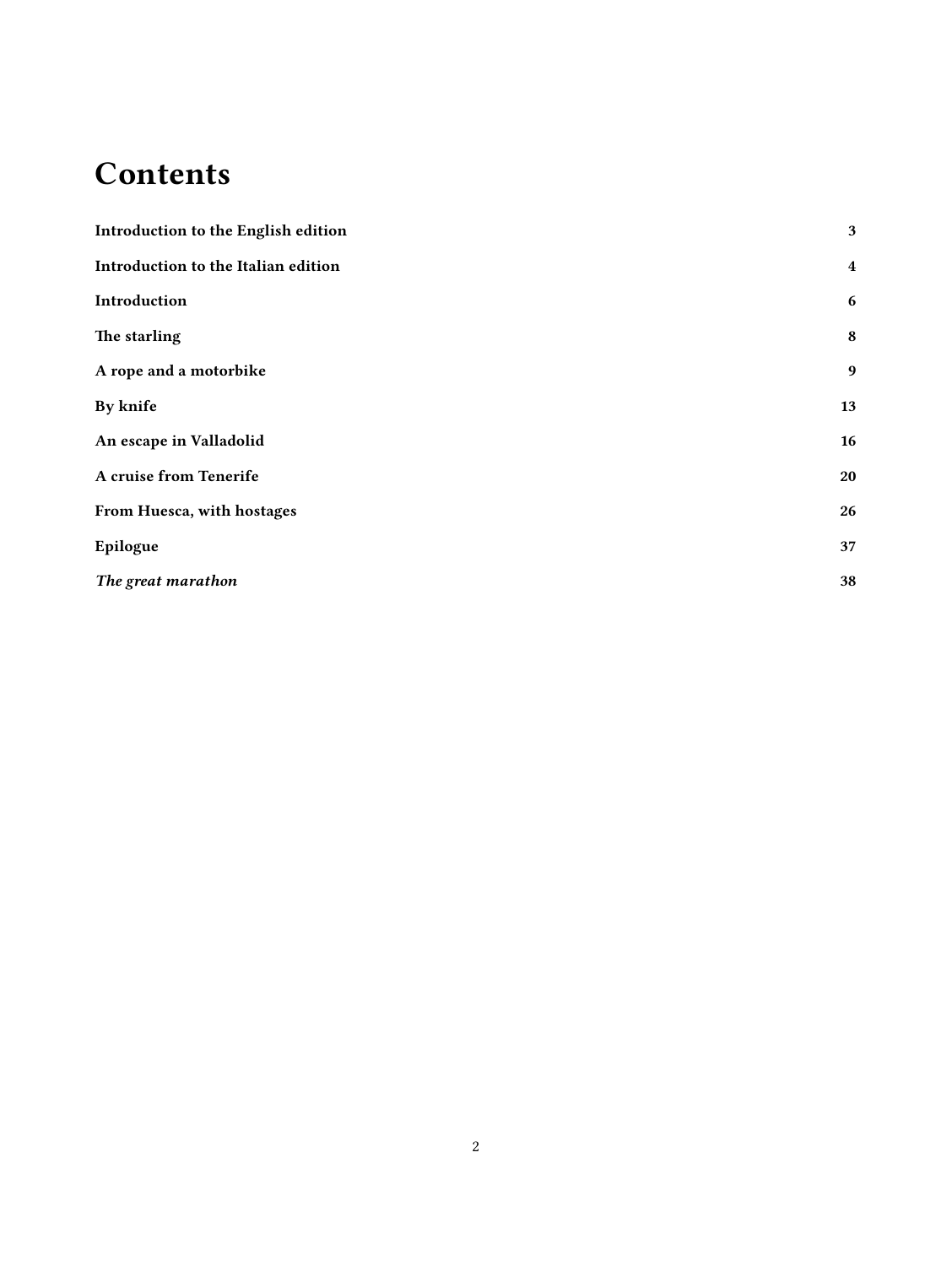### <span id="page-2-0"></span>**Introduction to the English edition**

As soon as I finished reading *Adiós Prisión* in the Italian edition published in August 2008 I felt the urge to translate it. It is one of those books that you do not want to finish. You cannot get it out of your head, you want to delve deeper and deeper into it.

This book talks about freedom, the urgent need for freedom and the impossibility of living without it. This book says that freedom must be taken back at all costs and that is exactly what the protagonists of *Adiós Prisión*, Spanish prisoners under the infamous FIES regime, did: they took back their freedom using all means necessary, challenging the impossible, ready to kill for it if necessary. There is no room for political correctness or abstract morals concerning human life here: if the screws keep you locked up and your life, even in its most banal and insignificant aspects, is at the mercy of their caprice, violence and stupidity, your only choice is to eliminate them if they put themselves between you and your freedom.

The protagonists of this book are not passive subjects of the prison system, on the contrary they are well aware of the fact that prison is the absolute negation of human dignity. As FIES prisoners they are experiencing directly how human beings will never adapt to life in prison, and their most impelling need is to escape in order to put an end to a situation that is unendurable.

The FIES, *Ficheros de Internos de Especial Seguimento* (record of prisoners under special observation) was inaugurated by the Spanish prison system in 1991 in order to further punish and control prisoners who had been carrying out revolts in the Spanish jails over the previous decades. Two amnesties were granted following the dictator Franco's death, one in 1976 and one in 1977, but they were systematically denied to a large number of prisoners, the 'social' prisoners, whereas many of those declared or considered 'political' were released. It was then that revolts started breaking out continuously, not only for the amnesty to be extended to all prisoners but also against the unbearable conditions inside the jails (torture, beatings, overcrowding, rotten food, no medical attention for prisoners affected by medical conditions, and so on). Prison infrastructures were smashed and destroyed as a result of the frequent riots that occurred in most Spanish prisons in the years following Franco's death. The FIES was created with the precise aim of keeping a record of the most rebellious prisoners of those years. However, it was not just an archive for gathering information about hot-headed prisoners: along with its inauguration special wings were being built inside prisons all over Spain to hold those considered particularly dangerous by the prison system. In the special wings the cells were tiny, the walls were completely bare, the toilet was a hole in the floor, the bed was made of iron, and it was impossible to see out through the barred window. Prisoners spent days, months, years locked up in these dungeons and were allowed to keep nothing with them as their personal possessions were seized on entry to the wing. The screws were always ready to provoke, search and beat prisoners, knowing that they could count on total impunity and the complicity of the prison direction.

In spite of the appalling conditions that the FIES prisoners endured, they continued to struggle, gaining the support of comrades and organizations outside the prison. As the situation inside the Spanish jails came to be known outside, also thanks to the sustained action of anti-prison groups, the reputation of the Spanish democratic State was inevitably compromised. As a result, the FIES no longer exists in name, but it is now called PRIC (*Programa Recuperacion Internos Conflictivos,* Program of recuperation of turbulent prisoners). Needless to say the regime has not changed much in substance. Unfortunately, regardless of what it is called, it has brought about good results for the prison institution as the number of revolts and escapes has decreased considerably over the past few years.

In this sense the crude tales of *Adiós Prisión* are particularly important: not only do they offer a lurid picture of the FIES underworld, they also express the fervid determination of some of its captives to get out no matter what the cost, to run to freedom without looking back, knowing that escape is their only possible chance of life.

Another reason for publishing this book in English is to show once again what we have been repeating over and over: that the prison system cannot be reformed or made more humane, but must be destroyed along with the power that justifies its existence.

Barbara Stefanelli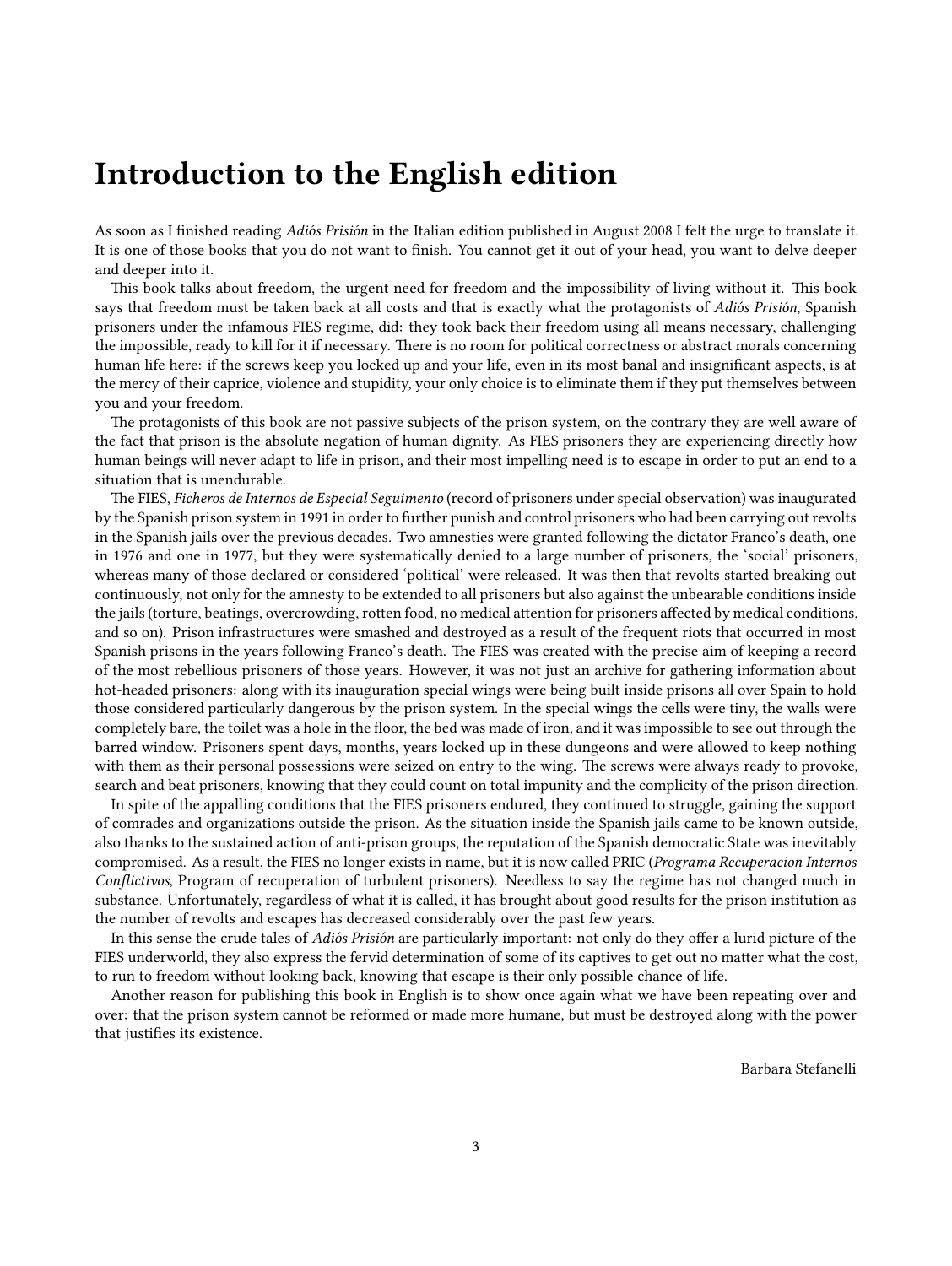#### <span id="page-3-0"></span>**Introduction to the Italian edition**

As *Adiós Prisión* was to be published in Italian I was asked to write an introduction, not to the book as such, given that it speaks for itself. Those who read it can dream of their 'escape'… from their walls, their worlds, their fears… The goals that were attained when the book first came out, that is to say to inform, denounce, make people aware, push them to protest, revolt, escape (not by chance it was forbidden in Spanish prisons because it encouraged escape) were all achieved. Although we didn't imagine that this booklet, made almost clandestinely by a few forgotten isolated prisoners, would reach beyond the next cell … so small was our world.

As it is now to be published in Italy, fifteen years after it was written, thirteen after it was first published, we need to go over those years, which led to dramatic changes at all social levels.

Prison, a microcosm inserted into our world but that is denied the possibility to speak, is in its turn the mirror of these changes, which I'm going to try to talk about.

As concerns our story, which you will read in this book, I know that you would like to know what has happened to the protagonists of these tales, what changes have occurred in our lives after all these years, in the lives of those prisoners who had the courage to struggle and revolt against a death penalty that none of us deserved but that very few of us could avoid.

The FIES regime (*Fichero de Internos en Especial Seguimiento*, record of detainees under special surveillance) was introduced in 2001 by the Spanish Home Office and the Department of Prisons. It is nothing less than a special isolation regime inside some prisons, whose function is to control, isolate and annihilate the prisoners who tried to revolt against the inhumanity of imprisonment. Each time a prisoner attempted an escape, a revolt broke out in the prison and guards were taken hostage in order to denounce the appalling conditions the prisoners were condemned to, not so much by the courts as by the prison institution. At the time prisons were full of torturers from Franco's dictatorship, supported and protected by a number of judges with the same fascist mentality. The judges assigned to watch over respect for the law inside prison, the magistrates whose function was to control the prison system to ward off the corruption that affects miserable people when they gain power over others (this is exactly what the jailer-prisoner relation is), were all accomplice to the torture. They decided to totally isolate rebellious prisoners when they realized that by transferring them arbitrarily and in secret, transporting them as if they were cattle to be moved to another slaughterhouse, just made the revolt spread to other prisons (dignity and the awareness of being individuals accompanied the bodies swollen with bruises and wounds: it was contagious).

They managed to silence us for a number of years: sometimes only temporarily, until we managed to overcome harsh isolation; other times definitively, when a comrade took his life in the cell… the latter was the most common situation.

What the FIES prisoners constantly did was to denounce the endless string of deaths that occurred in the Spanish prisons at the end of the 1980s. A huge number of ill prisoners, mostly with HIV or hepatitis, and lack of treatment, which was considered too expensive, led to prisoners dying like dogs. Many of them, already condemned by illness, would be happy to die with a bit of dignity in the struggle.

The FIES regime was inaugurated with the intention of exterminating us, quite an easy job given the approval of the law, the manipulation of information and the indifference of a society that only cared about its own survival. The macro-prisons that were build on a large scale in the 1990s were efficient instruments to disperse, isolate and silence us and at the same time offered huge economic profits (nowadays at least one or two macro-prisons are built every year, the most recent being Puerto Santa Maria III and Morón). Various levels of isolation sections, i.e. narrow spaces of total control inside which three or four prisoners struggled to survive, were introduced into each new prison.

Barrot was the first to die after he was moved to the FIES in Valladolid. He hanged himself.

Pedro Vázquez won an appeal at the constitutional court and was freed from the FIES regime but that did not last long, as he was soon back there with us. His sentence was finally reduced and he was released, but his health conditions were so bad<sup>1</sup> that he died of psoriasis.

 $1$  He had HIV. [TN]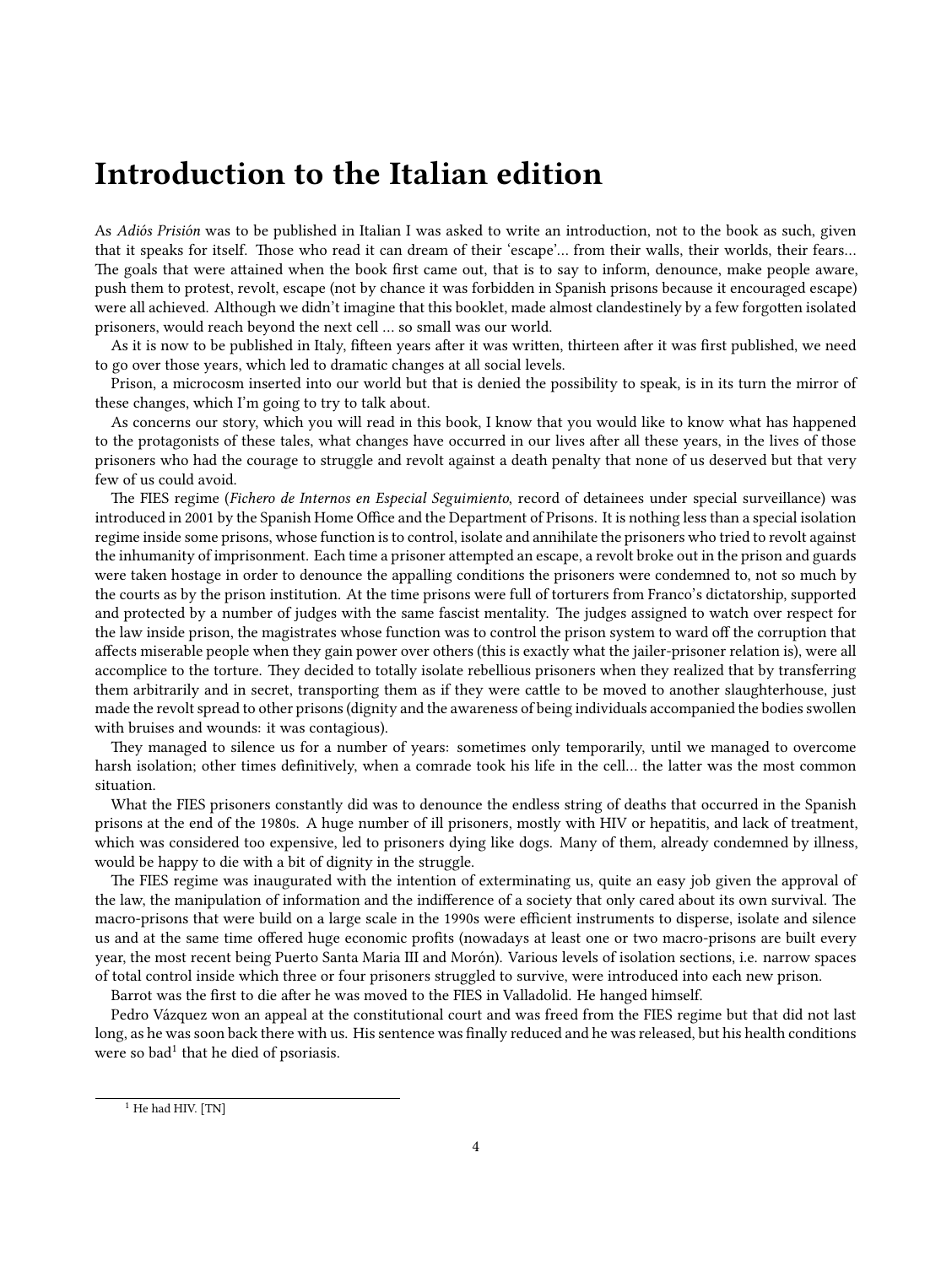As for Carlos, he obtained partial freedom and had the chance to enjoy his Barcelona before dying of HIV. That was not unusual, you needed to be very strong to resist the conditions you had to endure in prison. Those who had any illness whatsoever were condemned to death….

I found the necessary strength to survive my long stays in the dungeons of democracy without going mad by writing, studying, painting and exercising.

Tarrío endured more than 20 years in prison but the effort got the better of him and he died of a cerebral haemorrhage in 2005. He published an autobiographical book, *Huye hombre, huye<sup>2</sup>,* whose heartbreaking tales led to various collectives giving him unconditional support so that he was released and could die a free man.

Redondo is the only one, besides me, who is still alive after passing through the dungeon of El Dueso. Like the others he kept his indomitable will to freedom. A year after the publication of this book he was wounded in the chest by a cop's shotgun while attempting to escape from a police station in Gijón. A cop was killed in the incident. Twenty-two years after entering prison following a minor sentence for theft, he finally left all this misery behind him. I just hope that all the cruelty he endured won't ruin his life and that we, the other comrades of this story, will also be able to celebrate his victory.

As I write these lines in memory of my comrades I'm still locked up and I don't know the date of my release, as the latter depends on the caprice of those against whom I have always struggled.

What is certain is that I'm not conquered and I will carry on on my feet.

Juan José Garfia Rodriguez March 2008

<sup>2</sup> Flee man flee [TN]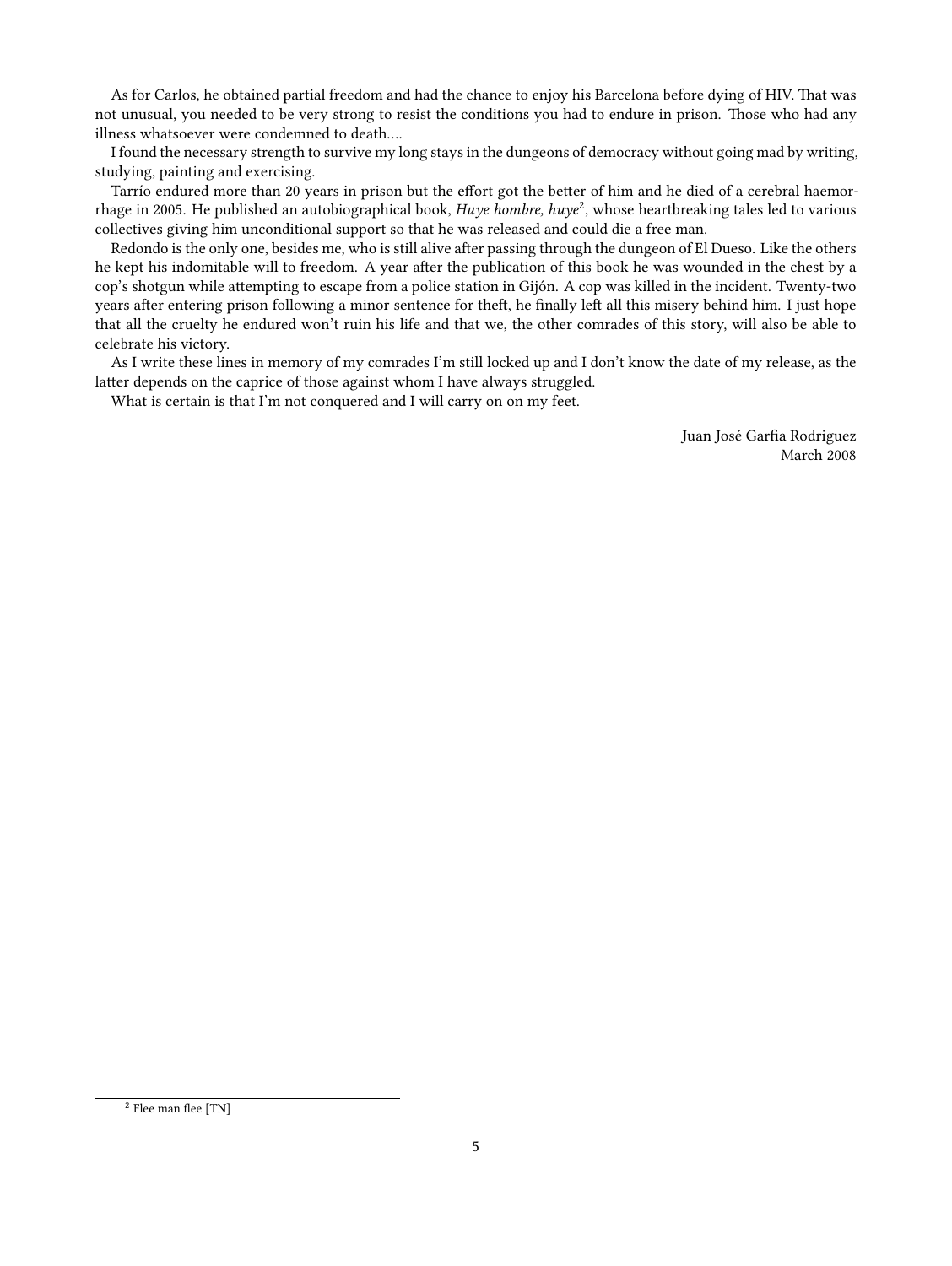### <span id="page-5-0"></span>**Introduction**

*Why am I writing this? well, for this… for the comrades, for them to see that it is possible and take courage…* To my brother Carlos

I would like to explain why I decided to write this little booklet so that the reader will understand it better. The place where it was written, El Dueso prison, at the end of 1991, was crucial. We, the six characters of the book, met in the FIES section which had been inaugurated in July of the same year and was notorious as the toughest prison regimen in Spain. I'm not going to tell you in detail what happened during that period, as that would add to the difficulties in writing this book. However, the reader should know that the *Asociacion Pro Derechos* along with *Salhaketa* put a great deal of pressure on the Basque parliament and other public bodies to close down the FIES before it was finally closed down in 1993.

The tension caused by such conditions, combined with the horrors suffered, had an immediate and implacable effect on prisoners, most of whom had Aids (four out of the six of this book). To ward off the alienation of prison, which was particularly hard under the FIES regime, we would talk to each other about any subject that came into our head, and we did so at the window (our means of communication). Sometimes we ended up arguing and adding to the tension, but we also got to know each other intimately. Being closer to each other helped us to cope with our situation as prisoners.

We also did other things, certainly not many: we played chess (with pieces made out of paper), read a lot of books and exercised. But one thing we rarely did was write. The reason being, even if we were finally allowed to have correspondence after many months of total isolation, we had to hand in our letters and write the destination address at the top of the page. The guards put the letters in an envelope and sent them to the *Direccion General de Instituciones* Penitenciarias<sup>1</sup> in Madrid, where the letter was checked, approved and then sent back to the prison. With this procedure a letter took months to reach its destination. And it took the same length of time for us to receive letters from the outside. Indeed, it was extremely difficult to keep in contact with the outside.

One day I found an advertisement for a literary contest in a newspaper. Applicants were required to write short stories and I thought it would be great if each of us had a try. I told the others and everyone, except Juan and Barrot, was enthusiastic. In the end only Vázquez and I wrote stories, even though we didn't take part in the contest. Writing a story, however, gave me confidence in my creative abilities, which are obviously not literary abilities. It was then that I decided to write this book.

My project involved all of us. We had been labelled as very dangerous people, each of us having committed different kinds of crime; but the one thing that we had in common, and the reason we had been put in FIES, was that we all were *fuguistas<sup>2</sup>*. So why didn't each of us tell the tale of his most spectacular escape? I thought that this was a good way to get out of our poisonous dull routine, and told my comrades about it to see who wanted to join in.

They liked the idea and we started working on it. As for the method, it was easy. Who knows better than its protagonists about an event? So Estevez, Vázquez, Tarrío and I wrote down our stories. Redondo didn't because Tarrío's story concerned an escape that they did together. As for Barrot, he had trouble writing. So I tried to piece his story together as though I were a journalist, asking him questions and jotting down his answers.

When one of us finished his piece of writing, he read it aloud and I wrote it down because we were not allowed to pass things from one cell to another. I made a few small corrections but basically I did not change the original author's vocabulary and style.

Then I had the idea of linking the stories by introducing a starling as narrator. The fact that there was an external narrator put all of us at the same level. In other words, it made it impossible to differentiate the author's identity and prevented him from getting into trouble.

<sup>&</sup>lt;sup>1</sup> Head of Penitentiary Institutions. [TN]

<sup>&</sup>lt;sup>2</sup> Escapists. [TN]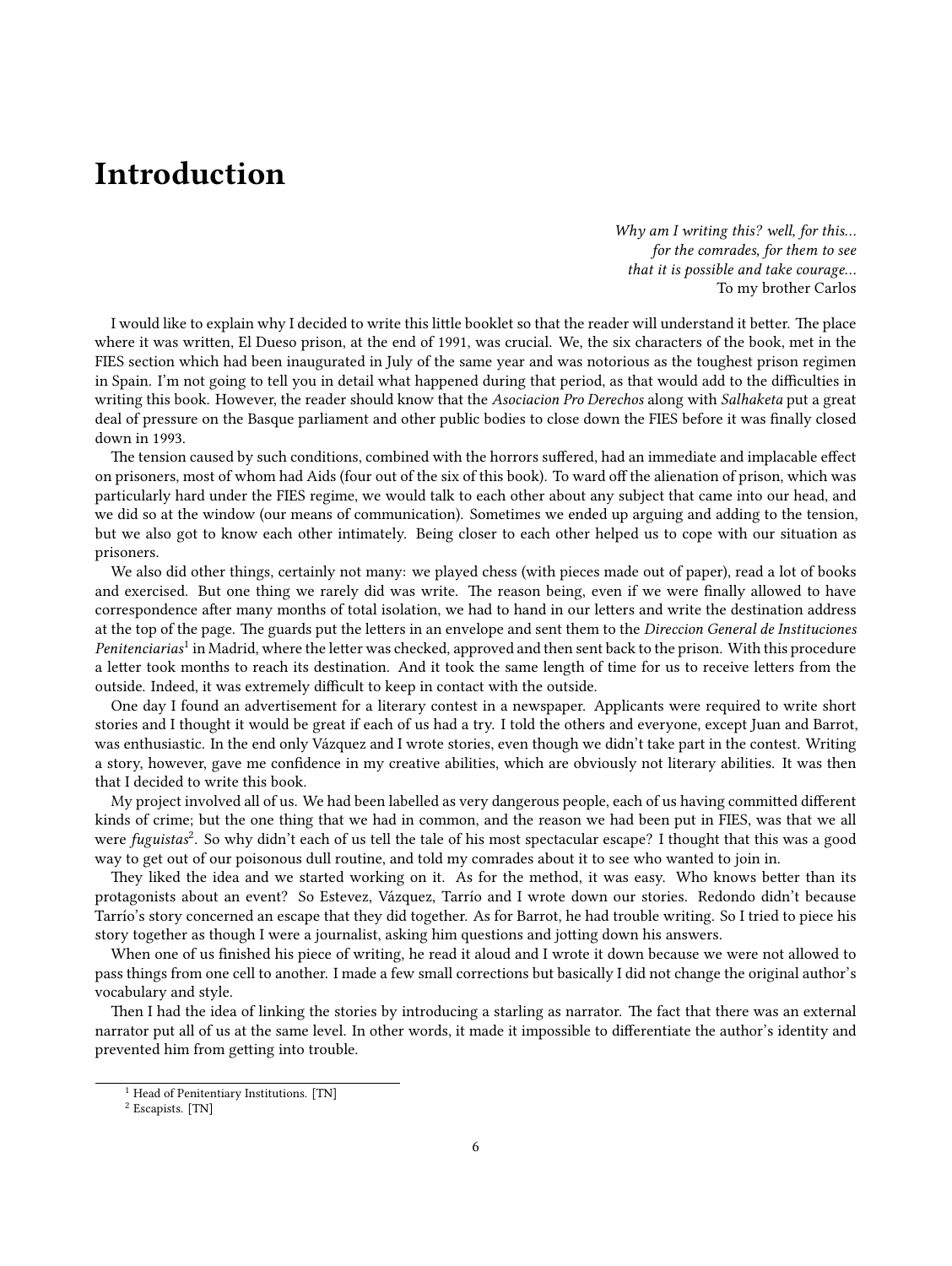Someone suggested that documents should be added at the end of the book in support of our stories, whose credibility might be affected by the presence of the starling narrator. I put together all the newspaper cuttings we had at our disposal and asked my comrades to give me their legal documents (court papers, requests of the prosecution, etc.) so that the truthfulness of our stories could be verified. Only Barrot's documents were missing. His stay at El Dueso had been unbearable for him, and he hanged himself soon after being transferred to the prison in Valladolid. I tried to get his judicial documents from the court and the Guardia Civil<sup>3</sup> in Elda but they refused.

As the book was completed and I was moved to Malaga in order to attend a trial I gave the manuscript to a friend, Tafalla, who later typed it out. I then made further corrections and my friend had to type it out again. It was in Picassent prison that I finally finished the book.

I would like to point out that the research for and elaboration of *Adiós Prisión* was my doing but that the book was written by all of us. Each one did his share. The book is finally being published, but just completing it was a huge satisfaction to each and every one of us.

Juan José Garfia Rodriguez

<sup>3</sup> Civil Guards, Spanish gendarmerie. [TN]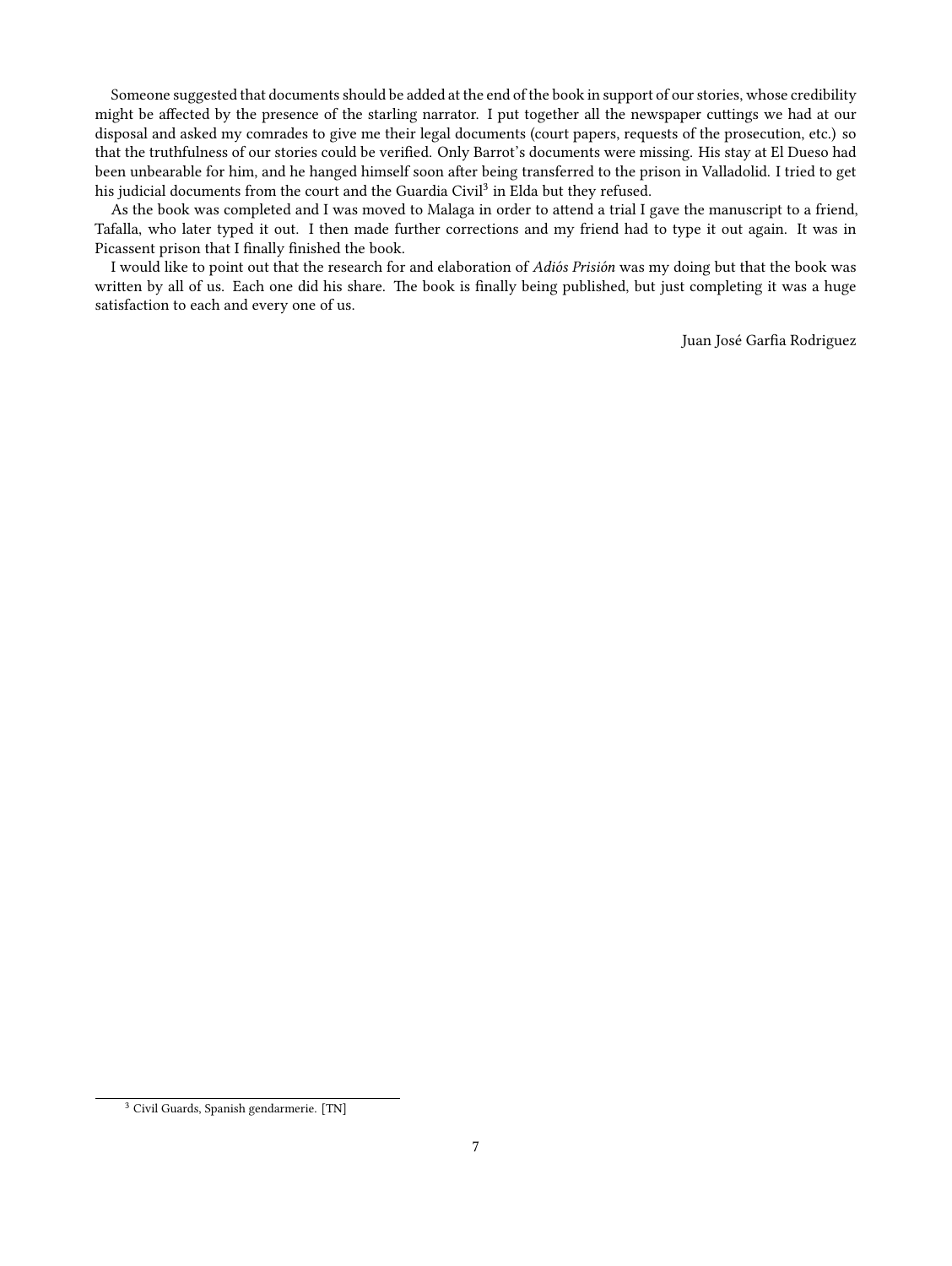### <span id="page-7-0"></span>**The starling**

I live in a building with some people. My nest is in a corner under the eaves against the wall. I know this place very well because I come here every year to have my children. It is quite safe as it overlooks a courtyard which only birds have access to and I'm not afraid if I sometimes need to leave my little ones alone.

This year when I reached the nest with my partner to lay the first eggs of the season I noticed that there were men at the windows opposite the wall. At first I was worried about settling there because it was the first time I had seen people behind those windows and they were so near I didn't feel safe. Looking around me I realized that there had been a few changes since last year. There was a kind of mechanical eye in the wall opposite the windows, which I later heard people calling 'the Inquisitor'. There was also barbed wire all around the walls of the courtyard and they had added another row of bars on to the windows where the men (six of them) were housed.

I saw metal plates the same colour as the bars between the windows and my partner pointed out the enormous spotlights positioned in every corner of the yard. While I was looking at all this I heard people speaking loudly and after observing them closely, I noticed something that indicated we could nest there safely like every other year: the people inside could put no more than their hands through the bars.

The yard was still inhabited by the usual birds: sparrows, seagulls, and of course ourselves, the starlings. So everything carried on like the years before and after sitting on the eggs, (I had two little ones) just when the people arrived, something happened. If it hadn't happened I wouldn't have this story to tell, because as soon as the little ones are born it is usually a race against time to find food. That means that my partner and I are flying from one place to another from dawn till dusk to find food for our insatiable creatures. But it was different this time. Twice a day the people threw all kinds of food out of the windows. Especially meat and fruit. The gulls fought for the meat shrieking and fighting but they always left something behind. We were the only ones that ate the fruit. My companion kept the other starlings at bay while I fed the children. We had to defend such an abundant patch.

My days were more relaxed thanks to these people. I could afford to stay in my nest with nothing to do but watch over my little ones, singing or cleaning my feathers. I wasn't normally interested in what the people at the windows said or did but, having more free time, I paid more attention and spent entire afternoons watching and listening. I must say that what they were saying was very interesting. The people called each other by different names, and over time I got to know who was who. They also had big numbers painted on the window. Number two was Barrot; number four was Juan, but they also called him Juanito, Redondo, Pepinillo and Burbujas; number six was Juanjo and they called him Garfia or Doctor; number eight was Carlos, Esteve, Carlitos or Simpson; ten was Xosé, Tarrío, Che-Che, or Norman. And twelve was Pedro, Vázquez or Cansado. In order not to get confused, I identified each of them by the number on their window…

They didn't seem to have much to do given that they stood at the window for hours, talking, laughing and shouting. I didn't normally pay much attention to their chatter but sometimes they told stories that fascinated me. One afternoon, while they were all chattering and explaining to one another why they were there, number four proposed that they each tell the story of their latest escape, one by one. That was how I came to know about some of their prodigious adventures, which I am going to relate here in turn, just as I heard them.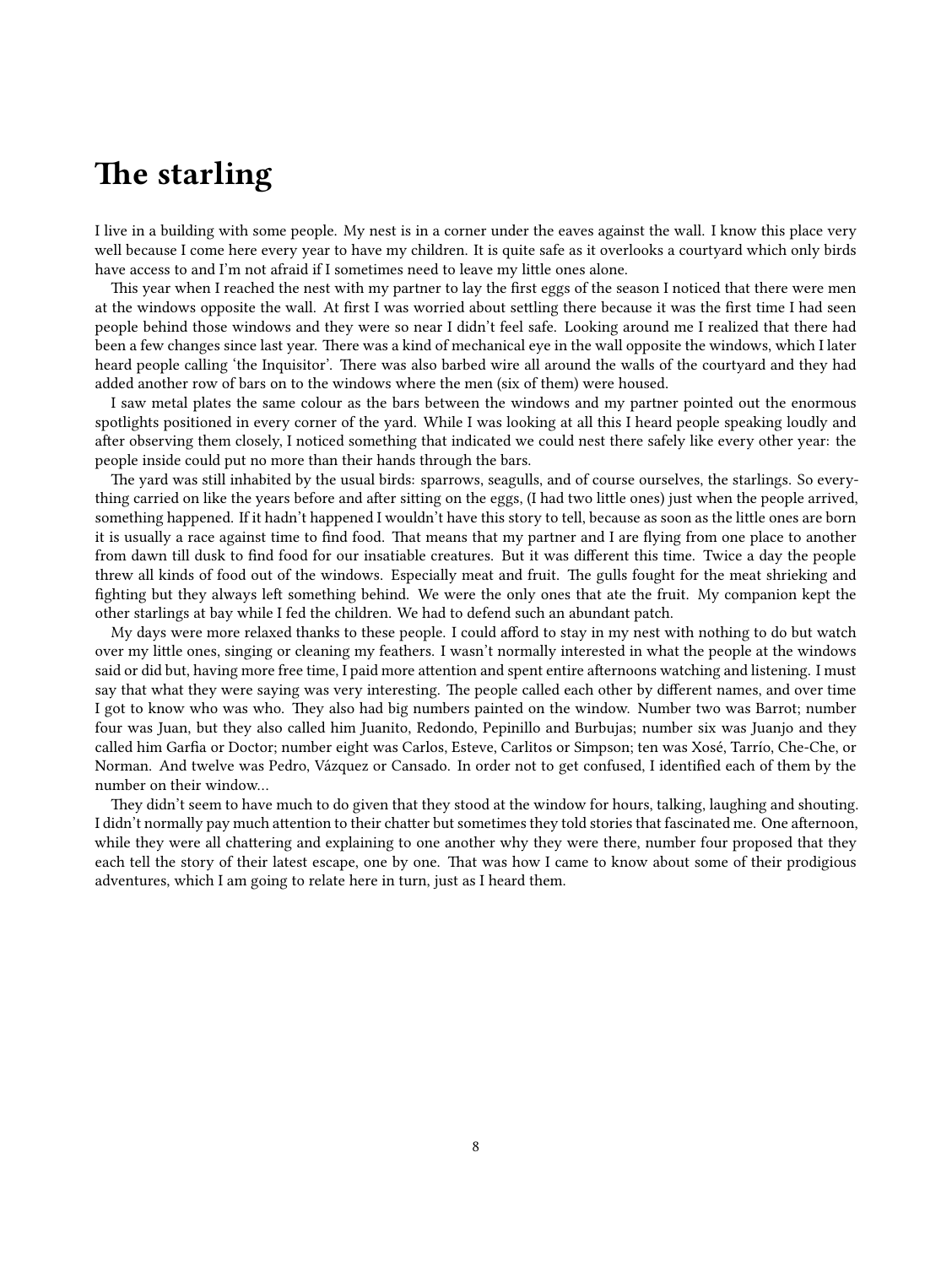### <span id="page-8-0"></span>**A rope and a motorbike**

I think we should go in chronological order, don't you?—said number six—So, Pedro, you start, your story happened first. And try to give as many details as possible.

So number twelve started talking.

There's not much to say about my last escape, which was from a hospital: I just ran off as soon as I was taken there. The one before that, which was long ago, was also from a hospital and is much more interesting. It was in 1981 at Basurto hospital in Bilbao. I had been on remand for bank robbery since February and in July the judge still hadn't decided about my case. So I decided to escape. I talked to my girlfriend, Romi, and asked her to get in touch with Cristobal and Popeye for help, a couple of friends I'd done some robberies with. My plan was that I would find the way to be taken to hospital and my friends would come over and get me out of there, holding the two or three escort guards at gunpoint. My friends agreed and we studied a plan. I started a hunger strike and fifteen days later the prison doctor ordered that I be taken to hospital to be examined. I called Romi as soon as I arrived and she came to visit me right away. She told me everything was all right and that my friends would be coming to get me.

Next morning a nurse tried to brainwash me and insisted that if I didn't want to eat, at least I had to have some water with glucose. 'All right,' I said 'but that's all.'

After a while I saw my mate Cristobal go past, he was very pale. The door of my room was open all day and I could see everything and, of course, everybody could see me. In the afternoon my girlfriend came back and said that my friends had been there in the morning determined to get me out, but they got cold feet at the last minute. I was flaming mad. When I calmed down I told her to tell my friends to try again and not be scared. But next day Romi let me know that they were too scared to go into action.

They kept me in hospital for five days then discharged me. I obstinately carried on my hunger strike and was taken back to the same hospital, to a different ward. I complained about my kidney and they started doing tests and x-rays.

The toilet was outside the room and when I went I had to be escorted by two policemen. I noticed that the toilet window was nailed shut. Also, I had to leave the toilet door half open so they could see at least one of my legs. When I was in the room I had one wrist handcuffed to the bed and if the cop on duty was a real bastard he would handcuff both, like a crucifix. This is the level of control they had over me. I tried to behave like a good boy. Visits were the same as for the other patients, and the cops didn't give too much trouble. My parents and my girlfriend visited me every day from half past four till half seven. My girlfriend already knew what was going on. I told her about the window so that she could tell José, a friend of mine—who was shot dead with a shotgun some time later—so that he would come with her. I wanted him to hide in the middle toilet (there were three), take the screws out of the window frame and cut them with pincers. That way I would be able to shut the window again without actually locking it, making it look as if it was locked by putting the screws back in the holes. My chick understood it perfectly and the next day they did as planned. They also left a ten-metre long cord on the outside window sill. José was to wait at home for my call, ready to come over with his motocross bike.

Some cops were more trusting than others. One day there was a cop who did something amazing. He had been on watch the day before and liked my parents and the story between my girlfriend and me. Suddenly he said, 'How long since is it since you made love to your girlfriend?'

'I haven't a clue, at least six months. They don't leave us alone in the room.'

'If you want to have a go with her on the bed that's no problem,' he said. 'My colleague and I will go into the corridor and close the door and that's it. Just call us when you you're done.'

I called my girlfriend and explained the situation. She was really shy and didn't want to. I finally convinced her and you bet we did it. Well, to be honest I did everything. She was very tense and just wanted to get it over with. So everything was over in five minutes, like the rabbits. Heh, heh, heh. I knocked on the door and the two apes<sup>1</sup> came in. When Romi went away the cop who did me the favour, a guy with a moustache, about forty, remarked, 'Well, you're a fast one, aren't you? You only took a couple of minutes.'

 $1$  Common derogatory term for cops in uniform.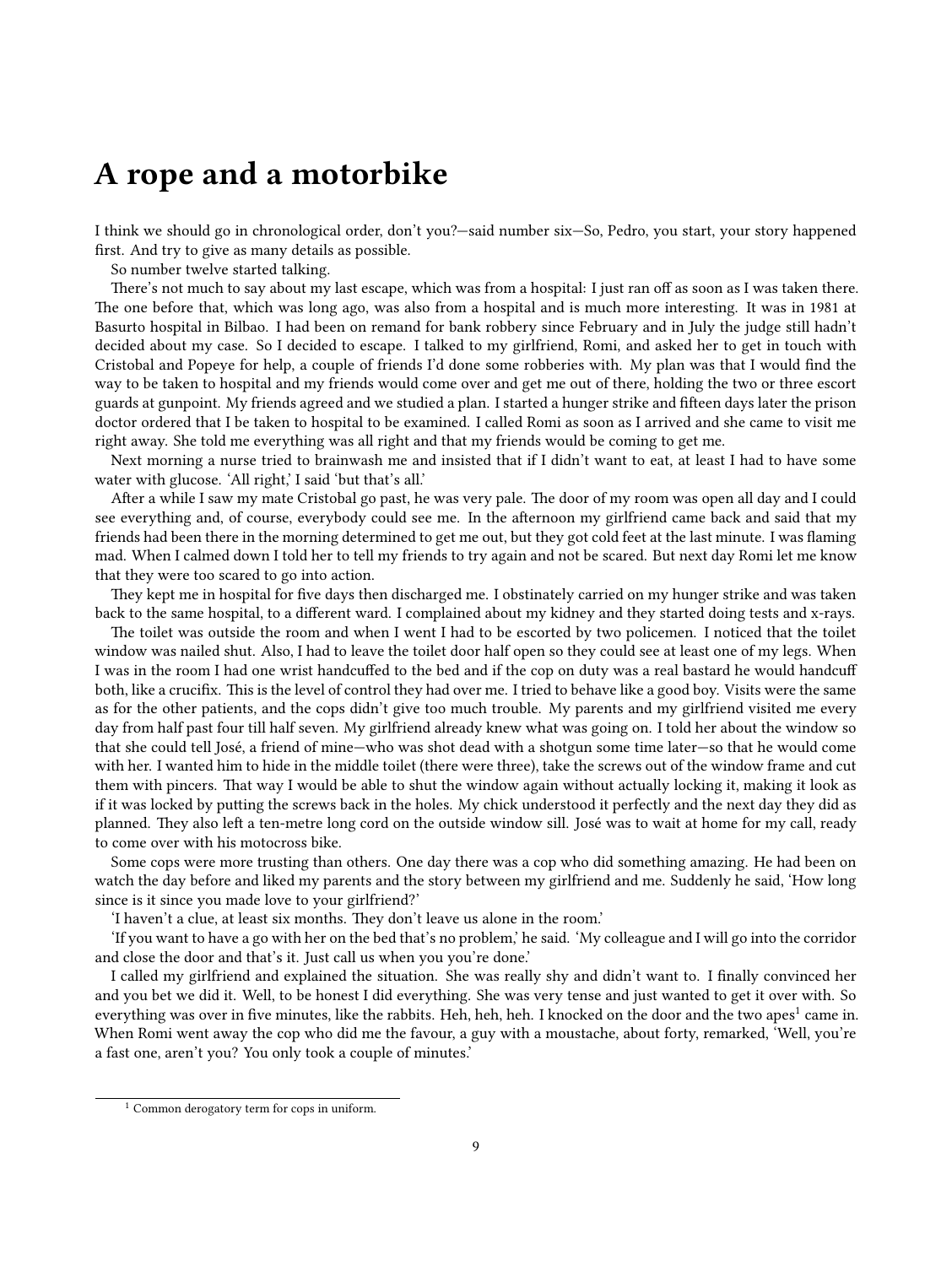I told him that it was because the girl was shy. The guy laughed. While I was alone with my girl I had checked the room window: it looked on to the hospital courtyard, but it was too high up to do it without a rope. As I'd already planned to escape from the toilet I just concentrated on fucking.

One night both of the cops on duty were drinkers. I usually kept some whisky or gin by my bed so I offered them some and they got completely pissed. I had started eating again, or rather drinking. The only reason I was being kept in hospital was to have my kidney checked. One of the drunkards, a lieutenant's son, asked me if I could find him some hashish.

'Sure, there's plenty of it in my neighbourhood,' I said.

'Come on, get dressed, and we'll go and get some,' he insisted, completely drunk.

I hesitated; I said I didn't want to, because although the other cop was calm you could see he was too straight for me to get away with just saying 'let's go'. It was two in the morning and my girlfriend was keeping me company. She had been there since five in the afternoon thanks to some nurses that she knew from when she used to work at the hospital; she laughed at the cops' proposal. The guard in charge said that if the captain came and saw the empty bed he'd go beserk. But the one with the moustache one was determined. 'Look, the girl can lie in the bed under the covers, so if the Capirulo (that's how they called the captain) comes round he won't notice anything strange.'

They discussed it for a while then the lieutenant's son said again, 'Come on get dressed, let's go.' He showed me a 7.65mm pistol, which must have been his own as the regulation one was a .38.

'Come on and don't do anything silly because I'll have a gun on you all the time,' the guy said.

The guard in charge was against it and eventually the one with the moustache got pissed off and taunted him: 'You're a coward. This wouldn't happen if I was with my own division. You're a wimp…' and he fell asleep in a drunken stupor. The guard in charge took advantage of the situation to get into conversation with my girlfriend and me.

'He's just a trendy guy who's only in the police because of his father, but he's not really a cop or anything else. He doesn't care because he can work whenever and wherever he likes. But not me. I joined the police as a volunteer after finishing military service so that I could get a regular wage of over one hundred thousand pesetas. Because I have a family to feed. He doesn't.'

The next day two new guards arrived. When Romi came to see me, one of them handcuffed my hands to the sides of the bed like Jesus Christ. I was fucking furious.

'I'm gonna kill you, faggot,' I shouted at him.

My girlfriend started to cry. The bastard went out, taking the handle that served to raise and lower the bed with him. The other cop, who was from Seville, took off the handcuffs.

'Calm down girl,' he said to Romi cheerfully, 'we're not all the same. You can find bastards anywhere.'

And to me he said, 'Let's see if this sucker will say something to me.'

The twisted guard came back after a while but didn't dare say anything, clearly seeing that he'd fuck up if he got involved. Another guard came over in the afternoon and we started drinking beer. When my dad came to visit me he saw we were drunk and caused a scene. Especially with the cops.

'You should be ashamed of yourselves, getting a sick man to drink! And you're on duty!' he shouted. They stopped drinking immediately.

'Coca-cola from now on,' one of them said.

But as soon as my old man left they got out the beer cans and we carried on drinking.

—Listen Pedro, do you want to tell us about your escape or the story of your life in chapters?—number eight interrupted.

Okay. I'll carry on. What I was trying to do was to gain the screws' trust and I was sounding them out. The same cop, the one with the beer, came back the next night. He started telling me about his life, that he was from a suburb of Barcelona, that he liked spliffs and stuff like that. I got up and went into the bathroom so as not to disturb an old patient who was in the room with me. The ape and I started chatting and drinking and around two in the morning I took the plunge and asked him if I could make a call from the telephone box outside in the street 'so as not to disturb the old man'. He agreed but took his machine gun and joked, 'Watch it or I'll kill you.'

I walked along the stairs and corridors ahead of him and the guy kept aiming at me. So I just had to call my girlfriend and wish her goodnight. The cop didn't trust me one iota. He liked to joke but didn't want to take any risks.

In the morning the doctor came to see me.

'You're fine. The only thing is that your kidney has been damaged a little by the hunger strike. Just drink lots of water and it will be all right.'

'So?' I asked.

'So, nothing. I'm discharging you now,' he said.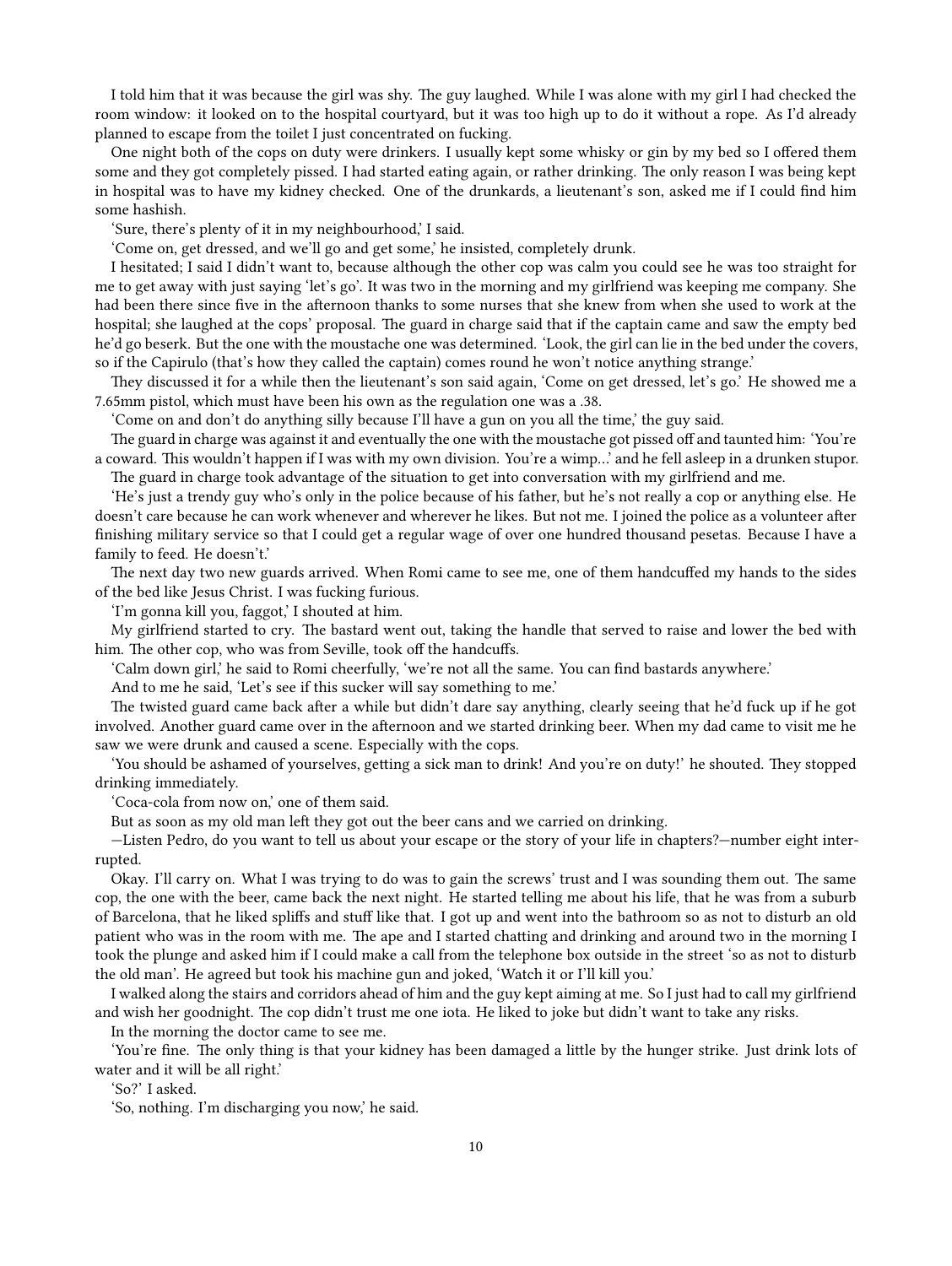I quickly told him that I didn't have any clothes with me and that it would be better if I went in the afternoon so that I could get my family to bring me some. He raised no objection.

It must have been about eleven in the morning. From that moment on I had to do everything in a rush as this was my last chance. I called Romi and told her that they had discharged me and to be at home at three in the afternoon, in contact with José, because I'd be calling back.

They changed shifts at around two o'clock. This time it was two cops that I'd never seen before. The one in charge said good afternoon etc. in a serious voice. I was thinking, 'Shit, this is going to be a right mess.' They changed into their uniforms and sat opposite me.

'They told me you're a good lad, but I don't believe what my colleagues say. I need to see things for myself; why were you arrested?' one of them asked.

I answered evasively, 'No, boss. I'm on remand, I'm expecting to get out any minute,' I assured him. Which was true in a sense, hehehe!

At that point we started getting on better, which I hadn't expected from my first impressions, and he started chatting. The cop said that he had just come from Rota. I told him I knew a lot of people there and mentioned a few names: do you know what's his name? Yes, and him? And this other one? Yes‼ At one point he pulled out a carton of Winston's and gave me three or four packets. Later, without letting his colleague—whose name was Canario—hear him, he asked me if I knew Timoli, a prisoner who'd been on hunger strike before me. He happened to be a friend of mine and I told the cop about Timoli's wife, the shop she ran in the old part of the town, and other stuff. It was then that he came out with it: 'Do you have any hash?'

I didn't smoke hashish, so didn't normally have any on me. But, I assured him, I could easily get hold of some, only I'd have to make a phone call. He said okay and I did it immediately. It was about four o'clock.

I had to pay attention to Canario, who was a snitch according to his colleague. I called Romi and whispered, 'Get in touch with José and bring me five thousand pesetas of hash, a half of coke and another half of brown.' Then I turned to the cop, 'Fine, now we're going to get really hammered. Do you prefer coke or brown?'

'I like everything,' he answered, 'I didn't bring anything from Rota because I didn't have time to wind something up that I had on the go.'

An hour later my girlfriend and José came over and came up to my bed.

'Hey, did you bring everything I asked for?'

José nodded and I made a sign to the ape to send Canario off on some errand. He went to the café to buy I don't know what. I told José to take everything out but my friend got cold feet. He pulled some strange faces looking at the cop out of the corner of his eye.

'Don't worry, we can trust him,' I said loudly.

José gave me a piece of hash and the two little bags. I threw the hash at the ape.

'Here, that's for you.' It must have been about 25 grams and the cop blushed.

'No, come on, a piece of it is enough,' he made as if to refuse it.

'Come on buddy, I don't even smoke, this is for you,' I said.

I opened the little bags and using a small knife took some coke and some brown and put it on a piece of cardboard. 'Do you do smack?' I asked.

'Yes, yes!'

'Go on then,' I said, knowing perfectly well that he didn't.

'Well, not now, it's for when I want to take some girl out and get her into bed.'

I gave him the card.

'Look, when your friend Canario comes back I won't be able to speak openly. That's why I want you to know I inject smack otherwise it does nothing to me,' I said, showing him a syringe. 'I'll give you a signal later that I want to go to the toilet to shoot up, all right?'

Well, everything was ready, the rope in place, the window unscrewed, José ready with his motorbike and the cop willing to take me to the toilet alone with him. I told my girlfriend I was about to do it, and to stay in the room because the apes would go to her house later and bother her family and the neighbours would know everything. I also asked her to tell José that as soon as I sent him to buy some cakes he was to be ready with his Butalco motocross at the entrance. And that's how it went.

'José, why don't you do something useful and go and buy some cakes?' This was the signal. 'Bring us a dozen and a half and some fruit juice and plastic tumblers.'

As soon as he went and I said to Romi, 'Oh! I forgot to ask him to buy some dark tobacco. Can you go and tell him?'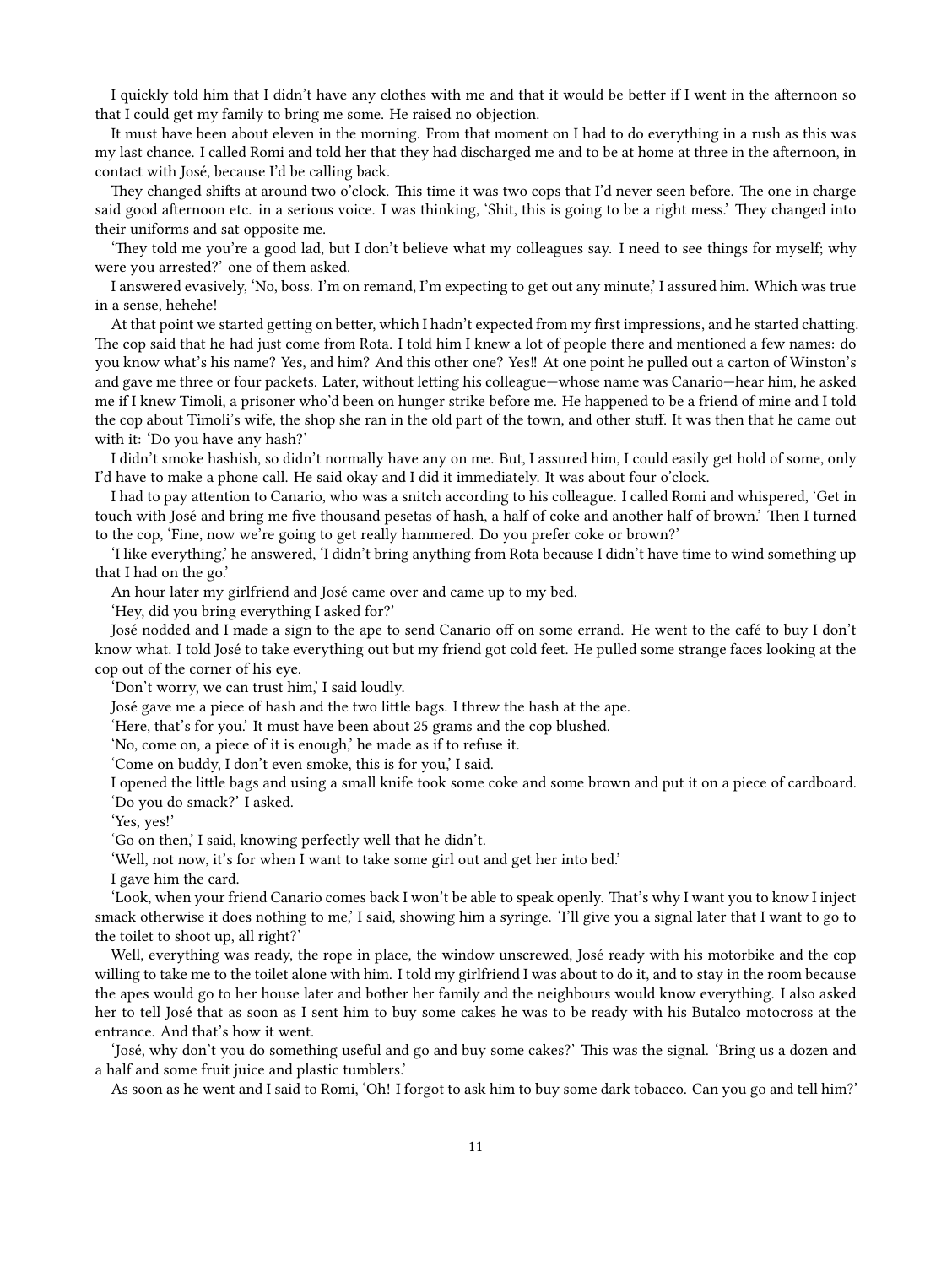She rushed out and gave him the message in the corridor. Five minutes later I asked the guard to take me to the toilet. I squeezed his knee meaningfully as I got out of bed. He stood up and so did Canario, but as he was about to go out the cop from Rota stopped him, 'Stay here with the girl, I'll take him.'

He took up his automatic machine gun and, pointing it at my back and said in a serious voice, 'Let's go, and go straight to the toilet.'

When we got to the toilet I told him that I was going to shoot up, and I'd close the door so that I wouldn't get a fright if someone turned up.

'What's up my friend? I can't believe it, you don't need to give any explanations,' he surprised me, 'But, be careful.' I closed the door, climbed on to the toilet, opened the window and put out my hand to feel for the rope. I touched it and felt like laughing. I started to feel something strange going from my stomach straight to my brain. It was pure adrenaline. I grabbed the rope and tied it to the radiator that was solidly attached to the wall. Already outside, I clung to the sill and, supporting myself with the rope, made to go down. But my hands were slipping. The rope was very thin. I thought of tying some knots in it but there was no time, even though nobody could see me from where I was hanging because it looked on to a back garden and was hidden by the wall of the hospital. I rolled the rope around my right hand and let myself fall, holding tight with my left. I slipped and burned both hands. I gripped tightly to break my fall. I slackened my hold again and slid down to the window of the first floor. I stopped for a moment and, as my hands were grazed to the flesh, almost to the bone, I decided to jump down into the garden five or six metres below. I fell to the ground without hurting myself and ran to the main door just as I was, in slippers and pyjamas. I walked close to the wall because I thought the cop might be at the window to get some air, as it was very hot. When I got to the door I was furious because there was no sign of the motorbike, or José, or anything else. Also, I was exhausted by the whole escapade because I was still weak from the hunger strike. I was fazed at first, but thought he would be starting the bike. I went out to the street and saw him about forty metres away pushing the bike and trying to start the engine. I reached him and pushed him away from the bike, which was giving off a terrible stink of petrol. It was completely flooded. Luckily I know about motorbikes and managed to fix the problem.

'Push,' I screamed to José as he stopped the petrol.

We both pushed the bike as fast as we could, then when it gathered speed I pressed down the clutch, put it into second and threw myself on to the seat as I let the clutch up. The bike started to roar, burning the petrol in the cylinder, until it roared loudly and the engine started.

'Jump on!' I screamed to him.

At that moment I felt as though my heart was pumping joy through my whole body.

'They won't catch us now, my friend' I said sure and happy.

We shot off. I took the Txurdinaga address and went to a friend's house.

That's the story. Now it's someone else's turn.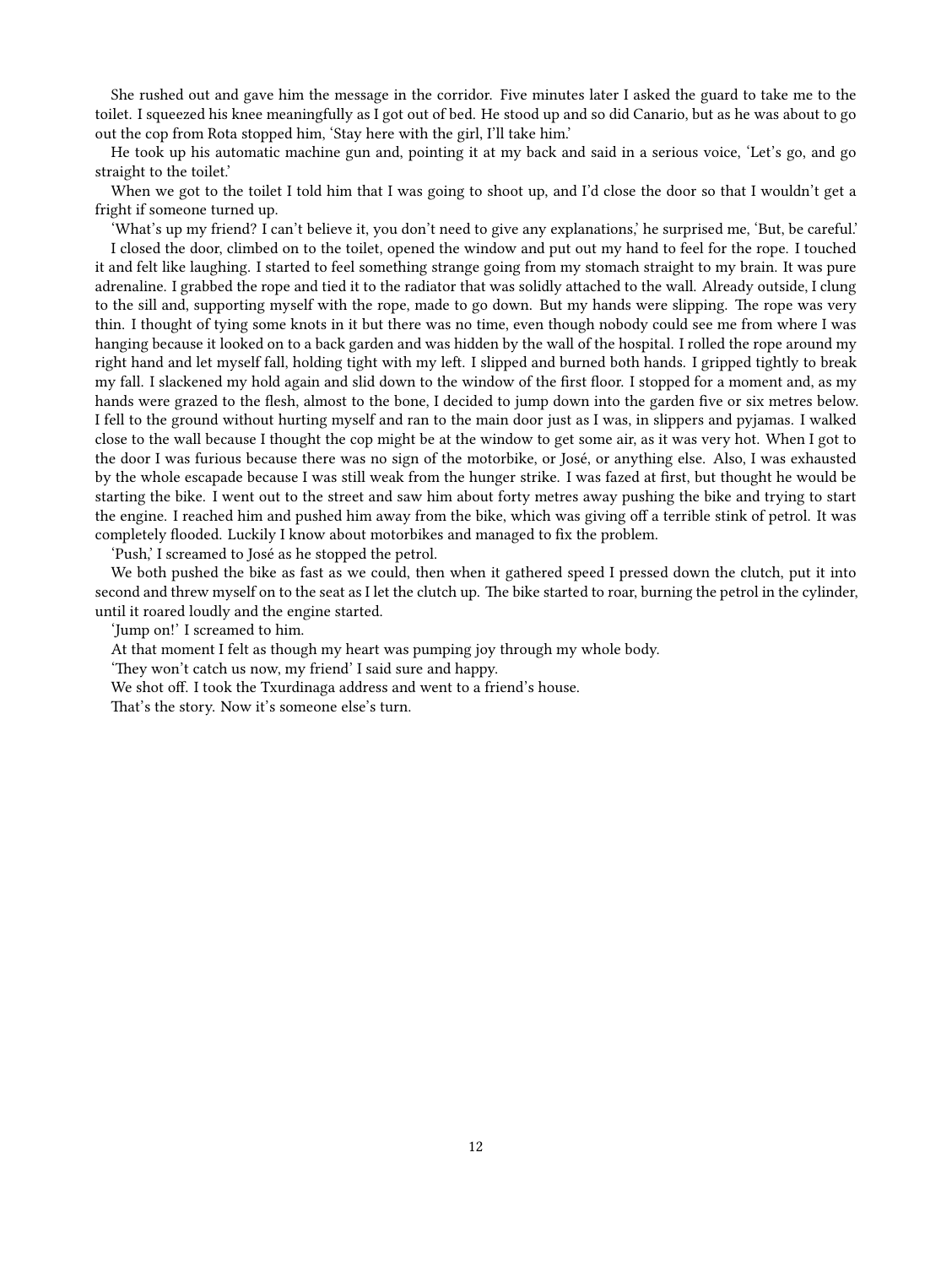## <span id="page-12-0"></span>**By knife**

It's Barrot's turn—said number four.

Well, it happened on October 16, 1990. I did it with a knife. I had been taken to court for assaulting two traffic cops… When did the traffic cop shit happen? asked number eight.

Listen guys—number four interrupted—it would be better if nobody talked because we already know that if we start asking questions and butting in all the time, we'll end up just talking about anything. All right? Come on, give it to 'em Barrot.

Well, I'll go on. The shit with the traffic cops happened in 1981 or 82. The trial was due to take place at 11 o'clock in Court number 3 in Elda. I left the cell around 9 o'clock without any breakfast or anything. We kicked up a stink so that they would bring us some coffee, but nothing. First I was searched in the section, then passed through a metal detector, and they made me undress at the entrance. Even the *picoletos*<sup>1</sup> searched me.

—And how did you manage to get the knife through, man? several asked all at once.

I already had an agreement with the prisoner who was the 'orderly' for the new arrivals that he would leave it for me behind the toilet bowl in the room they put you in to wait for the Guardia Civil. That way, nobody saw anything. I put it in my shoe and the *picoletos* didn't notice. Also, the screws told them that they had already searched me thoroughly. There were another three guys in that room going to Elda with me but I was called first. Four *picoletos* were waiting for me outside the room. They handcuffed me behind my back and led me to the van. It was one of those green ones, a DKW I think, very old, with leather seats. I stayed there alone and quickly passed the handcuffs under my legs and opened one with a key that I had. I took the knife out of my shoe and put it up my left sleeve. Well, it was more a blade than a knife.

—You should have waited a little, shouldn't you—number six said.

Well, I did it like that because the *picoletos* had gone to get the other three prisoners and I didn't want any of them to see I had the key, because they'd ask me for it and I didn't want to show my cards. Later they brought these three guys from Elda, that I happened to know. We finally left the prison. We had no escort, only four *picos* came with us, two in the front of the van and two at the back.

During the journey I put my hands in front of me and told the others to keep quiet. They asked me if I had the key but even though I knew them, as I told you, I didn't trust them so I said I'd managed to jerk one of the handcuffs open. We started talking about this and that: who was tough, who was here, who was there, the usual stories. One of them told me that there at Elda there was a great chance to escape very quickly. You know how shady these guys are. I told them I'd changed a lot and that after seven years in jail I wanted to get out for good behaviour, you know mate?

As we were reaching the town, which I hadn't been to for years, the others were explaining how things had changed to me. They said that there were more police, that the cops went around in a Patrol 4 x 4, that the prostitutes had moved to another area, rubbish…Well, we were reaching the court. It was new and as I looked around the streets I noticed some of them had changed. The van went into a kind of little square above the court; behind it and on the opposite side there was a church which also has a rear entrance…

Hold on. Hold on—number six interrupted—wait. It seems to me that, from the way you're describing it, you'll continue to be the only one who knows what you're talking about.

All right, all right. I'm just trying to say that from the upper area, which was where I could run and escape from, I saw a cop leaning on a 092 (municipal police car) with a 38-calibre in his belt as we passed. Finally the van stopped right opposite the main entrance to the court. We were about to get out so I put both hands behind my back, with the locked handcuff over the unlocked one. One of the other prisoners got out first and we were left there locked in, waiting. I looked through the bars of the van to check if the municipal guard was still behind, and there he was, still leaning on the car. I was too tense to act at that moment.

The mate who got out first was back quickly because they had put off his trial. They called me next. I got out. I was escorted by three of the *picoletos* and the other stayed in the van. I spotted another cop at the beginning of the road. In passing I saw that there was another municipal guard on the other side of the road. That is, there was one at the

<sup>&</sup>lt;sup>1</sup> Derogative for civil guards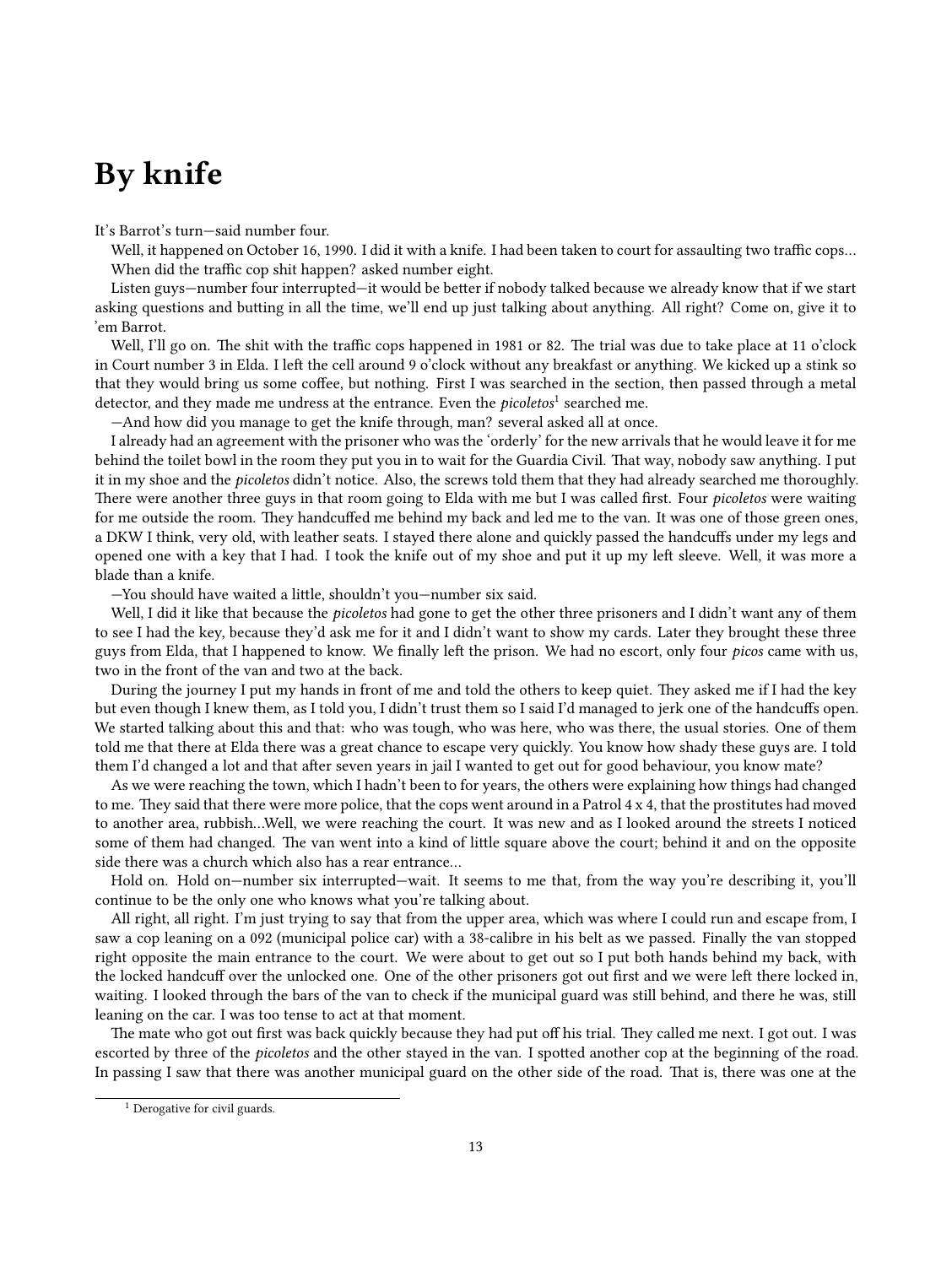beginning of the road and another at the end of it. I went up the stairs and on the landing there was a *picoleto* armed with an automatic machine gun, one of those small ones with a long magazine.

—A 'Zeta'—somebody pointed out.

—It might have been a 'Zeta' what do I know?

So, I saw all this and realised that it would be very difficult to run off. I didn't want to end up as someone's prey. The room was at the end of a straight corridor, from here to the wall. The sergeant held on tight to me by the handcuffs behind my back and the *picoletos* had an arm each. I wasn't worried about the handcuff opening in the *pico*'s hand because you had to push hard for it to open.

Once in the courtroom I observed the scene in front of me: the Public Prosecutor, a woman, was on the left, the three judges were in the middle and my lawyer was on the right. The trial went very quickly and I was acquitted. When it was over I had to sign the act, and that creep… what do you call him…

—The usher—suggested number four.

Him, the usher, brought the documents to me to the partitioned counter in front of me. The sergeant ordered me to stand up, but I refused. 'No, no. He has to read it to me before I sign. I can't read.' The usher started reading. It was then that I hit him on the chest with my forearm, jumped over the partition and, jumping on to her table, grabbed the Public Prosecutor. Everything was very fast. Showing the knife I said I'd kill all of them if they dared to move, and told the police to throw down their weapons and get out. I saw that the traffic cops, the ones that had accused me in the trial were out like a shot. They took their uniforms and everything else. The sergeant was in a state of shock and obviously didn't know what to do. As for the cop behind, he froze. They both left but didn't throw down their weapons. I looked around, there was only the public prosecutor and myself left, as well as the judge and two lawyers. All the others had flown, some through the front door and others out the back.

The judge was pale and couldn't move. They had closed the exit door. The usher was still lying on the ground senseless, foaming at the mouth.

I turned to the judge and said, 'Look, I just want to get away. I'm doing a 30 years' sentence and I'd rather die than go back to jail. I don't even care about my own life, you see?' The judge answered nervously: 'Calm down, Barrot, of course you will get away, you'll get away, for sure.' The Prosecutor, who was shaking, pleaded with him: 'Please Pepe, please.' I motioned to the judge to open the way for me. I knew that the Guardia Civil would be outside the door, so I wanted someone to cover me. I told the judge to hurry up and see to it with the Guardia Civil that they'd let me past, otherwise I would kill the public prosecutor. The guy left the room to talk to the *picoletos*. The judge wanted to give me the green light, apparently the *picos* wouldn't listen to him. In the end, quite exasperated, he shouted at them: 'Go away!' and they went. The judge came in and told me that the way was clear. But instead of going out through the main door, I said to one of the lawyers standing there: 'Get up, open the door and look and see who's there.' I used him as bait, just in case. I put myself behind the door while the lawyer opened it. I got into the corridor with the public prosecutor and saw that it was empty. The judge also went out into the corridor, but through a different door. I tried to reach the street and saw through a window that it was full of people. When I got closer, everybody suddenly ran away. I opened the door on to the street and the people appeared again. I turned round and said if anyone moved I'd come back and kill them. The judge had already gone outside. You could see the whole of the street opposite from the window, I leaned out and saw that there was not a soul in sight. When I started to open the door the judge warned me that it was full of people on the left side. I could hear the whispering of the personnel, but as soon as I opened the door there was a deathly silence. This made me nervous. I had the public prosecutor as a shield and the judge opened the way ahead of me, but that silence made me hide and cover myself even more.

Then that idiot of a Public Prosecutor wanted to take off her gown before going into the street. I told her to get out there with her gown on or I'd belt her one and she got scared. As for the judge, he was downstairs waiting for me. But there was an area that was out of my field of vision, even with the door open. On top of that, by moving forward a little, I managed to see through the woman's hair, that the Guardia Civil sergeant was aiming at me ready to blow my head off. 'If that son of a bitch doesn't move from there I'll kill him,' I shouted at the top of my voice. The judge seemed really terrified because he hadn't noticed and shouted at the cop: 'Get away from there!' The sergeant backed down when he realized that the judge was taking full responsibility for the situation. I realised that as well and went back in with the Public Prosecutor. I placed myself in a corner behind the door. To the side there was a staircase and two elevators. Then I saw that a lift was coming up to where I was standing. I used the Public Prosecutor as a shield and waited, but it didn't stop. I knew it was a trap. There was a door opposite the lift. I looked out and saw two national and two municipal guard patrol cars outside.

While I was waiting for something to happen I noticed a municipal guard coming down on tiptoe, pistol in hand, to grab me from behind. I turned to face him and shouted, 'Guard, if you take one step further I'll put the knife right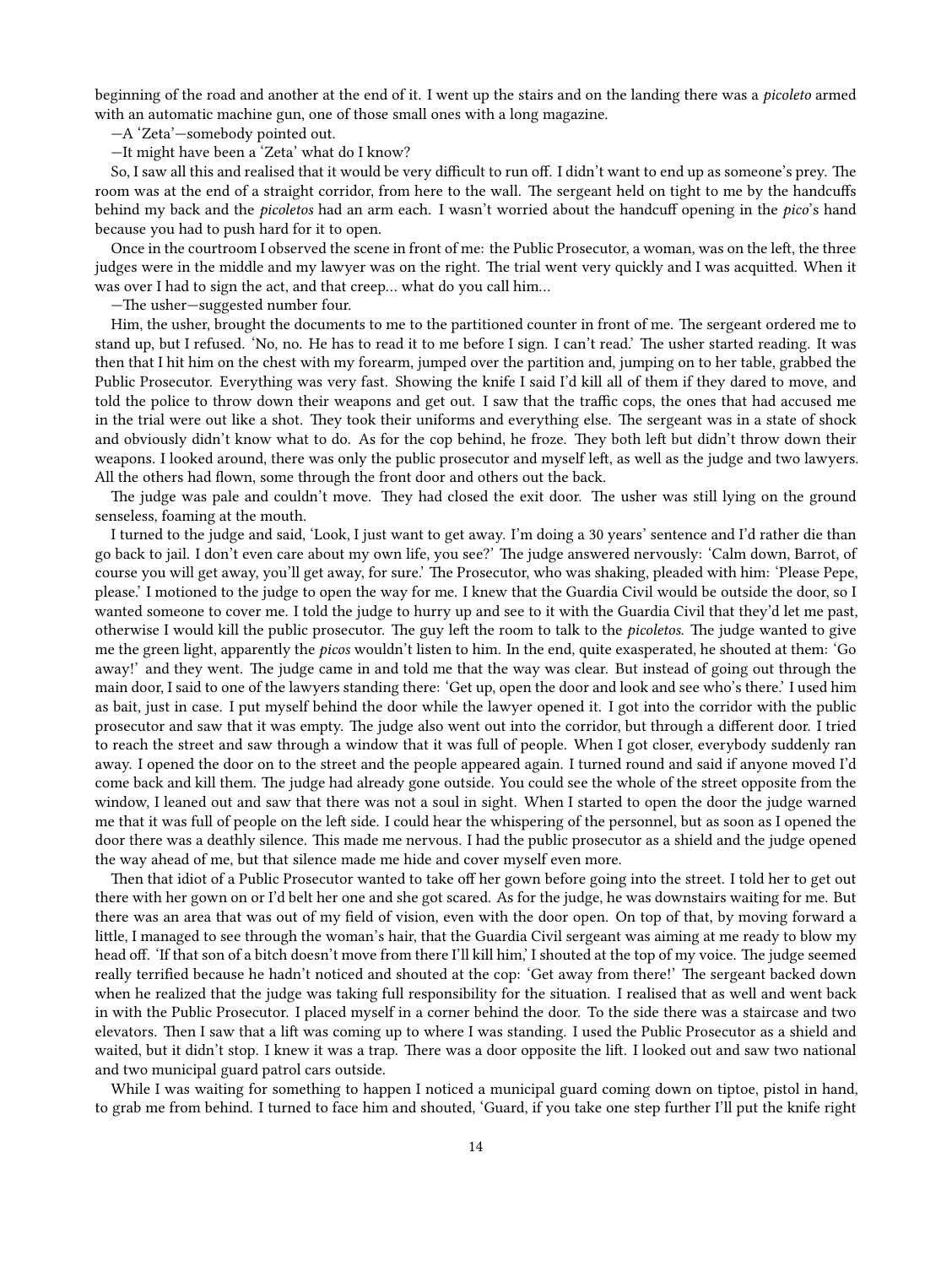through this woman's skull.' The cop didn't say a word. He turned and went away. Two or three seconds later I saw the lift coming down again, but it went past my floor and stopped in the basement. I took the public prosecutor and stood opposite the glass door. There were municipal guards, civil guards, an ambulance with its lights flashing, plain clothes cops and pigs of every kind outside.

I was furious and said to the Prosecutor: 'Look, this is the situation: I don't want to kill you but be well aware: if they don't clear the way you and me will both die. I just want freedom.' She was crying, 'Oh! I'm fainting.' 'If you faint I'll put the knife right through you. If you faint you'll never wake up,' I told her. Do you know what the woman said? She said: 'No, no, I won't faint, I won't faint.' And she stood as straight as a poker. I was starting to see everything on the black side. But at that moment the judge, the Chief Commissioner and the Commander of the Guardia Civil came through the door. The cop's name was Benito. I turned to him with a face like a sadist shouting: 'Not one step more, Benito, or I'll kill her.' At which time Benito stopped and turned to me: 'No, no. Relax, we're just coming to talk to you, look I'm not armed. We only want to hear your requests, ok.' The cop of the Guardia Civil asked me if I wanted a car, I said a car was waiting for me two blocks down with two friends with a .38 in it. The guys wanted to negotiate and this was my last chance. I grabbed the Public Prosecutor by the hair and pressed the knife to her throat. 'Ouch, ouch,' she complained. And I threatened them, 'One minute more and if I still see a cop near the back door I'll kill her.' They went out and at that moment the judge came back. He whined, 'Please, don't hurt her. Please, the police are going away. I swear it. Don't do anything, you'll go, you'll go. I'm even coming with you.' I turned and looked out of the window and saw that all the police cars were going. I moved near to the judge and saw that all the guards really were leaving, including the ones in plain clothes, I'd recognised them all anyway. Then I decided to go out. I moved very carefully, holding the woman tight against me. I lifted her up so that I could move more easily. I put the judge to cover the dangerous area of the stairs and went down. I started walking in the street and there were at least 300 people there. The judged stayed ahead of me. I went past the people, not through them, but on the other side of the street. But the people followed me. I heard a voice saying: 'Hey Barrot,' and this made me nervous. I clung to a car, expecting something to happen. But when the voice said, 'you've got some balls!,' I realized it was somebody I knew. I kept on walking along the road towards a traffic light about 100 metres away from the court. I saw a traffic light that looked on to two blocks, it was red with four cars waiting. I shouted to the judge: 'tell the people to get back'. I was obviously referring to the people that were following me. When the judge turned round to talk to these people I took the chance to run off towards the last car in the queue with the Prosecutor over my shoulder. There was a woman inside listening to music, she hadn't noticed anything. The car window was open and I pointed the knife at her throat and said: 'Get out or I'll kill you. And leave the key in.' The woman got out of the car and ran away fast. I got into the car without the Public Prosecutor that I was holding on to by the neck with one hand, while with the other I tried the gears because I didn't know that model of car. It was a model that I wasn't familiar with. After getting it into first gear all right, I let the Public Prosecutor go and said: 'Now you see I'm a man of his word'. The truth is the woman had asked me many times to let her go. I closed the door and squealed off. I remember the woman shouting 'good luck' just as I was leaving.

I drove around in the car for six or seven blocks then abandoned it. I suspected the *picoletos* would be blocking all the town's exit roads. That was sure. As I knew the town from top to bottom, I walked through the streets and quickly got them to lose my tracks. I left the town by the mountain and reached a hideout about three hundred metres away where I stayed until dark. Then I went to Sax. I knew people there, they helped me with money and from there I went to Alicante. And then to Cordoba…

Okay, that's another story—said number four. We agreed to talk about our last escape only. Now it's Juanjo's turn, right?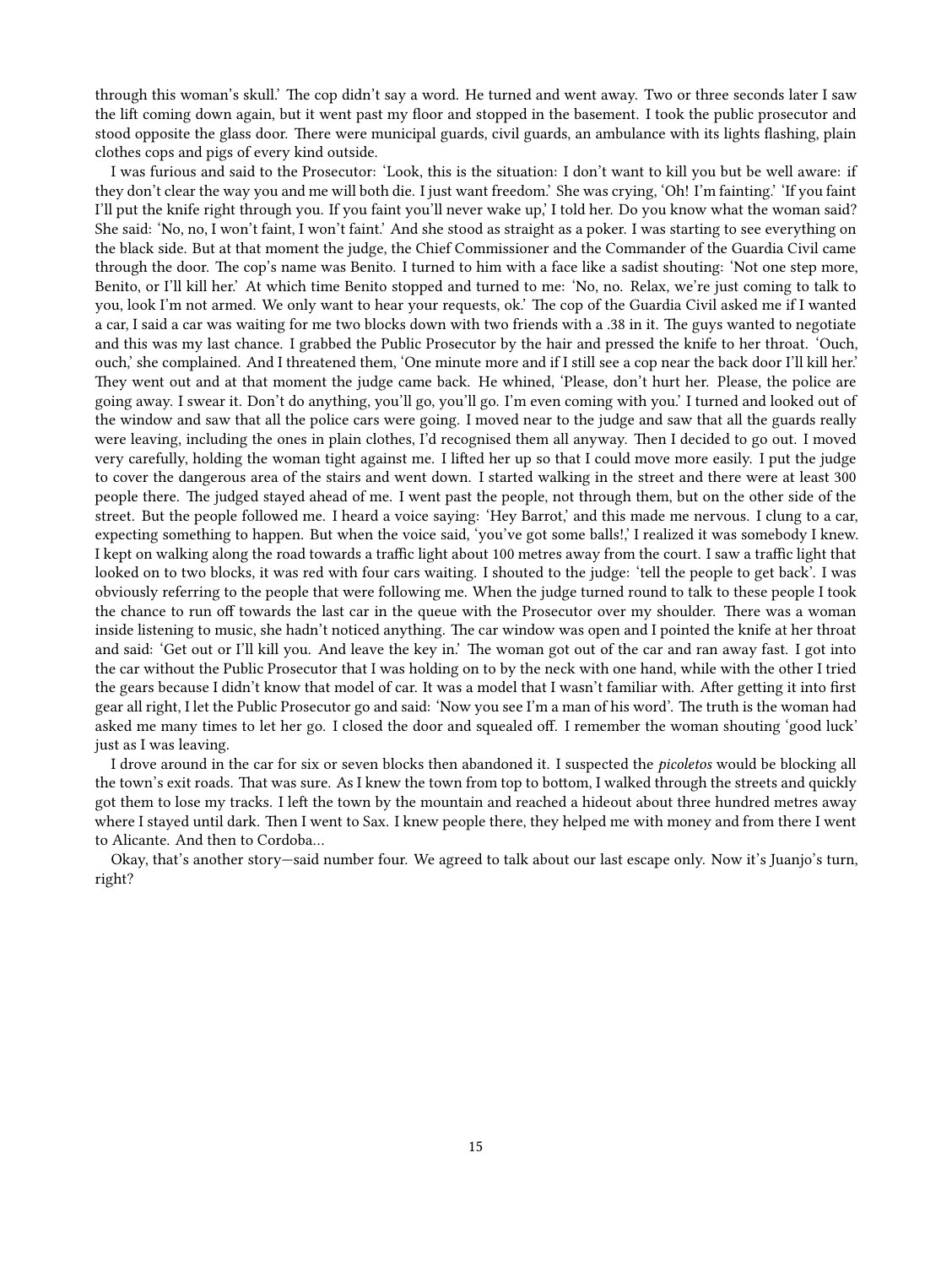#### <span id="page-15-0"></span>**An escape in Valladolid**

All right then, wait till I sit down with a bottle of water next to me like all orators do—number six said—and I'll tell you my tale. First of all I'm going to tell you how I ended up being in a certain transfer, because that's what led to a series of strange circumstances.

After the events in Alicante<sup>1</sup> I was held in Daroca for a month on special regime. Everything was pretty much the same but, I was in Number Five (isolation unit). From there I was taken to a trial in Malaga by normal transfer. They took me in a van that was going to Barcelona. A friend of mine and I were on trial for possession of weapons, the ones we had on us when they arrested us in Valladolid.

They were paranoid about me in Malaga and used opressive tactics on me. In the end, well, it was like this: I had to wear prison uniform, I had no mattress, nothing at all in the cell. So, as soon as I was allowed to go into the yard, I got up on to the roof and smashed everything in reach, tiles, glass… The picoletos were running around like mad. They gave me my things and I came down off the roof, almost straight into the van taking me to Almeria.

I was in the 'dangerous' ward<sup>2</sup> for 10 days , and as they didn't even want me there, I was transferred to Granada. I was there for another 10 days. It was freezing cold, with snow and everything. I caught something incredible, I don't know, pneumonia or something like that. It was tough, real tough. The thing was, there was no pane in the window and the toilet was next to it. To give you an idea: one night I got up to piss, you know, when you're nice and warm in bed but are dying to piss, and I collapsed in two minutes flat.

Well, when I got ill and in a really bad state they moved me back to transfers in Meco, with the intention to take me on to Daroca. They kept me in Meco for three or four days and, by chance, Tapia was there, I hadn't seen him for ages. We had been together in the Canary Islands for nearly a year.

I felt lousy, really shit, I could hardly breathe, especially when I lay down. I had to sleep almost sitting up and breathe very slowly and I was put in transfer in these conditions. I thought I'd be moved to Daroca on Tuesday, in the Barcelona van, but early on Monday they told me that I had to go to Pamplona for a trial. In the cells outside I saw the Frenchman and Campillo, who were the only ones I knew. And only by sight as they say. I went to a trial in Daroca once with the Frenchman. That's all. All the others were category C prisoners going to Burgos or Nanclares. I left my rucksack in the boot and got into the cage<sup>3</sup> with a boy, I don't even remember who he was. They put us on the left side in about the fourth cell from the front. As soon as I sat down, while I was arranging my bag with water and a sandwich, I looked down and noticed there was a ray of sunlight on the floor, going from the door to the wall. The boot was open, so you could see the light perfectly. I soon worked it out: 'Either this is the join between two bars and what I can see is the space between them, or there's no welding here.' I stamped my feet on the floor a few times in different spots, pushing hard in the centre, and it gave slightly, bending about two or three centimetres. 'Good' I said to myself and started chatting with my cell mate. I could see the strip of light on the floor right until they closed the boot just before we left so I supposed there weren't many rucksacks in that spot. In fact, as we found out later, the left half of the van was empty. That was strange, as I knew it was usually packed and the rucksacks had to be kicked in.

So, we set off from Meca. None of us had handcuffs on because the *picoletos* had taken them off when we got into the van. We hadn't even left Madrid when I heard the Frenchman, who was a couple of cages behind me, pulling the leg of the seat off. It was the back leg, to be exact, and he was smashing the floor with it. I think he was with Campillo. I called him and said to stop, go into the corridor and come up to my cell. He carried on working. I insisted, and when they opened the doors, I spoke to him.

'Look, there's no welding here,' I said, 'so this is already done right across. If the door part is all right, we'll only need to do about a foot. And look, it's rusted. If we have to saw it we won't make it. I've tried during other transfers and it's impossible to cut through the plate.'

It was true, the patch next to the door was worn by water dropping from the bottles. At first you couldn't see it very well because you needed to remove the panel made of wood or formica, like bus seats, that covered the floor. The

<sup>&</sup>lt;sup>1</sup> Reference to a prison riot at Foncalent, Alicante in 1990, which lasted three days.

 $^2$  In Spanish prisons a section called 'dangerous' is to be found both in the regular prison and in the FIES regime. [TN]

<sup>&</sup>lt;sup>3</sup> The cage is a cell inside the armoured van used to move prisoners. There are 20 cells in a van, with two seats each, and a corridor between them. The baggage is placed under the floor.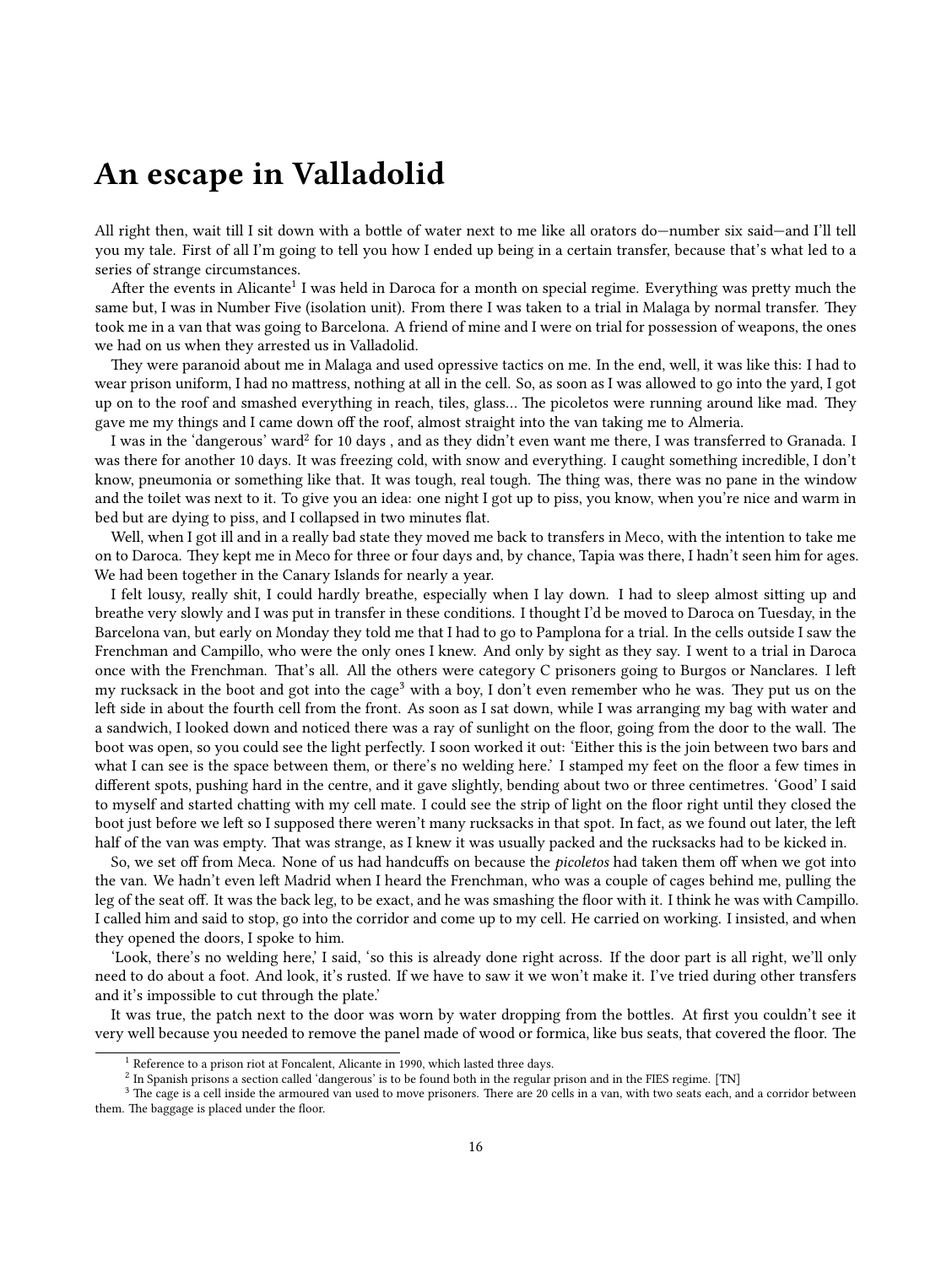Frenchman told me that he had come from Daroca in the same van and that they had had an argument with the cops because they'd tried to work on the floor of the corridor. They had taken off a piece of panelling in the rear but the *picos* went mad and they couldn't carry on because they'd been caught right in the middle of the job. The cops were angry because three or four cages were open and the people in the corridor were blocking their view. That's why they stuck to the back grate. As it was impossible to work in these conditions, I did this: I left the Frenchman alone to work in my cell and told everybody to go back into the cells and close the doors to leave the corridor free. I went to the back to the toilet area, and started looking at the view through the grate of the door. I told the cops I was feeling sick. As they could see me and saw that the corridor was empty, the *picos* relaxed and sat down.

All this time the Frenchman was working like a beast. He only had the leg of the seat, but when he pulled it out by moving it back and forward it had got thin and flat at one end, like a crowbar. The base of the seat was made of plywood so it was not very hard, but he made a huge din all the same when he pulled the pieces out. There were a few spliffs going around and we asked the gypsies and other *flamenco aficionados* to sing a bit to hide the noise. Everything was going fine because you should have seen how this Frenchman worked! He looked like he was fighting with the van.

After a bit I went to see how things were going, and our friend had almost removed the whole panel. People went into the corridor again to cover us because the area we were working on was near the door and the Frenchman was over one metre ninety and hardly fitted inside the cage. So, I had to stand in the corridor. When we came to the metal sheet and took all the shit off it—there was a layer of mud and grease— we saw that there was no welding at all from the door to the wall, and that in the door area of about thirty centimetres, it was rusty.

So, we stood up and started stamping in the corner with all our might, the Frenchman on the plate and me with one foot in the corridor. Suddenly the Frenchman went through, grabbing hold of me and the seats. The floor had opened like a tin of sardines. We folded the corner down and a perfect hole resulted in the form of a triangle, so wide that the Frenchman went through down to his waist and bent to check the depth of the cavity.

If there had been any rucksacks there it would have been a problem to fold the plate down. We'd have had to move them all out and put them in one of the cages. But, as I had imagined, that part was completely empty. Everything was going great. We saw that it was easy to open the door of the boot from the inside. All we had to do was relax and wait for the right moment to jump. We'd done the job in record time as we must have been near Guadarrama, more or less.

Now we had to decide about the right place to jump out and, obviously, who was going to come with the Frenchman and me. Campillo had volunteered from the start, you might say. And another guy came and asked me if he could come with us. I didn't know him. He was about thirty years old and had a beard. I asked him his name and he said Vázquez. He was from Huelva. I also wanted to know why he was inside. He said he'd robbed some banks and got nicked. Good, or rather great, one more. Later Vázquez asked everybody in the van, cell by cell, if anybody wanted to jump. We wanted as many people as possible to jump, that way we'd have a better chance. Nothing, nobody else wanted to join us.

Well, as you know, the van was going to Burgos and stopped first in Segovia, then in Valladolid and every now and again in Palencia. We had to find out if it was going to stop in Segovia because in that case we'd have to jump there or never. I didn't like the idea because Segovia is a small town with very few exit roads. I preferred Valladolid, which was bigger, and also it was my territory. So I went up and down the van asking them all if anybody was getting off at Segovia. It seemed like nobody was. Then we wondered if it might be stopping to pick someone up, and it was impossible to guess that. A guy, one of the prisoners, solved the problem. He was great; he went to the door at the front and said to the *picoleto*: 'Hey boss. We're stopping in Segovia to pick up my brother-in-law who's coming with me to the trial in Burgos, right?'

The *picoleto* told him we wouldn't be stopping in Segovia. Our friend insisted, 'Yes we are, boss, my brother-in-law has to come with me.'

The *pico* got annoyed and said, 'I know better than you where we're stopping.' The guy was magnificent, he did a great job.

Now we knew what we needed to know. Okay, direct to Pucela. Well, you know Villanubla is on the way to León, about 15 or 20 kilometres from Valladolid, so the van would enter from the south and go through the town centre. That would be our chance.

As we still had plenty of time I imagine each one spent it thinking about what he would do next. I mean, the moves needed to escape the siege if everything went according to plan. Now I remember that spliffs were being passed around the van. I didn't smoke because I was fucked and anyway we needed all our strength to succeed. The Frenchman didn't seem to care much about that as he had more than one spliff.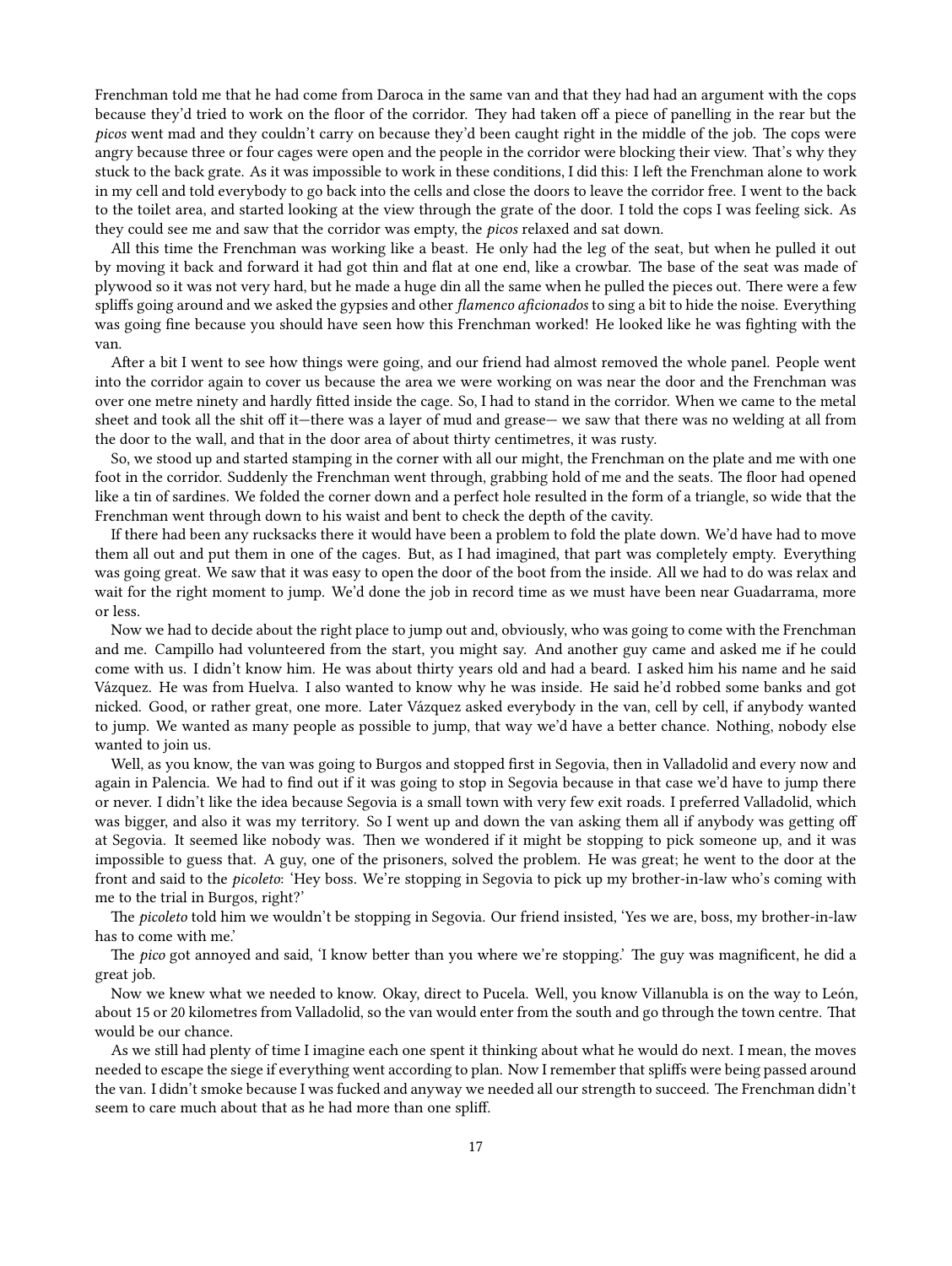I did a round to try to get some money, you can't imagine how tense I was. They passed me two thousand pesetas, just enough for immediate necessities. Then I talked a little with Vázquez. He said he would try to quickly nick a car and get out of Valladolid full speed ahead. I warned them how I'd be going: 'I'm well known here, as soon as everything kicks off there'll be a right stir.' I also suggested meeting up again later. A group of two or three had more resources than one man alone. And then, I knew these places and they didn't. And, most important of all, I knew people who could give us shelter.

Vázquez carried on with his idea of taking a car and shooting off. The Frenchman and I agreed to meet in a big store, in the sports department to be precise. It was clear that first we'd have to run in different directions at top speed. Our only problem was the escort behind us, a Citroen or Peugeot with two cops inside. The Frenchman even had the nerve to go down into the boot, find his rucksack and put on a leather jacket. I gave him a telephone number he could reach me at if he had any problems and he wrote it on the label of his jacket.

Our great moment was near and as we were approaching Pucela we got ready and went down into the boot. We formed a row of three behind the door, the Frenchman, Vázquez and myself. The Frenchman grabbed a handle on one side and I grabbed the one on the other. All we had to do to open the door was to pull both handles at the same time. We agreed to jump as soon as the van stopped at a traffic light. As we'd have to get out of the left side if the escort drew up alongside the van, the most logical thing at traffic lights, we'd be able to quietly walk away without them seeing us. The only person who would be able to see us was the driver, but he should be watching the traffic of the intersection. With this in mind we put a guy above us to look through the holes of the window for us and let us know the direction we were heading in. As I knew the way into the town through Laguna de Duero perfectly, I asked him if he could see a lake, a petrol station, a river, factories and so on. That way I always had a picture of where we were. We were all very tense. The guy above said we were going over a bridge: it was the entrance to the town. The van stopped at a traffic light right by the bridge. It was a shit of a place to jump because on one side there was just an industrial area, with big empty roads and on the other there were the barracks of the Guardia Civil a few blocks along. A fucking big barracks, the General Command of Vallaloid, absolutely chock full of cops.

Without asking me, the Frenchman opened the door and said: 'Let's go, let's go now!' I stopped him, holding him back, explaining that it was full of cops there. I just made it to stop him from jumping. But we couldn't close the door now and had to hold on to it. I kept looking out out through a tiny crack. The main problem was that we were going along a straight road that cuts right through the town and the van just slowed down at the three or four traffic lights it passed. And as you know, if you go through a green light on a main road, the rest will all be green too. And, son of a bitch, we got green lights all the way and were really furious. It was very dark and we couldn't see each other's faces, I can imagine what idiotic expressions we all had. Me for sure, because I knew that we'd be out of the town in no time.

We crossed Zorilla Boulevard and took García Morato bridge. There were only two possibilities left: one, that the bus would turn right towards the road to Salamanca, where we'd have more chance to escape; and the other, that it would go straight and take the new ring road to Leon.

As I continued to check where we were headed for through the grate, the Frenchman was making suggestions about the best position for jumping out of the moving van. The best thing in his opinion was to do it huddled up in fetal position. 'This guy's off his head,' fleeted through my mind.

Finally, as we were about to take the road to Salamanca the van took the slip-road and slowed right down. We were doing about 50 kilometres an hour, and without thinking twice I shouted: 'Now!' We opened the door wide and jumped.

I landed on my feet and as soon as I touched the ground I fled, running. Out of the corner of my eye I saw someone on my right rolling on the ground. Thank goodness the road curved to the right and as we jumped left the van catapulted us out, otherwise it would have driven right over us. I headed in the opposite direction to the van. The area where we jumped out was not a very good spot, it was a residential suburb with many gardens and porches, so there was wide visibility. But anyway, I knew it well. The escort car came at me and when I started running I had to jump over the railing to avoid being hit. I ran like hell. The one who had been driving the car started running after me. About 150 metres on I looked back and saw that the guy was still on my tracks. He was young, about 25 or 26 years old and taller than me. How he ran, the bastard! I looked at him a couple of times and noticed he wasn't carrying his piece. As you know the cops usually take their holster off and leave it on the dashboard on long journeys to be more comfortable. And as he'd set off at full speed, he'd left it there. So, the cop was still on my tracks when I started to feel a pain in my chest and could hardly breathe, so I put my brain into action. First, as always, to avoid being shot you run towards people, and I was running like mad on the pavement of a wide road. But when I saw the cop wasn't armed and that my strength was about to give up, I went in the direction of an area that is usually more or less deserted. If I was among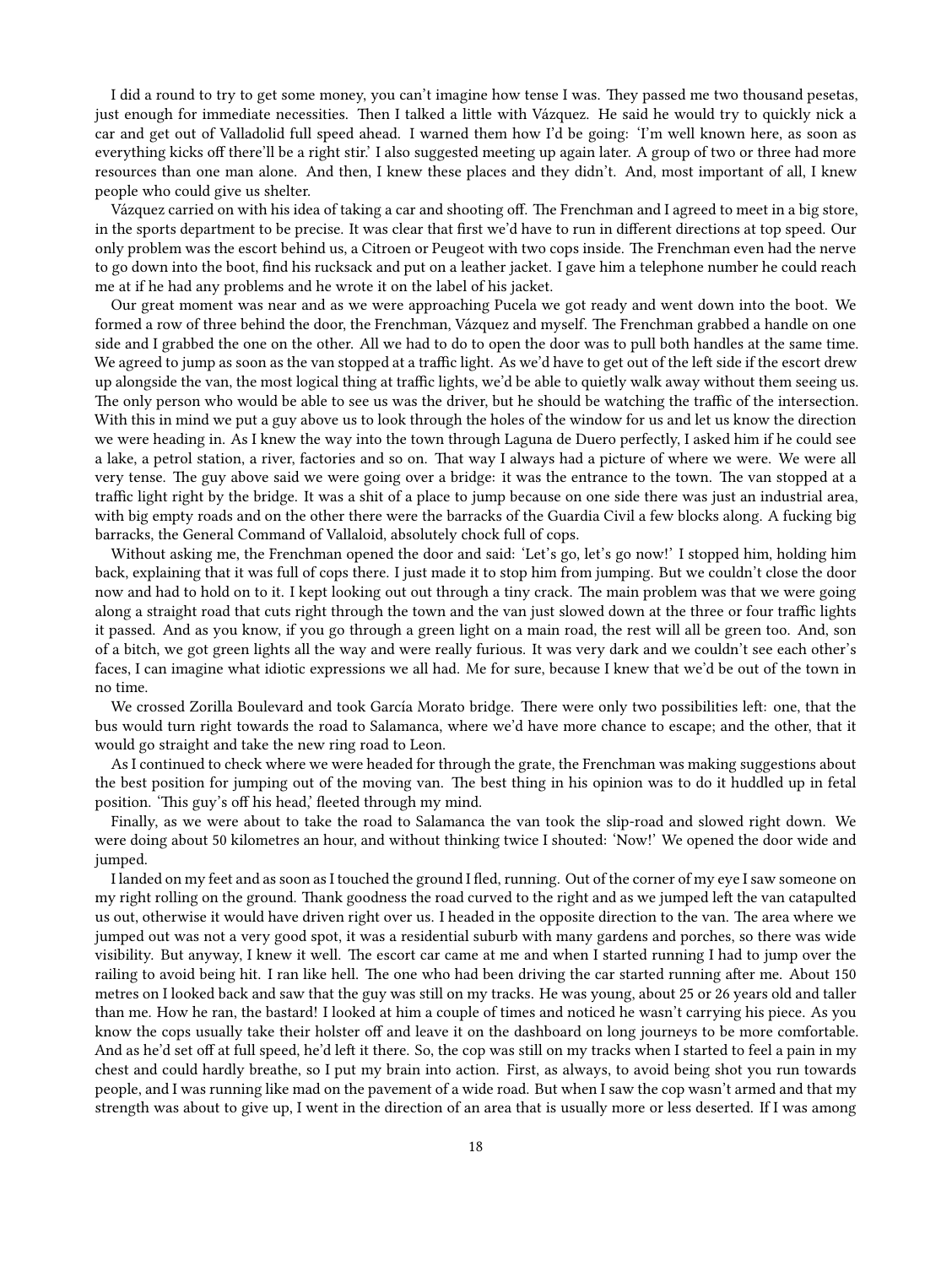people I'd run the risk of somebody jumping on me or a police car appearing on the scene, so I decided to grapple him alone before getting completely out of breath.

I headed towards the river behind the sports centre. There was a yard there and no one in sight. I started to slow down, pretending I was tired, and the cop came closer. When we were next to a parked truck he put a hand on my shoulder. For a second I could see his triumphant expression as if he was saying: 'I've got you.' I stopped suddenly and pushed my right elbow back with all my might. I hit him in the pit of the stomach and the air that came out of the *picoleto* passed by my ear in a flash. It went guasssssh like a fire cracker. I mean, my elbow nearly came out through his back. I turned and punched him a left and a right in the face and he fell *reventacus y esparramacus*, [a Legion expression: exhausted and in pieces]. As he fell he shouted: 'Help! Help me!' I saw two guys get out of the lorry. They were construction workers in overalls and quite old, about 45 or 50. The cop was lying face down on the ground. I punched him hard on the nape of the neck twice and the guy stayed on the ground bending and stretching his leg, like epileptics do when they're having a fit. The workers just went back into the truck and shut the door.

I ran fast towards the river. I was so tired that when I got to a stone wall that was up to my waist I couldn't even jump over it, I just lent over it and let myself fall on the other side. I rolled down the small bank and got back up on my feet on a little dirt track that runs along the river bank. Sporty people use it for jogging. I started running. I mean trotting rather, I couldn't fucking make it, but I had to go along a little path bordering the river. I had no strength left but I had to shift from there. Also, it was a beautiful day and I was wearing a tracksuit with a thick lining, a mountaineering jacket and basketball trainers. I was suffocating.

I reached the bridge, I think it's called Isabel la Católica, and under it two boys, schoolboys aged about 16 or 17 were rolling a spliff. I joined them and they sneaked a look at me. I started talking to them: 'It's hot.' 'Yes, it's a good day today.' 'Look at that, I go running with all this gear on and now I'm boiling.' 'Have you run far?' 'I've come from the División Azul bridge.' 'Shit, then you have run a lot.' In all that, here one of them passes me the spliff. I said no, I did smoke but I was doing sport that day.

I got my breathe back a little sitting there with them and after a bit asked them where I could find a taxi stop. They said there weren't any, but that a lot go over the bridge. They got up to go off and I tagged along with them on the way up to get lost in the crowd more than anything. As soon as I got to the road a taxi appeared. Look, if you'd seen how I hurled myself towards it, you wouldn't believe it. It took me to Plaza Mayor and I went into a bar. I had a beer and made a couple of calls. They came in a car to get me and brought me sunglasses and a different colour of jacket. They left me in a house with some food, out of danger. I heard on the radio that three of us had managed to escape: Campillo, Vázquez and me. The Frenchman was caught by the other *picoleto* of the escort about two hundred metres from the van. The guy had really bad luck, after doing nearly all the work himself. Anyway, then during the night they nicked Campillo wandering around an industrial area in the outskirts. I don't know what he was doing there but I suppose it was because he didn't know the area. Vázquez made it. He went into a neighbourhood and managed to meet some people who left him outside the town a couple of days later. It's not so easy to find such great people, is it? As for me, I left Valladolid the following night, and they kept on looking for me there, even in the sewers.

Well, that's all. Now it's your turn, Juan and Norman.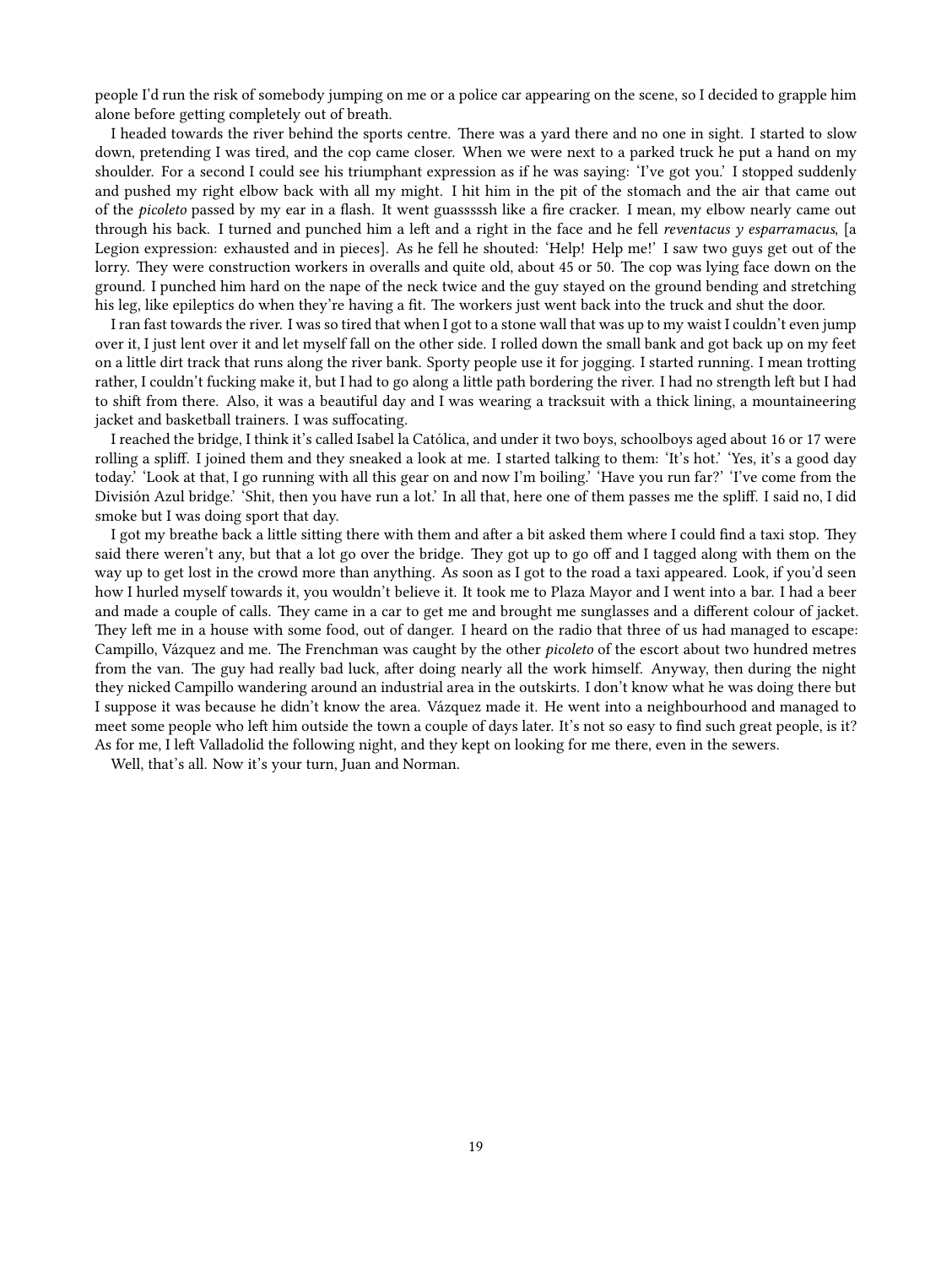### <span id="page-19-0"></span>**A cruise from Tenerife**

We won't tell it together—said number four—. So, it's better if you tell it Xosé, okay? If you forget something, I'll make a note of it.

All right, uhm. I'll tell the story—number ten began—but don't interrupt me.

You'll give it your usual theatrical touch—number six joked.

The important thing is to tell it, no? Well, it all started when we were in Tenerife II. It was August 23, 1991. After lunchtime, at about 3 o'clock, a bunch of screws come into the cell, handcuff me and take me to the entrance. I am obviously being transferred. They don't take the handcuffs off and I throw my clothes into rucksacks. Then I have a fag, walking around there drenched in sweat because of the heat.

A screw arrives and says, 'Listen Tarrío, you can only take two bags. And as for the money, just 1,000 pesetas. These are the orders.'

'Whose orders?' I ask.

'It's all the same to me, but the Guardia Civil won't let you take any more bags. And the *doble*<sup>1</sup> said not to give you any more money than I told you,' answers the jailer visibly, annoyed.

'Right,' I say, 'it's all right for the two bags. But I'm taking the money with me because I'll need it to buy food and cigarettes.'

The guy doesn't know what to say and goes off clicking his heels on the floor in a really effeminate way.

The Guardia Civil arrive immediately afterward, I see only two of them. Just looking at him the one in command makes a bad impression on me. He shouts too much. Maybe to scare me. I don't know, but if that's what he wants he'll be disappointed. Two prisoners I'd never seen before pass through the fingerprints room. They are also being transferred. After taking their fingerprints they put handcuffs on them and take them to the van that I imagine will take us to the port to get the ferry. Then it is Juan's and my turn. One of the guards comes swaggering towards us. This particular *picoleto* confirms all my suspicions about him: he really does want to scare us. He is one metre eighty and thinks he is Romay<sup>2</sup>. At last we are all in the van, four prisoners and three *picos*: the beast and a young one that looks like a little posh dog, although it seems he doesn't like the way his colleague is treating the prisoners. This young guy is about my age, 23. It's only them and the van driver, the eldest of the three.

We drive out of the prison perimetre. The two prisoners I'd seen in the fingerprint room are sitting next to me. Juanito is sitting opposite me calmly reading a letter. We reach the port and I can just see the huge hull of the boat opposite us through the metal window of the van, it is the J. J. Sister. The access for vehicles is a mobile bridge that links the road to the boat garage. The vehicles go in one by one in single file. The area is watched over by five or six *picoletos* armed with automatic machine guns. I suppose they are there to direct the traffic and, at the same time, to prevent anyone from escaping. When we reach the port in Cadiz there will be the same number of *picoletos* waiting for us. That was how the the outward journey went, so I assume it will be the same for the return one.

The Guardia Civil let us go first and we are on the boat in a flash. They open the van doors and we get out two at a time. First the guys travelling with us, then, once they've been locked up in the cell-cabin, it's our turn. We go down some steps so narrow that we only just fit, and leave our rucksacks at the end of the passage. When we get down they put us in the same cell as the other two. We notice that there are two cabin cells, but the other is occupied by two other prisoners who say they have come from Puerto de Santa María and are on their way to Salto del Negro prison on Gran Canaria. They put two chairs in our cell until they move us to the one that will become vacant when we reach Las Palmas.

The other two mates in the cell are foreigners on their way to Carabanchel. One, a Frenchman, is to be extradited at his country's request and the other, a Colombian, is going to do time for drug-trafficking.

Juan is chatting through a hole in the wall with the two prisoners going to Las Palmas. In the meantime I'm checking out the cabin cell and note that one of the seats has iron bars between the legs.

<sup>&</sup>lt;sup>1</sup> Slang for prison director.

<sup>2</sup> A famous rugby player. [TN]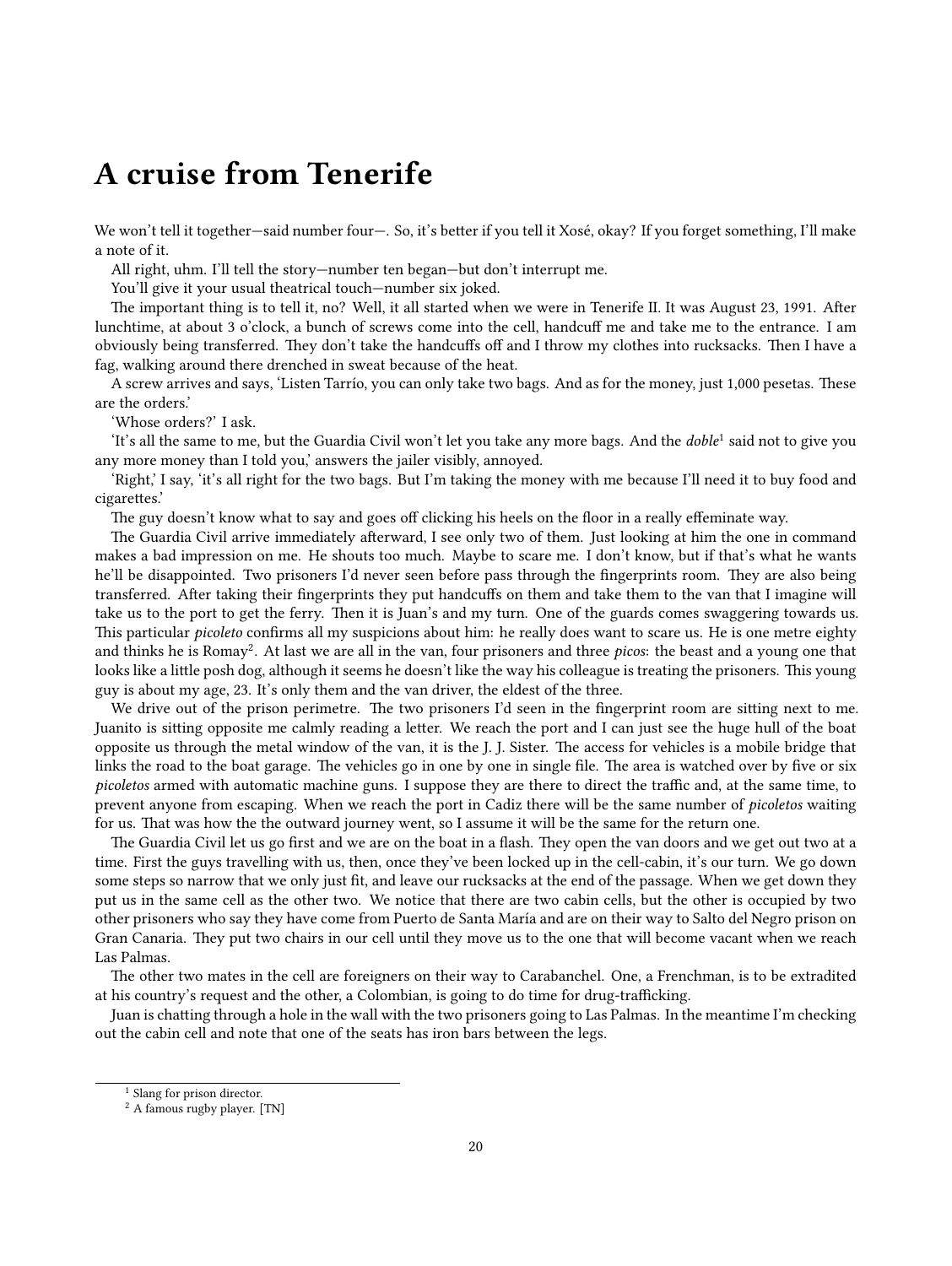Soon after, as we're heading towards Las Palmas, the cops take our handcuffs off. We are already out at sea and we note that there are only two guards escorting us: the young guy and the beast.

There are slits in the cell doors to pass the food trays through. They look like letterboxes, but deeper and wider, and have a little door on the outside that is normally bolted shut. It was through this hole that they took the handcuffs off us.

After a bit the picos tell us that we'll get out later to take our wash kit. They also warn us that after Las Palmas the cells will not be opened again for the rest of the journey. It is strictly forbidden by the Captain of the boat. While my mates are talking I turn the chair upside down in a corner of the cell and start sawing at the bar between the legs with a tiny saw. I'd managed to get it through the search they did when we left the prison by hiding it inside one of my trainers. I can see the foreigners with us look alarmed but they don't say anything. Juan, however, understands what I'm trying to do and keeps an eye on the cabin of the Guardia Civil through the spyhole in the door. To get it done we take it in turns in absolute complicity. First I do some sawing, then he does. While one of us is sawing the other keeps a lookout so that he can work in peace. We work until we manage to cut through two of the three bars. Now we just have to hope that the guards don't notice anything when they come to take the chairs back. There are three flat plates about 35 centimetres long and three centimetres wide. This job takes us about an hour. It's risky but we don't have any choice. My comrade Juan gets annoyed. He calls me to the toilet and says he doesn't trust the two guys that are with us. He's afraid they might freak out and tell the cops at any moment. This typical lack of trust among us prisoners is shit, thanks to the many snitches who sow discord by grassing up other prisoners, getting some benefit or reward in return. Also, the prison management encourages this attitude so it can reach where its long arms and guard dog's eyes can't. It's sad, but it's the reality of prison, as we all know. But, in the end… let's get back to the story.

—Yes, said number six—let's get back to the story then they'll give you the chair of prison philosopher … don't you see how you go on and on…?

See—number four buts in—he talks like a telegram: I arrive, I take, I saw, I see—don't you think?

Everybody tells his story as he likes, number 10 took up again. I'm doing it this way. It is as if I'm living these moments all over again, and I'm telling you what happens as we go along. Now I'll carry on. And don't interrupt me because I let the others talk. Well, I was at the point where there is an uneasy atmosphere in the cabin but I'm sure everything will be ok. In fact, we get to Las Palmas and a group of local *picoletos* come to take the prisoners in the next cell who wish us a good journey before leaving. 'Good luck,' they say. We say the same. After a while we leave the port and head towards Cadiz. We are out at sea again and the two guards come to move us into the empty cell. Before doing so they put the handcuffs on us through the hole in the cell door. They open the door and I try to get put in with Juan, but the beast won't have it.

'You're going in this one, I give the orders here,' he says.

We couldn't do anything about it. I have to stay in the cell with the South American and Juan with the Frenchman. We are split up by adversity. No doubt about it.

The two cabins are identical. There's only one new thing compared to the one I was in before, in this one there are small ladders in the couchette. They are made of thin hollow metal, so don't look much at first sight. The bog of this cabin was identical to the other. Both had a spyhole at eye level made of hard thick plastic. The bogs are in the corridor of the cabins and you can see the one from the other. Between the cell doors and the cabin of the *picoletos* there is an empty room. Through the spyhole we see that the cell doors are locked with a wide iron bar that, thanks to a slat at one end, goes right through the door and is secured with padlocks to pieces of metal with holes in them at each side. They must have used the same method in medieval times. That way, the bar is pushed into the protrusion and secured with the padlock. How I'm explaining, eh? A real genius! So, like I said, the cells have two bunk beds, a toilet and a kind of ventilator on the ceiling covered by a grating. This tiny space, about two metres by three, was to be my universe for two long days. Think, the cell cabin was so small we could hardly move, when one of us stood up the other had to lie down.

The *picoletos* have just taken the seats from Juan's cell and haven't noticed they've been cut, so I feel euphoric. When they go Juan passes me one of the plates we'd cut through the hole between the cells, and I hide it under the mattress. Soon they go and open my neighbours' to take back the cleaning kit. They escort us to the luggage room one by one and we take what we need for the journey. When it's our turn, I go first. The two guards stand opposite to check the operation while I take what I need. I have handcuffs on, like the others.

'Listen you, I hope we're going to have a peaceful journey, get it?' the beast says in a provocative tone of voice.

I turn round and look him up and down with contempt. I am convinced more than ever that he's a smart-ass. That's it, exactly, a braggart one metre eighty-five, about 100 kilos, who is not only armed but has me in his power. The most intelligent thing for me to do is to ignore him. He realizes this and tries it on again.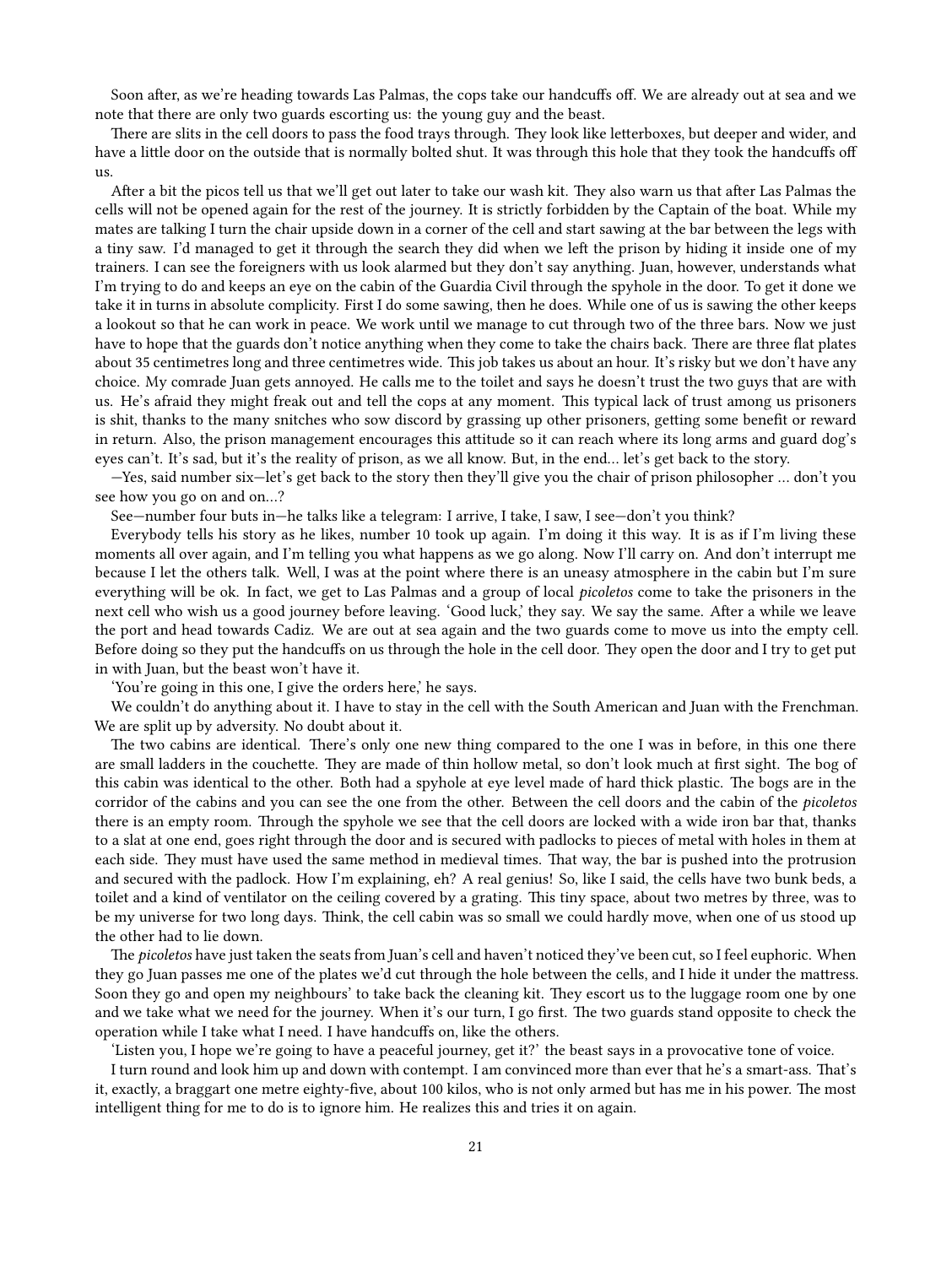'Don't look at me like that. I've met many of your kind and worse.'

As I am supposed to be a dangerous prisoner the beast is boasting in front of his young colleague, showing off how macho he is. I gather up my things and go back to my cell. 'Keep cool Xosé,' I say to myself. But I can't stop thinking about that pig and I tell Juan through the hole in the wall what happened to me with that arrogant picoleto.

Around 8pm they open the hole to give us the trays with the evening meal. We eat in silence. I have hardly spoken to the boy in the cell with me, but I observe him while I'm eating and I have to say I don't like the look of him. After dinner the guards come back to pick up the trays. I'm watching them through the bull's eye when I notice a pistol sticking out of the back of the belt of my hated temporary guardian. I warn Juan immediately saying, 'That's mine.' He looks through the spyhole and sees it and we quickly agree: one each. I talk with Juan for a couple of hours, until ten o'clock. Among other things I tell him that I want to kill that guard, but he ends up convincing me that it's not the right moment.

When we go to bed I tell the South American to keep a lookout and see if anybody is coming. I pull the iron bar out from under the mattress and take the saw from its hiding-place and set to work, cutting a point at the end of one bar. After seeing the guard's piece I want to have a good knife on me. Within a couple of hours I have a magnificent rudimental weapon, its effectiveness guaranteed by its sharp point. I hide the knife and saw and get ready to sleep, tomorrow is another day and we'll see. Juan and I are ready to try something, but we don't know exactly what yet.

In the morning of August 24 the South American wakes me up for breakfast which he'd been good enough to take for both of us. It's nine o'clock and I start eating after saying good morning to the ones in the next cell. Later on I make a hole in the door to try to push the bar out from the end where it locks with the padlock. Juan had given me the idea after breakfast. It is a question of sawing from the inside at the point where the iron pin is, sawing round it so that it gives way and opens. The idea is good but the thickness of the lock means that we don't have time. We are below sea level close to the engine room so the noise of the sawing is drowned by that of the engines and the guards can't hear it. I start cutting and get the South American guy to look out for us. If I'm not mistaken he is shitting himself in fear, he has guessed what we're up to and now realises what I want a knife for. I can tell from his face that he's not very happy about it. For his part, Juan needs to crack the ceiling of his cell to try to open up a hole wide enough to let him pass through and get out into the corridor. I feel euphoric and radiant and smile to the Colombian who looks very upset. I keep on working, *zic, zac, zic, zac*. Around one o'clock I call Juan because the lunch is about to arrive. He's made a small hole, which confirms what we suspected: the ceiling is empty.

I call a *picoleto* who turns out to be the young one and say, 'Listen, we've run out of cigarettes. See if you can do us the favour of buying us a few packets?'

'Okay, give me the money,' he complies. Do you want something to drink? But you know you're not allowed any alcohol.'

I give him a tenner and ask for four Coca-Colas. They bring us the food and drinks. Also the cigarettes, which I share out. After lunch the *picoletos* take the trays away and shut themselves in the cabin.

While I'm having a cigarette I look at what I've cut in three and a half hours. I do a quick calculation and realise it will be impossible to finish the job in time. I let Juan know. He tells me the same about the cell ceiling. We don't have any tools and the only saw we have is old and very small. I pass him my knife and he gives me the other plate so that I can cut it to a point, so I get the Colombian guy to look out again. Juan does the same with the Frenchman. He is happy to collaborate with us. At least, that's what it looks like.

Yes, he was a good guy—added number four.

—It's true. Because, as far as the South American guy was concerned he helped me more out of fear than conviction number ten continued. But let's get back to where I was: I cut a point on the other plate and hide it under the mattress, then carry on doing the door, *zic, zac, zic, zac*… We go on working until eight o'clock to try to go reach our goal. I get blisters and so does Juan. We are only half way to completing the job, so we'll obviously never be finished in time.

When they bring us dinner my whole hand and arm are aching. I can hardly hold the spoon. I have to hold it where I don't have any blisters as I'd burst them and they're burning like hell. If only we had a good hacksaw. I'd spent the whole day sawing metal for nothing, and now I can't go on because I can't even close my hand.

They take the trays away and I talk to Juan through the hole. We agree that we will only have a chance to go when they open the door. It's a serious problem. Neither of us wants to miss this opportunity, but with something more concrete than what we've got at the moment to go about it. We consider taking them with our knives when they open the door. The handcuffs won't be a problem, we can open them with a hook. The real problem is that when we get to the port there will be more Guardia Civil units at the harbour awaiting the transfer, and to leave the boat like that would be quite a spectacle. Let alone impossible. We'd have to force our way out arms in hand, with a 90 per cent probability that they'd kill us. As for getting out of the harbour, it would be a devil of a job to leave the province of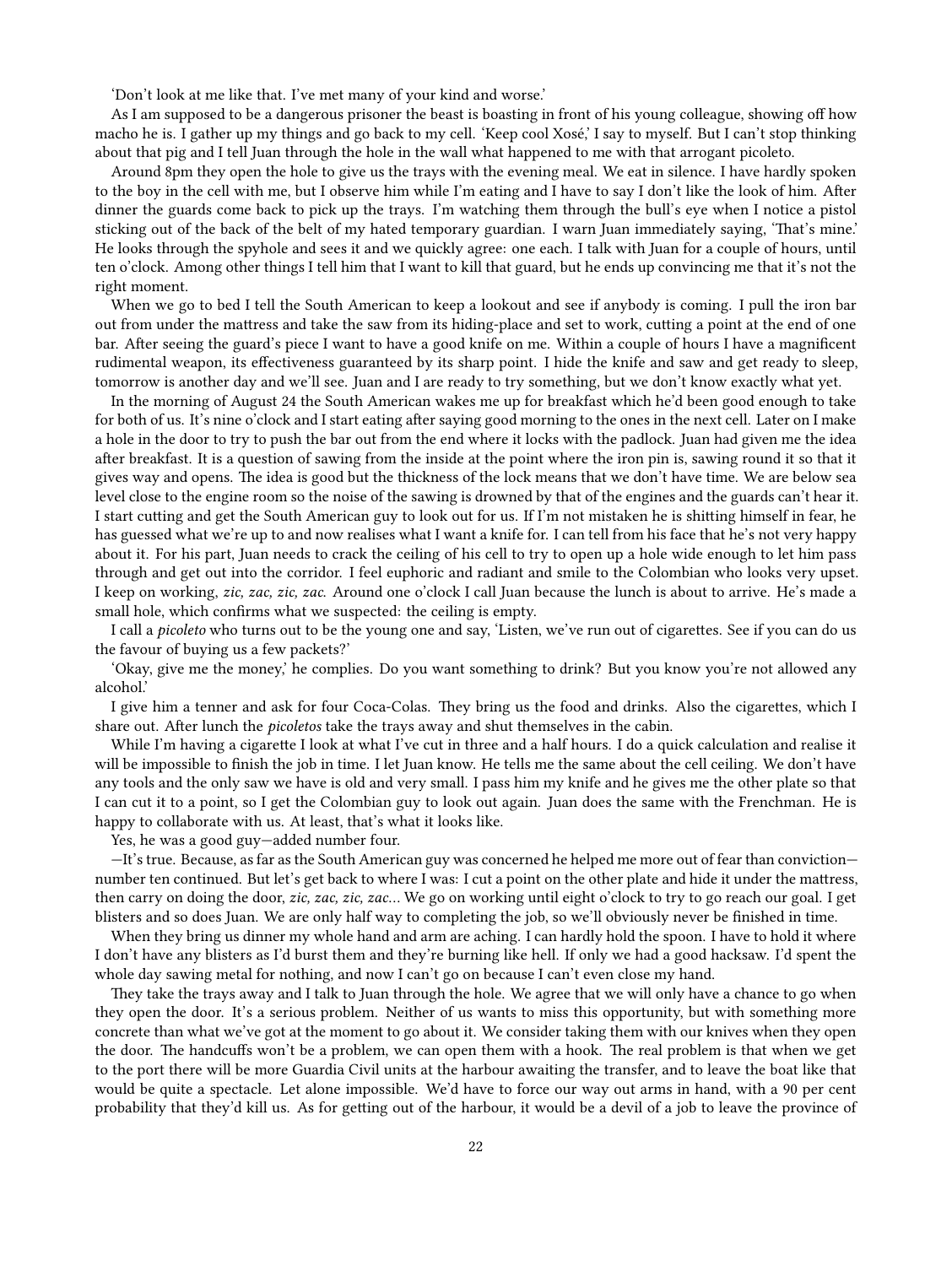Cadice with all the Guardia Civil and the Policia Nacional on our tail. In the end we don't reach any conclusion. I lie down and smoke a cigarette and try to relax.

All our illusions shattered. A proper mess because in the end that shit of a *picoleto* will dump me in the next prison like a sack of potatoes. The thought of that makes me fume. I spend most of the night awake, going over of imaginary vendettas and suffering a feeling of powerlessness. It is August  $25<sup>th</sup>$ , the last day on the boat. We will reach Cadice during the night and a cold dungeon awaits us in the port of Santa Maria.

Today Juan has a temperature, and stays in bed. It must be flu. I tell the escort and that pig of a beast refuses him the medicine Juan has brought in his luggage from Tenerife. Maybe he thinks it's drugs and asks the ship doctor to check it.

As for the Colombian, he is euphoric. He sees our escape plan has failed and he's not scared any more.

However, as soon as the guard goes, I take the knife and start breaking the ceiling. I open a small hole and pull off the metal sheet. Square intertwined rafters can be seen. They are quite thick. The problem is still the same: the saw is too small to cut them quickly and well. I hide the cut pieces of steel in the toilet and tell Juan about the beams.

They've brought the food and Juan's medicine. I enjoy my meal and think fast, hoping some brilliant idea will come into my mind. Juan wants to burn the plastic of the spyhole with a lighter and this gives me the idea I'm looking for.

They take away the trays and I note that the *picoletos* have relaxed, calmed by the fact that we will soon be arriving at the port. I ask Juan if he has a spiral notebook in his rucksack, and he says yes, he has one in the cell. So I explain my plan to him: it's about warming up the knife and making a small hole in the spyhole of the bog then passing a wire through to try to open the bolt of the door by hooking it up with the end of the wire. We also need a crowbar, so I cut a piece off the hollow ladder in the cabin. I cut our two knives into four pieces and put three of them into the empty tube to make it stronger. I pass the fourth piece to Juan.

The plan goes better than we had expected. Juan takes a long piece of wire from the mattress and shows it to me through the spyhole, laughing with a wicked look on his face. He warms the point of the knife and starts to make the hole. The Colombian guy has grown pale because of the frenetic activity going on around him, pieces of metal being cut everywhere. The Frenchman, who is more realistic, keeps an eye on the cabin of the Guardia Civil where all is quiet.

We set to work. I pass the crowbar to Juan and kick the door. In fact, there's nobody in the cabin. They must have gone up on deck. This is our chance and we move into action. Juan has already opened the passage in the spyhole and I'm confident he'll manage to open the bolt, even if it isn't easy. I see the wire sliding out of the hole and as it gets closer to the door my happiness and excitement grows. The wire touches the bolt and hooks on to it. From the spyhole I see it moving, and I motion to him. The wire slips from the bolt, he tries again and for a while goes on like that, it catches and slips—until he finally gets it.

We each go to the door. Juan puts his hand through the crack and opens my small window, then he puts the crowbar into the padlock of his door and, finally, grabbing an edge of the crowbar each, we force the lock. We stop for a moment and I go to the spyhole in the bog and see that the lock is bent, which means that it will break at any moment. The door opposite could open and the *picoletos* could appear at any moment. We are drenched in sweat and the tension and excitement is growing with every minute that passes.

We get back to work. We push on the crowbar as hard as we possibly can from our uncomfortable positions. We try again a few times and finally we make it and the lock breaks. Juan gets rid of it, and after taking out the bar, kicks the door open. He gets in front of my door and breaks the padlock first try. I get out and we go towards the Guardia Civil's cabin to make sure there is nobody inside. We take up a strategic position and crouch down to wait for the guards to come back. I am armed with the crowbar and Juan has the knife, our only one, because we couldn't get the other through the bars. While we are waiting we decide upon and practice a tactic of attack. Meantime our Colombian friend has gone from pale to ashen. He decides to close his cell and that of the Frenchman.

Meanwhile, Juan turns the cabin upside down looking for weapons which, unfortunately, are nowhere to be found. We reach the conclusion that the guards are armed and prepare to jump them as soon as they arrive. The door is half open and only a few seconds have passed since we got behind it. When it opens wide, it is a sure sign that the *picos* are back: we throw ourselves on to the guard coming in. Seeing us, he screams in terror, 'Aaahhhh', just like in a horror movie. He tries to free himself but we pin him to the floor and point the knife at his throat. As soon as he is immobilised, I search him but he is unarmed. We put the handcuffs on him and make him sit on a chair, tying him to it hand and foot. He can't move an inch. We give him back his wallet after stealing all the money out of it. Juan questions him about where the weapons are kept and he tells us they are in another cabin that they have upstairs.

Well, I go to the other prisoners and propose that they escape with us. The Frenchman says he doesn't have much time left to serve and the Colombian guy said something similar. I give them some cigarettes and a lighter and go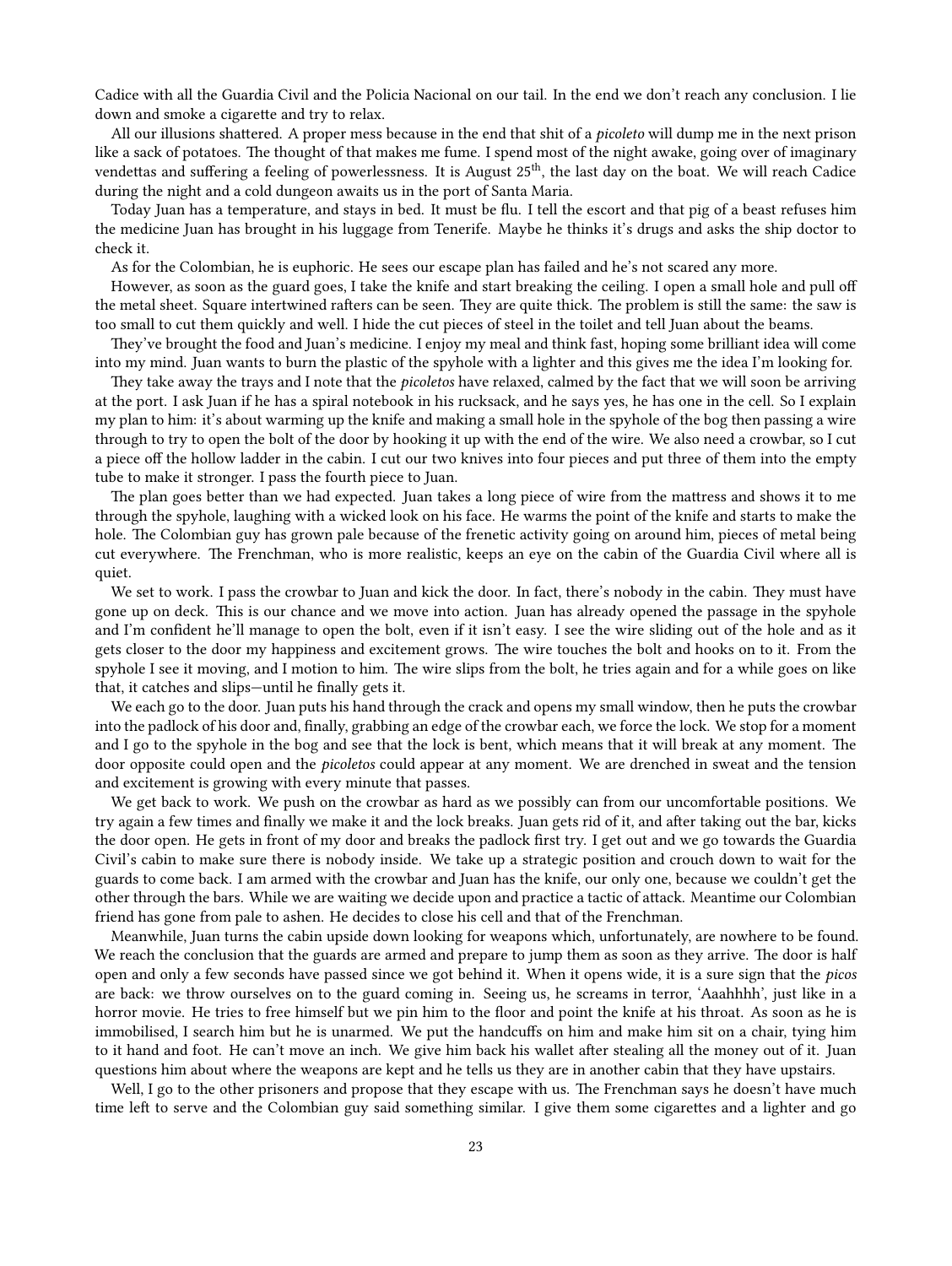back to my prisoner of war. It's around six in the afternoon. We find our dossiers<sup>3</sup> and amuse ourselves reading all the bullshit they have written about us. While we are at it, we tear up the dossiers and all the photographs that are in them too. We lie in wait, waiting for the other *picoleto* to arrive to immobilise him. I can't wait to see the bastard face to face, but time is ticking away. It's already 8 o'clock and I've smoked nearly a whole packet of cigarettes in two hours. It is only another couple of hours till we reach Cadiz.

As the other guard still hasn't arrived we assume that they have realised something is up and are waiting to get into the port before acting. We are considering all this when the door opens, the shit appears and without hesitating for a second we hurl ourselves on our prey like wolves: I grab his hands to prevent him from using the pistol and Juan grabs his throat. The guy hardly resists. I search him and this one isn't armed either. We handcuff him and I put him in the cell I had been in, after moving the Colombian guy in with the Frenchman. I want to kill the guard, but obviously he is nothing but a poor cowardly devil who has lost all his arrogance all of a sudden. But he is still able to show enough effrontery to say to us, 'I've got a proposal. Look, if you untie me I'll put you back in your cells and that will be the end of it.' It is Juan who answers drily, 'Shut up asshole, or we'll do you in.'

Then we put the young *pico* in the cell and handcuff him along with his boss, who has a face like a fallen hero. Now he is our prisoner and we understand how easy it is to abuse a guy in handcuffs when he's defenceless. They are beginning to realize the same thing, for the first time I think. Their lives are in our hands and, under such circumstances, it is far more difficult to not abuse them than it is to do so. Instead, we leave them alone.

Juan questions the pig of a chief about the weapons and he tells us they are up on the second floor in cabin 77 and that they don't have the key, the girl at the reception is in charge of all the keys. We also take the beast's money. We now have a total of 30,000 pesetas. The young guy asks us to leave him some money for his journey back. We give him 5,000 pesetas as he'd got the Coca Cola for us. To the other guy, nothing, not even water. We split the money, because you never know, 13,000 pesetas to Juan and 12,000 to me. The boat would soon dock so we start to study a strategy: we will go out on the gangway mingling with the passengers and pass through customs. Just like that. The simpler the better.

I go to the toilet and shave calmly while Juan has a shower. I put on a pair of blue velvet trousers, a black-andwhite-checked shirt and a sailor's beret tilted military style. I also put on the young guard's shoes, which suit my man-of-the-sea outfit. Juan also dresses up: green jeans, with a strip of bed sheet as a belt, a long-sleeved blue shirt, white trainers and a baseball hat to cover his shaved head. We decide not to force the cabin and take the guns because it is too risky.

At half past nine we feel the boat give a bump. We are in Cadiz, the boat is docking. I take a small sports bag and put in a pair of trousers, a roadmap, and other bits and pieces that a young sailor on leave would carry. That is my intention. Juan doesn't take any luggage. He wants to travel light.

We go out of the cabin and up the stairs. I feel very strange: it is as if it is the first time I can move around without restrictions, as if I'd never been free before. But we go calmly. We end up in the garage and upon contact with people I feel myself shaking like a jelly. All kinds of sensations are going through us in gusts. We ask a couple where the exit is and they point to a staircase. We go up, mingling with the passengers, and reach the disembarkation area with a beautiful blonde at the reception. The tension is now excruciating. I feel as if everybody is looking at me. Opposite me, among a group of passengers, Juan is waiting for things to happen with the same impatience. I watch him and see him asking a girl next to him for a sip from a bottle of water.

Finally the gangway is lowered. It is linked to a bridge that leads directly to customs. A voice through a loudspeaker warns that it is not possible to go out yet. Then a group of five or six guards suddenly appear and walk quickly towards us. I don't move an inch, nor do I make any sign to Juan, who I guess is feeling the same as me. The guards come on board, walk right past us and go to the reception. Now the loudspeakers tell us it is possible to disembark. Together we head towards the bridge, at the end of which a guard is searching a suitcase while another is asking a couple of passengers for their documents. We keep an eye on them. If they ask us for our documents, Juan will put the knife to his throat, I will disarm him and we'll force our way out with a hostage.

The port is full of *picoletos*. I count six getting on the boat, another three down in the garage, presumably to pick us up from the cells, and the two cops at the end of the bridge still searching suitcases. We pass them and, to our relief, nobody says anything to us. We go through the area and down a staircase that ends up in a huge hall with a big table where the passengers put their bags and suitcases for the guards to control them. Juan goes ahead of me. As he doesn't have any luggage nobody stops him and he heads for the exit. I am about to follow him when a guard calls me back

<sup>&</sup>lt;sup>3</sup> The dossiers travel along with prisoners on transfer.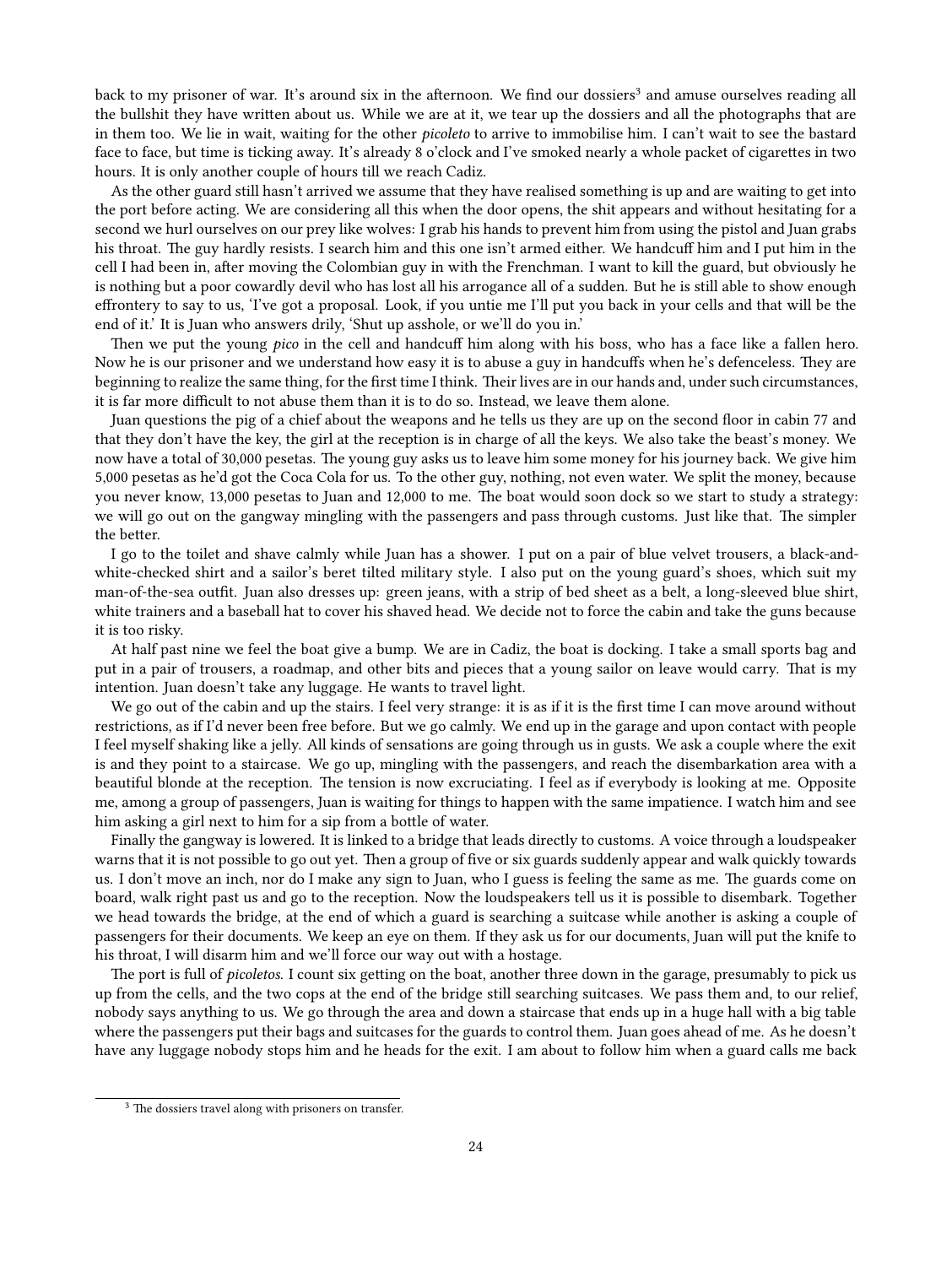and says politely: 'Your bag, please.' I see Juan has stopped and put himself behind him on the other side of the table, ready to go into action if need be.

'Oh, I apologise,' I say 'Sorry.' I put the bag on the table and the guard gives it a quick search. When he sees that I'm not carrying anything illegal he marks a cross on my bag with a piece of chalk, and gives it back to me with a polite 'Thank you, sir.' I don't recoil from being polite and answer: 'You're welcome.' I then take my bag and without hesitating turn towards the street, towards the exit, towards freedom…

End of story.

Fuck, you're a right storyteller—number eight says. It was like I was living it myself.

You told it well—number four appraised—I didn't need to add anything to it.

Yeah, I think that by him narrating the story alone it loosens up an important part, your personal feelings sensations and impressions—interrupted nmber six.—I don't know if you guys noticed but each time we tell a story we go into more detail and each consecutive story gets longer and longer. We'll leave here as great orators. We'll need that when we get out in order to convince people! Right now, it's your turn, Carlitos, go for it.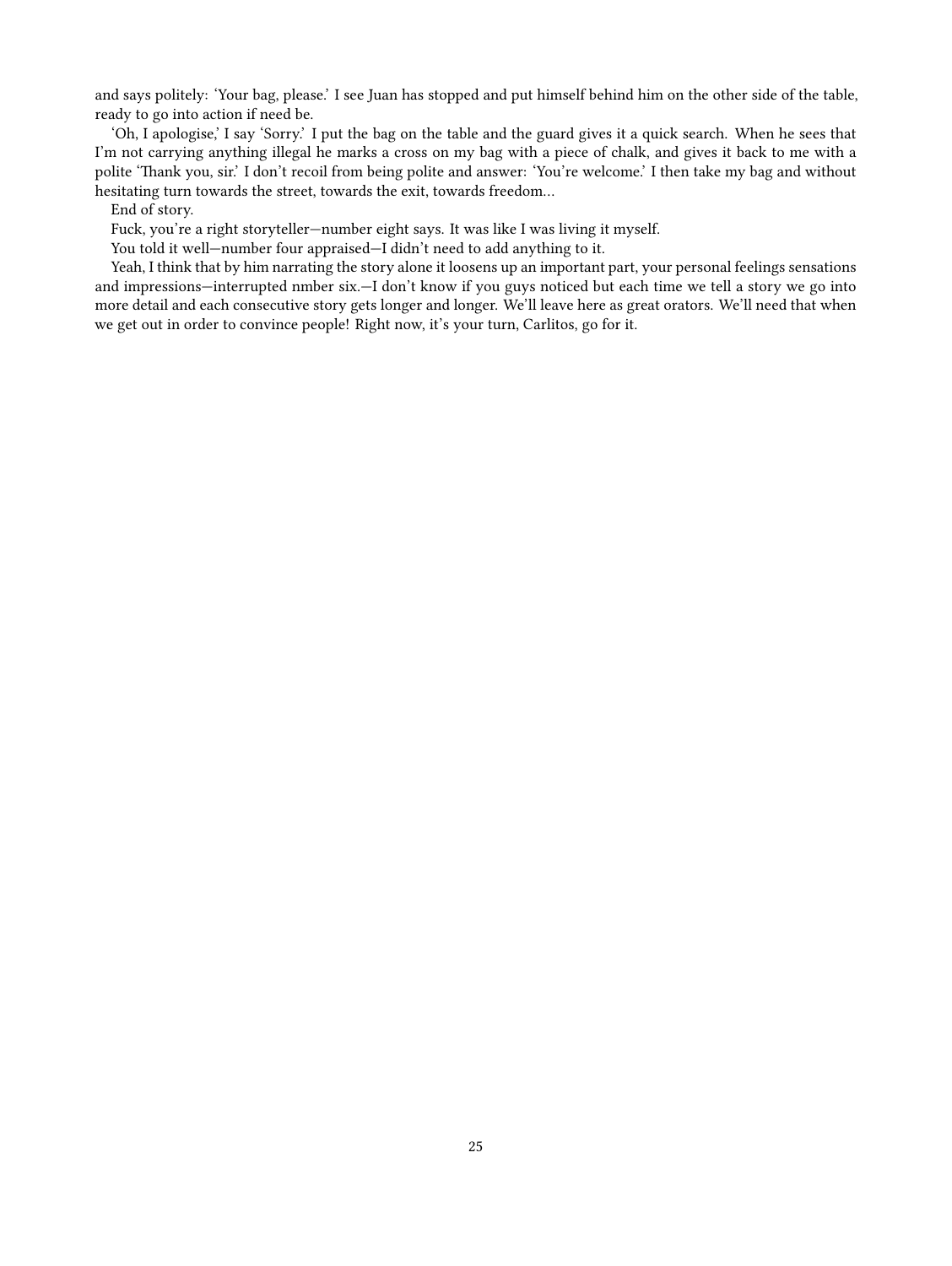#### <span id="page-25-0"></span>**From Huesca, with hostages**

I'm going to try to give you as many details as possible so that you can get the picture—number eight began. Right, the prison in Huesca was used as a point of transit for prisoners being transferred from Barcelona to Madrid and Madrid to Barcelona. I knew it as soon as they told me in Zamora that I was going to be moved there: I sensed that I would have many chances to get out of there immediately because it is a very old building.

I arrived at Huesca at the beginning of April 1991. But I was transferred to Logroño fifteen days later and returned to Huesca in July, just in time for my 28<sup>th</sup> birthday. It was the twelfth birthday I'd spent in prison and I'd got used to it, it didn't upset me any more. I numbed my brain with a load of spliffs and the day passed without joy or sadness, just like the last 11 years.

The way I would have to escape from Huesca was so obvious and simple that I didn't bother to think about it. So, I put all my energy into getting hold of everything I needed to prepare the escape. To start with, I gave a myself a deadline of five months within which to carry it out. The 31<sup>st</sup> of December was the deadline for attempting to regain freedom.

When I came back to Huesca in July I shared a cell with Pepe, an old acquaintance from my area. Pepe is a great guy. Back in 1981, he escaped from the Modelo prison armed with a gun and when he was recaptured six months later, he tried it again the same way, and fell outside seriously wounded by two shots from a *Cetme*. So as not to get him into trouble I didn't mention the escape, which I imagine must have caught him completely by surprise. I sincerely hope that my escape didn't give him any problems.

The months passed and I still hadn't found the way to resolve the material problem of preparing my escape. I spoke to people, I sounded out willingness and possibilities but nothing. People talk a lot, they take things on, but when the time comes to put their words into action they melt like butter in the sun.

—Listen to the poet!—number ten joked.

Shut up and don't interrupt. I'll go on. These people I was talking about are to be avoided at all cost.

That's how things were when, in the month of August, they bring El Gorreto, a junkie with a broken arm, to Huesca. I had met this guy in the prison of Logroño so I went to look for him when I heard his name through the loudspeakers. I asked him about some mutual friends and he told me how he had gained freedom the previous year. He had wandered in Cataluña and Aragón, between the house of some relatives in Zaragoza and that of his girlfriend's mother in Huesca. As soon as I heard this last bit a spark lit up in my brain and I asked him nonchalontly if that meant he had been living in Huesca.

'Yes,' he said. 'My girlfriend is the sister of El Pirla. Their parents welcome me in their house no problem. Their mother is a well known lawyer in that town.'

El Gorreto also told me that he and his girlfriend were mixed up with shit but both were determined to come off it. Well, being 'determined to come off it' is, as you know, what 95 per cent of junkies always say. So I stored all this information and changed the subject.

'Carlos, do you know a guy called Castillo?' he asked.

'No,' I answered. 'At least, I don't know anyone of that name. But I've only been here for a short time and don't know everybody.'

'I'm asking you because I think a guy from my town with that surname is here,' he explained. 'But I'm not sure if it's Manolo or his brother Enrique. Anyway, I'll find out.'

'If I find out any more I'll let you know. Ok?' I said, without any intention of looking for this Castillo.

El Gorreto was on remand and had to go to his wing, so we said goodbye. The next day we met again and he told me he had met the Castillo guy. He was in the canteen area and he pointed him out to me. He was in his thirties, with long hair and a beard that looked as if he had never cut it in his life. He was dark-skinned and I reckoned about one seventy metres tall. Gradually I told El Gorreto my idea, without going into details, but leaving it so that he could guess what it was about.

El Gorreto was released ten or twelve days after his arrival. He left without saying goodbye and as I needed his address, I went to speak to this Castillo, who was the one he'd hung out with while he was inside. This was the first time I'd spoken to Castillo, so I introduced myself and asked him if El Gorreto had left any message for me.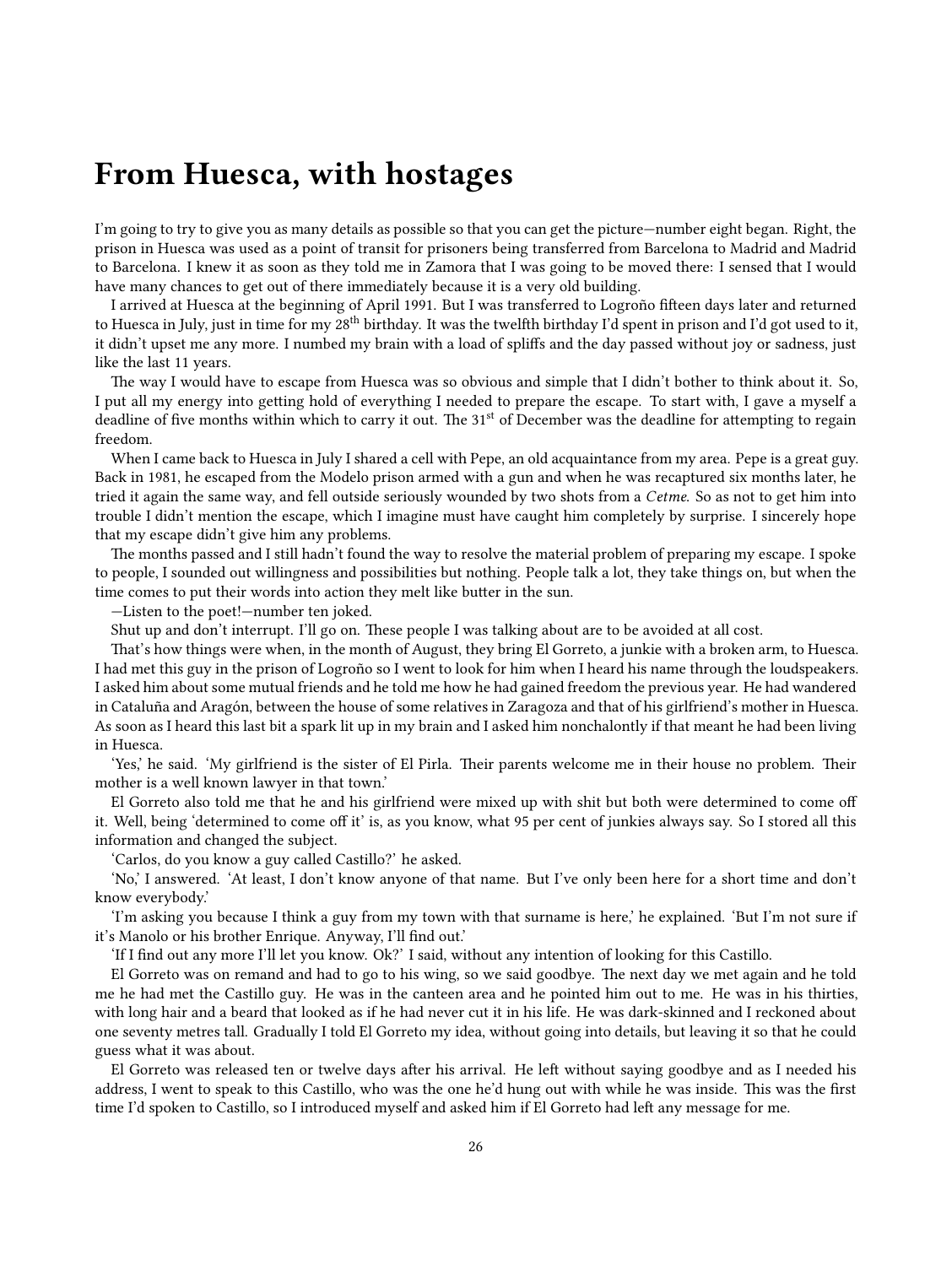'No,' he said, observing me carefully. 'He came to say goodbye but didn't leave any message.'

'Have you got his Huesca address?' I asked directly. 'I need to get in touch with him.'

'No, he didn't give it to me, but we agreed that he'd write to me,' Castillo said, more relaxed. 'By the way, how about a coffee and a chat?' 'Ok,' I agreed, wondering what he was going to say.

We went over to the counter, asked for a couple of doubles, then we took our plastic cups and started walking. 'What I'm about to say might upset you, but that El Gorreto talks too much,' Castillo caught me by surprise. 'He told me about the favour you asked of him.'

'What are you talking about?' I asked, starting to get irritated. 'I don't know what you're getting at.'

'I've known El Gorreto a long time,' he continued, 'we're from the same village. I happened to ask him a favour and when I mentioned it he said I was the second person to ask him. That's when he pointed you out to me.'

By then I was really angry, even if I tried to hide it. So, as naturally as possible, I said, 'I still don't understand what favour you're talking about. You're not being very clear…'

Seeing my reticence, Castillo, whose first name was Manolo, decided to get to the point and told me the favour I had asked of El Gorreto. It was exactly that.

'But don't worry, Carlos,' Manolo Castillo reassured me. 'When I realized what a loud-mouth that guy was I made sure he was never away from me, so I took care to see that he didn't tell anyone else. I kept an eye on him until he was released.'

At that point Manolo put his cards on the table. He told me how his ideas were similar to mine and added that we would reach our goals more easily if we joined forces. From that moment on Manolo and I grew closer day by day. We both had very clear ideas and we got on perfectly.

By mid-October we had sorted out all the problems, especially concerning the mechanical and human material. We just had to wait for the right moment, which we reckoned would be the end of December or the beginning of January.

But in November there was a kidnapping in Huesca prison. El Pirla, El Gorreto's brother-in-law was the protagonist. He had been arrested a few weeks earlier for killing a retired cop during a robbery. El Pirla worked in the football workshop next to the 'Miscellaneous' workshop, where I kept my easel and oil paints. He started off by kidnapping the screw in the football workshop, then taking the instructor screw he came to our workshop and stayed locked in there alone asking for ten grams of heroin, ten of cocaine and a syringe. But he was recaptured in the space of a couple of hours and was severely beaten. The press was full of congratulations and praise for the Governor and his screws. Praise poured down from all sides: the County Commisioner, the prison Directorate-General, anonymous honest citizens, and so on… Everybody pointed to the jailers' decisive action in overcoming the kidnapper without the help of the police.

I was disgusted by all this of course. All kinds of comments were being made in the yard. Manolo and I also talked about the episode and once again we had the same ideas. We both agreed that, if necessary, we would do a kidnapping to escape, or die, taking them with us. We discussed a recent case in Germany where four prisoners had escaped after showing that they were prepared to kill. It is obvious that those who show that they are prepared to use violence to the full are the ones that reach freedom. Another point is that, once outside, they blew their heads off. I'm of the opinion that you have to do things well and then have a bit of luck for them to succeed.

After the El Pirla kidnapping we had to put up with the screws boasting about their good work for an entire week. And it was exactly ten days after the kidnapping that we learned as we were leaving the workshop that a guy who had once snitched on Manolo about an escape plan in this very prison had been transferred back. Logically, he wanted to kill him.

'Carlos,' he said with a strange light in his eyes, 'that tyke is here.'

'What do you want to do?' I asked.

'Well,' he said, 'we made a pact, so if you ask me not to take any notice of him I won't. But what I really want to do is go to that wimp and kill him.'

I didn't think much about it. Basically I was impatient, I wanted to act for fucking once and it seemed to me that this was a good excuse.

'I'm not going to ask you not to do him in, but you know the situation. We should stake everything on our freedom and try to get it at all costs. If things go wrong we must kill as many of them as possible before we fall, right?' I put to my comrade.

'Alright,' Castillo agreed. 'Tonight we'll start the party in the workshop.'

And that's how we reached the decision. We didn't need to say much in order to understand each other, nor did we need to make many arrangements for our action. We had already discussed everything. But it was a shame that the arrival of the snitch pushed us to act on the spur of the moment, renouncing our beautiful escape plan: calmly, in the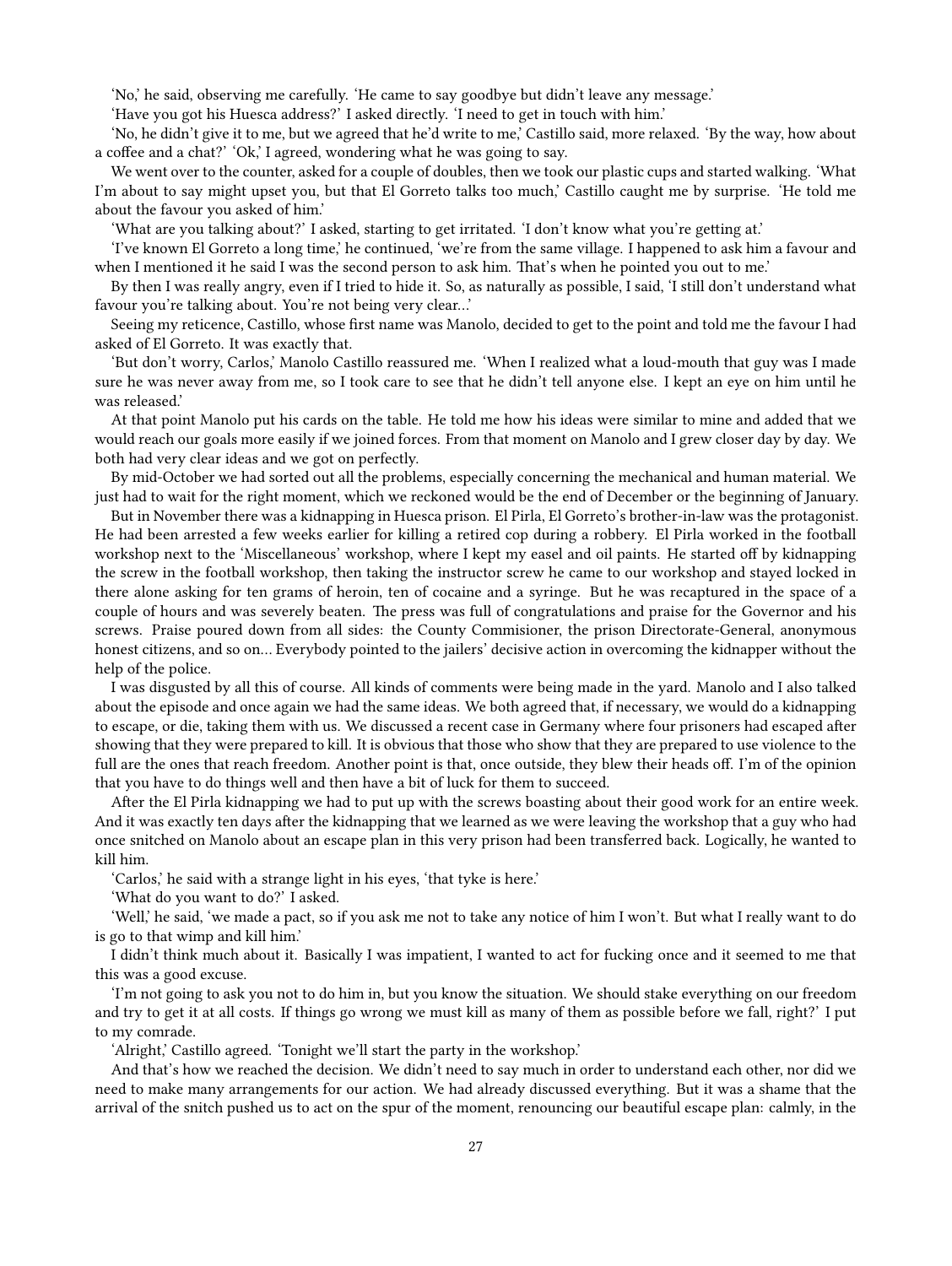silence of the night and with a bit of luck, we'd have been gone before roll call without them noticing. In that case they wouldn't have chased us with as much fury as they actually did. But the situation was urgent and we had to make a decision one way or the other. And we did. We'd talked a lot about what we'd do, if necessary, to avoid making the mistakes of other kidnappings. We'd got to the point that when we got into the workshop that night, it just took one look.

'Are you ready?' I asked him while we were having a coffee.

'Yes, and you?' he questioned me.

'Of course, let's go for that one,' I answered eagerly, pointing to the screw.

Without thinking twice we went up to the screw who was walking around the workshop. We grabbed him, put the knife to his throat and took him into his office where we tied him on the floor with the string used for sewing the footballs. His feet tied to his neck and his hands behind his back. He stayed there, unable to move an inch—out cold. Then we went down to the Centre and neutralised the head screw and three others. We surprised the four of them while they were chattering away. When we stood in front of them armed with knives they were aghast, with idiotic smiles on their faces.

'If anyone makes a move I start cutting,' I warned them, 'So sit down nice and calm.'

'What's up Carlos?' the head of the Centre says. He was called Jesus and I knew him from Daroca. 'Come on, let's talk.'

'There's nothing to talk about. You can see for yourself what's happening. Behave, so that blood won't be shed unnecessarily,' I said point-blank, without any respect. Then I turned to Manolo and told him to keep a eye on them while I went to the kitchen to get the big knives.

'Yes, but be quick,' he said nervously.

I assured him I would be back immediately then, addressing the screw, said 'Come on, give me the key to the kitchen.' In the twinkling of an eye I'd reached my objective and had the knife at the throat of the boss of the kitchen $^1$ .

'Quick, bitch, where are the knives?' Pale and speechless the boss pointed to a drawer. I rushed to open it and chose five knives. Three of them had a blade fifteen to twenty centimetres long and the other two were forty to forty-five centimetres. They looked like swords. I came back to the Centre with the knives. I gave a small and a large one to Manolo. He went to get the screw in the yard and take him to the Centre, then he went to get the teacher. The Centre was getting crowded with newcomers and my comrade didn't stop recruiting new hostages.

'I'm going to get the screw we tied up in the workshop,' he said.

'Okay, go and bring some football string to tie this lot up with when you're at it.'

But while Manolo was in the workshop the gate opened and the screw in charge came walking towards the Centre. I was watching over the screws inside and was looking out to avoid trouble as they were not tied up yet. The door of the gate was behind me and when I heard it opening I turned towards the screw in charge. Unfortunately for him he wasn't looking ahead but at some papers he was carrying. So he didn't realise what was going on until he was past me.

'Start moving towards the Centre,'I surprised him, making sure that the knife was well visible.

'But what's…?' he seemed about to ask, gesticulating as if to protest.

I stabbed him slightly in the chest, two centimetres above his right nipple. As soon as he realised he had been struck he looked incredulously and ran to hide behind the Central. I didn't run after him so as not to leave the entrance to the Centre unattended, and he ended up hiding in the kitchen. At that point Manolo came down, because somebody had told him what was going on. I explained the situation to him and he went to get the head screw. The guy had locked himself in the kitchen but came out when he heard the pathetic wailing of a screw on whose throat Castillo was holding a 40 centimetre long knife. 'José, open up, they're killing me!' the screw moaned.

Finally the head screw put his head round the door and we put him in the Centre too. We already had seven hostages there but Manolo went out again to get the screw from the workshop. Having had to rush down because of the way things were going, he hadn't been able to take him last time. This time he took him but forgot the string. We decided to ask a mate to throw some down from the first floor. I noticed that a group of screws were watching the whole scene through a small window in the gate. So, with a threatening look I forced them to close the spyhole.

Once the situation was under control again we ordered the screws to tie themselves to each other. They complied, not having any choice, and we only had to tie the last one. After making sure they were completely blocked Manolo took one of them to the point where we had decided to position ourselves. It was on the third floor of the Centre. Before going any further we should point out that there were no cells or internal corridors on this level, only a couple

 $<sup>1</sup>$  A trusted prisoner in charge of the kitchen.</sup>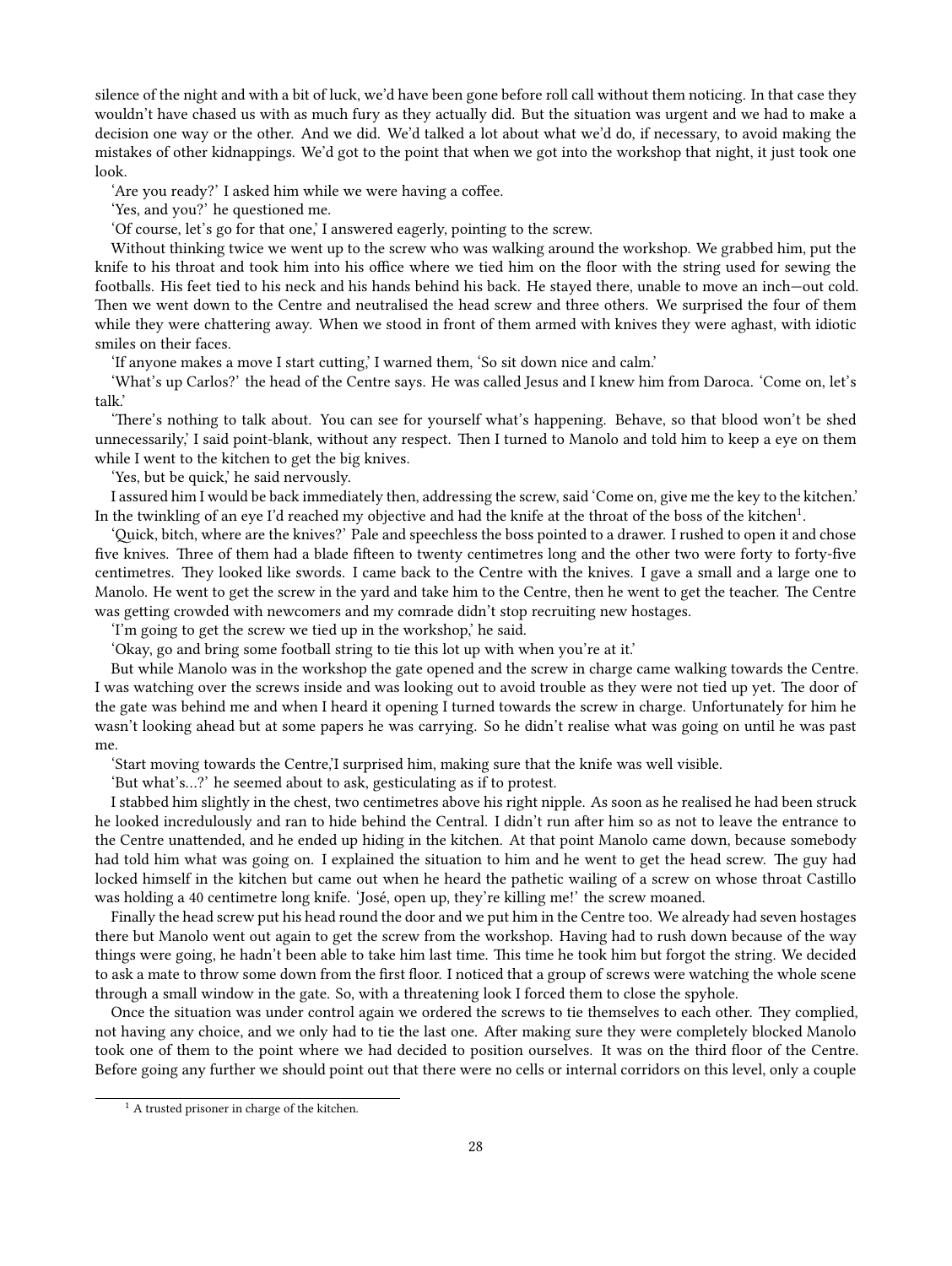of small storerooms and a corridor that went round the Centre. In the middle there was a drop of ten or twelve metres. It was an impregnable position, which couldn't be stormed without us first liquidating all our hostages.

Manolo went up to this lookout point with a screw and after tying a piece of string round his neck, attached him to the bannister. He forced him to cross his feet, and after tying them together, he doubled the knot at his hands. As soon as he'd finished with the first screw he asked me to send him another one, and repeated the whole tying-up ceremony. And so on, to the last one, with whom I also went up. I had got hold of two walkie-talkies and once we'd done tying them up, we called the main gate. It must have been about five in the afternoon. From that moment the pyschological battle had begun.

Our first contact was with another head screw, nicknamed El Pistolero. I was in charge of negotiations. Manolo just butted in at times to call them sons of bitchs and other stuff like that.

'Who am I talking to?' El Pistolero asked.

'It doesn't matter who you are talking to,' I answered. 'What matters is that you listen carefully and, more important, that you do as we say.'

'What are you trying to achieve?'

'For the moment I'm putting you on to one of your colleagues so that he can explain the situation to you. But you can start contacting the County Commissioner. Here is the guard in charge, José Sanz.'

I then passed the walkie-talkie to the guy but before pressing the button I warned him, 'Tell him what's going on and watch it.' He nodded.

'I'm José Sanz. Listen, they have eight of us up here, all tied up. It's a very tricky situation. I'm wounded, even if it doesn't seem to be too serious. They are two inmates and they are armed with kitchen knives.'

'Are you sure you are alright?' El Pistolero asked.

I answered, 'Yes, he's fine. As soon as the Commissioner arrives, get him to contact us. As for the Governor, he'd better hurry up. Things will get very dangerous if we lose our temper, get it?'

'The Warden has been alerted and he's on his way. We are trying to contact the Commissioner,' he tried to calm me down.

'Right, I'm cutting off all communication until the Warden gets here,' I said, putting an end to the conversation.

Then I turned to Manolo and asked how he was feeling. He said he was feeling great. He was actually a bit excited and every now and again would deal out a few slaps to the screws at random. All the same he didn't miss anything. I liked his coolness and was happy to have such a comrade for an undertaking like this.

'Esteve, can you hear me?' said a voice from the walkie-talkie.

'Yes. Is that the Warden?' I asked.

'No,' the voice replied. 'I'm the psychologist. Can we talk?'

'Very well, smart-arse,' I said pretending to be very angry. 'Look here, just think, between my comrade Manolo and myself we've done nearly 30 years' prison. Do you know what that means? What do you want, idiot? To psychoanalyse us? Or maybe you want to tell us a fairytale? Get lost, motherfucker, the Warden had better hurry up. Otherwise the party's about to begin.'

'The Warden's coming right away, Esteve,' the psychologist explained frantically. 'I just wanted to talk to you.'

There was a moment of silence, after which we heard a different voice.

'Esteve, Esteve, It's me the Warden. What is it that you want?'

'We want to make a scene out there,' I said.

'I assure you that I'm ready to authorise your transfer to hospital immediately,' said the Governor.

'I guess you didn't get it. We don't want to go to hospital. We want to go out. So, find us a helicopter.'

'No that is impossible,' he interrupted.

'Alright,' I said pretending to agree reluctantly. 'We'll take a car. But don't say no. We've already accepted your refusal of a helicopter and we won't accept any more. Do you get it?' I shouted.

'Yes, I understand Esteve. But I need to hear from the Justice Department first.'

'Alright,' I accepted. 'But meantime we want to talk to the Commissioner before half past six. Call us when you get news but don't forget the deadline.'

I cut the communication and started to analyze the situation with Manolo. We were still in a state of controlled euphoria. We were well aware of the danger we were running into, given that we had no intention of surrendering following a negotiation. It was clear that we'd either achieve our goal or we'd kill all our hostages one by one. And we had eight of them. Every time I think about these moments I'm always surprised by the lucidity, serenity and clarity of mind we had at that moment, when life was hanging by a thread. Also, our hearts were pumping hard and the adrenaline was producing a pleasant sensation.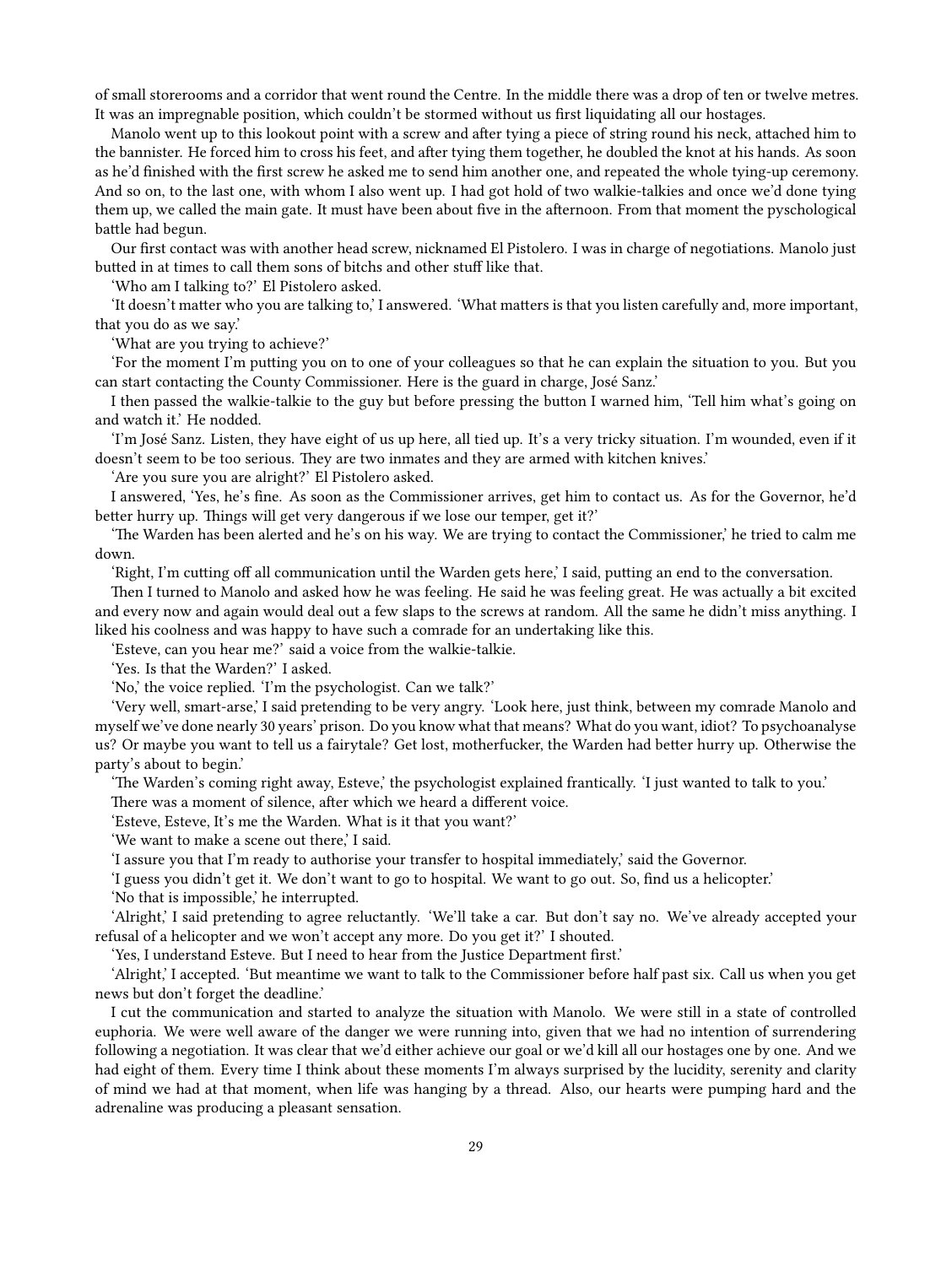We asked for water and some fellow prisoners brought us some bottles of it, coffee and cigarettes. They demonstrated their sympathy and solidarity with our action constantly. Cynicism was the order of the day.

The same prisoners let us know that the lights in the yards, on the roofs and on the walls had all been switched off, and that a huge number of *picoletos* were positioning themselves on the roofs. It was now a quarter past six in the afternoon, so I called the main gate.

'Gate, can you hear me, Gate? Hurry up, answer somebody!'

'Yes? I'm the Vice-Commissioner.'

'Where is the Commissioner?' I asked.

'He's busy trying to get in touch with the Governor in Madrid.'

'Ah, right, are you taking me for an idiot or what? The Governor should have been contacted and informed about the situation by now. Don't try to play games with us if you want things to work out. Stop your tricks and put the lights on in the yards and on the roofs immediately. As for the cops positioning themselves on the roofs, they'd better not do any bullshit or we'll start slitting throats,' I threatened firmly.

'We're going to put the lights on', the Vice-Commissioner answered. 'But there aren't any policemen on the roofs.'

'Don't tell lies, because that's stupid. And remember that time is running out for the Commissioner to get here,' I said, laughing to myself. 'You have only five minutes left.'

I discussed it with Manolo and we both agreed to give them some more time. This time it was Manolo who said in a nasty voice: 'Listen son of a bitch, we've moved the deadline to a quarter past seven. But stop messing about. We're not putting it off again.'

Manolo was considered a dangerous crazy guy in Huesca because of the various fights he'd been involved in while he was in Category A there. This image was so fixed in the screws' minds that throughout the kidnapping both the hostages and their colleagues insisted through the walkie talkies that I try to keep him under control. He really got them into a panic. This was a great advantage because it made our threats more real.

But, let's get back to where we were: at seven they asked us for more time and we gave them until half past. We also freed a hostage. The teacher to be precise. We untied him and let him go to explain the situation. This would have a positive effect for us at a psychological level. The teacher jumped down the stairs three steps at a time, perhaps he was afraid that we might change our minds about what we'd just done.

Following this liberation they must have thought that it was just one of the usual kidnappings. That played in our favour, as you'll see in a bit. Meantime they were beginning to play with us. First, they didn't respect the second deadline and we let them feel satisfied with that. Or, at least, we let them stew in their own juice. The Commissioner didn't turn up, even though I was sure he wouldn't be far away. With every minute that passed they felt psychologically stronger seeing that we weren't carrying out our threats.

Around half past seven we decided to show our indignance. We launched a series of insults through the walkietalkie and let the hostages speak to implore them to get the Commissioner to come. That was when they told us that the Commissioner's secretary was going to talk to us.

'Listen, I'm the Commissioner s secretary,' a flat voice said.

'Well, what's your dear boss up to?' I answered.

'He's on his way. He was close by when we let him know,' he said as an explanation. 'He's late because of the traffic.' What a nerve, listen to what he's saying! Traffic in Huesca! Then he suggested coming and talking to us.

'Okay, but you must come in alone and stay at the Centre. We can talk from there but I repeat, you must come alone,' I warned.

Not five minutes had passed when the guy turned up at the Centre. He must have been little more than forty and didn't look very like a secretary. Our discussion was very short. I was sure the Commissioner was not far away and both Manolo and I were beginning to tire of their game.

'I'm not swallowing that story about the traffic,' I greeted him.

'I can't give you any other explanation because there isn't one,' he answered without losing his composure. 'If you tell me what you want I can inform him with the telephone in the vehicle that is bringing him here.'

'You listen to me,' I said, pronouncing every syllable. 'The Commissioner had better get a move on because if we don't hear his voice in 15 minutes we will hand over the first corpse to you.'

'Keep calm, don't do anything rash,' the guy said.

'Go away and don't forget to report what you've seen,' I dismissed him. But before he went that guy had the chance to hear Manolo shouting, 'Your shit of a boss had better come soon,' my comrade growled.

The man claiming to be the secretary finally went and once he was out of sight a friend of ours told us that the guy was a captain of the Huesca *Guardia Civil.* I immediately called with the walkie-talkie.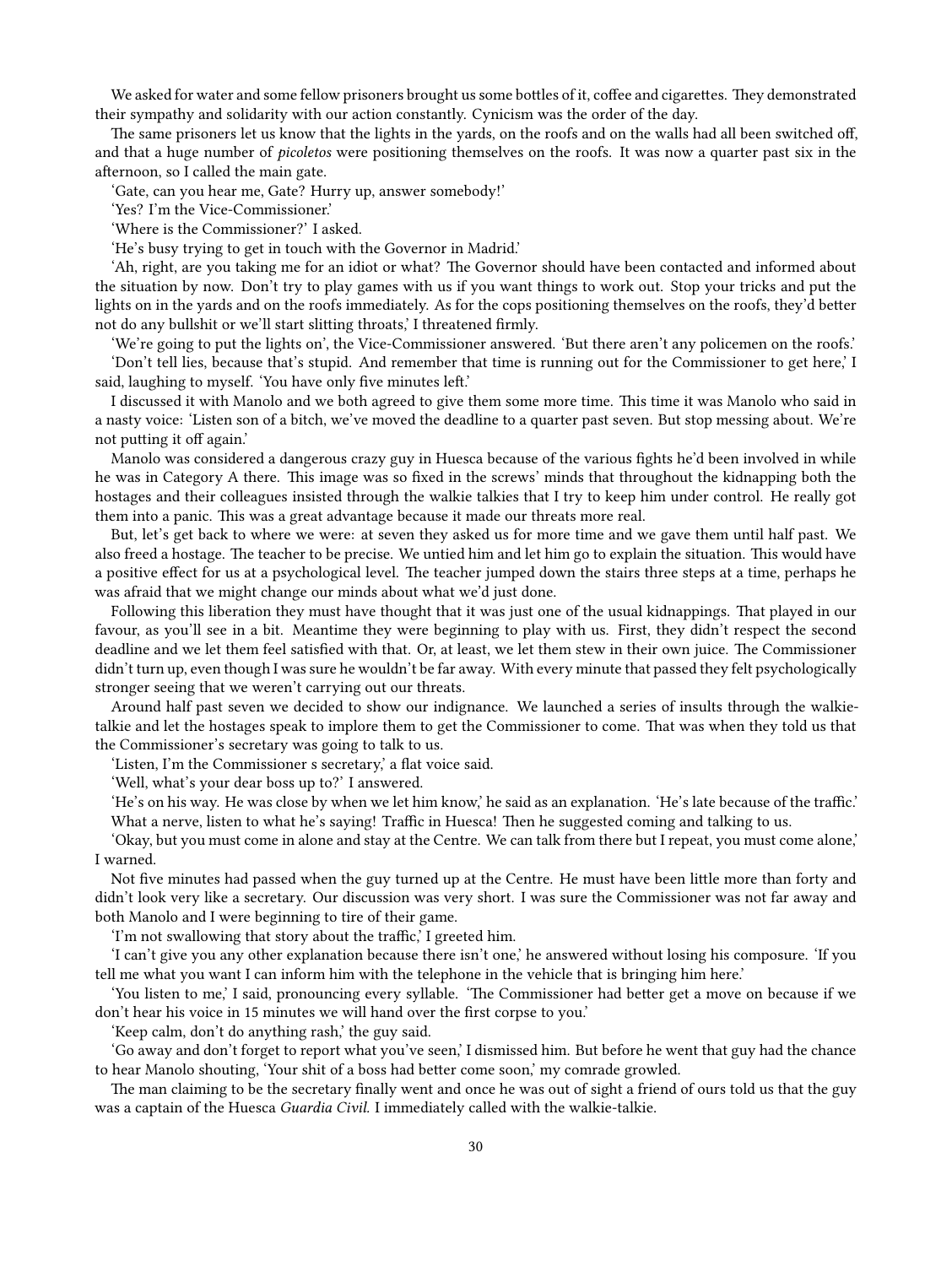'Gate,' they answered.

'It's the Gate here, what do you want?'

'Pass me the Commissioner's secretary,' I said, careful to stress the word 'secretary'.

'Wait a moment, he's just coming,' he answered.

'I want to ask you a question,' I said, recognizing his voice at the other end of the walkie talkie. 'When a captain of the Guardia Civil gets promotion, what grade is he promoted to?'

'I don't understand you,' he answered after a short silence.

'For a captain of the *picos* you are quite stupid. You didn't fool anyone. Anyway, at least you'll have realized how difficult it is to attack us, haven't you?'

'I can't hear you very well,' he tried to feign.

It was from that moment that they started playing with the communication. They didn't realize that they were doing something stupid. They had relaxed on a psychological level because, in spite of our threats, nothing was happening that was any different to other cases in the past. So, when they found themselves faced with the inevitable all their ideas and hopes went to pot.

It was just past eight o'clock when, after various attempts to enter into communication and make the screws shout a bit, the Commissioner started speaking. He began by saying that the batteries of the walkie-talkies were going down and that the Commissioner of the region hadn't arrived yet, but he was nearly there.

'Listen,' I reminded him, 'we want you to put your dark green Peugeot 505 turbo-diesel with Madrid number plates outside the gate with a full tank'.

'I can't do that without authorisation from Madrid,' he tried to insist. 'Try to understand, I don't have the power to do that.'

'Stop making excuses and don't forget that the lives of seven of your screws are at stake. We don't give a shit if we die in the attempt; that said, we don't care about killing your screws either,' I poured out in one breathe.

Then I turned to Manolo, keeping the walkie-talkie on so that they could hear, I said, 'My friend, as expected it seems that we need at least one dead body.'

'All right, no problem. Let's send them a corpse to give them a shock,' my comrade answered.

The hostages looked freaked out when they heard us and they all asked me to let them talk to the *doble*. I let them speak one by one and beg their colleagues to save their life. They were cursing everybody, but the worst insults were aimed at the Commissioner for being late.

When they finished I started speaking again,

'If the Commissioner doesn't arrive in two minutes we'll deliver the first body. Understand?'

I didn't get any answer and repeated: 'Did you hear?'

Still not receiving an answer I turned to Manolo:

'These arseholes think we're joking. They still don't believe us, amigo. So there's no time left. The moment has come to send them a corpse.'

'Whenever you like,' Manolo answered.

'Well, this is it. The two minutes' deadline has well past.'

I switched on the walkie-talkie and shouted:

'Gate, motherfuckers. I know you can hear me. If the Commissioner is there he must come now or the party will begin.'

Still I got no answer, so I just added:

'Very well, you shits, you asked for it.'

No sooner said than done, I left the walkie talkie on the ground, picked up one of the short knives and went towards the head screw. He was following the succession of events, his face a picture of terror. Without a word I stabbed him first in the right side, just above the liver. With the blow he started screaming. The other hostages also exploded into screams and shouts all together. Most of them were crying in desperation. I had hit the head screw with such force that I cut my index finger with the steel point sticking out of the blade.

'Ouch, you shit. Ouch, you're killing me,' the head screw screamed.

At that point I saw red. I stabbed him in the chest and neck 15 or 20 times. My thrust and force was so strong that the handle broke off the knife and the blade stayed inside his body. But that didn't stop me. I took another knife the same size and kept on stabbing him. Finally, when I got tired of stabbing him with that knife I took a forty centimetre one that looked almost like a sword and struck him with the blade in the back of his neck and on his forehead various times, as if I was chopping him with an axe.

'Die once and for all, motherfucker!' I shouted at him.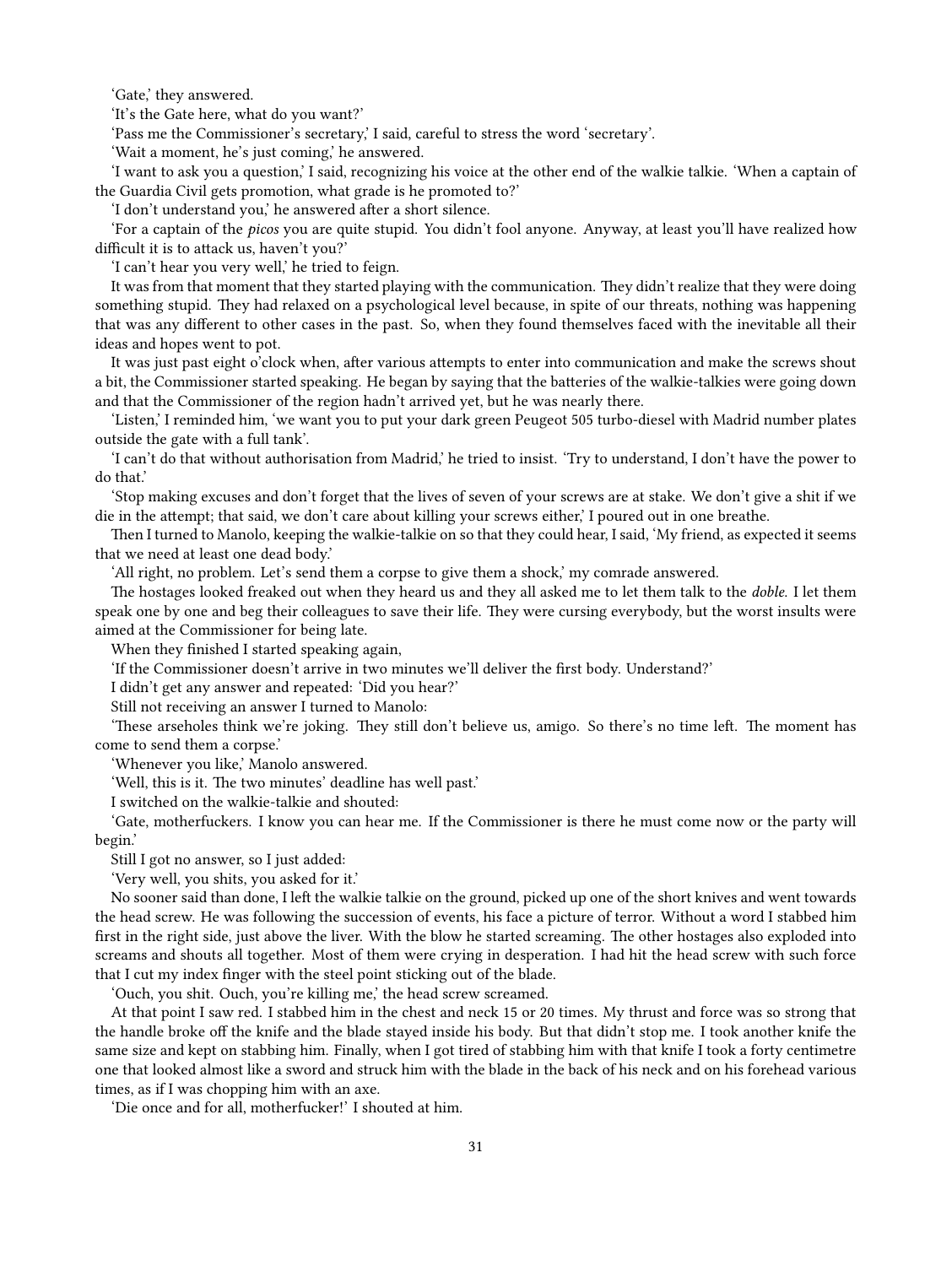The cop was biting the knife to try to stop it and he still had the courage to fight back, until he passed out.

'You want to kill me? You shit, you want to kill me!' he repeated.

In actual fact, when they realised we were going to kill them, the other screws started screaming louder than the one that was being stabbed. I don't know if it was out of compassion for their colleague or just fear.

Once I finished the stabbing, I pushed him under the banister to throw him into the void. The other screws begged me hysterically not to do it. I was about to cut the rope that was keeping him tied to the banister by the neck so that he would fall because of his own weight as, having his feet on the ground he wasn't hanging, when Manolo said, 'Pull him up, Carlos. This guy,' and he pointed to Jesus Mata, the boss of the Centre, 'has promised to let us have the car if we don't throw him down.' I took the cop by the belt and lifted him up. When I let him go, he hit his head against the banister and must have broken his jaw because you could hear something breaking. He lay there with his head on the banister, like a rag doll.

I took the walkie talkie and called the gate.

'Gate, you wanted a body? Well, you've got one now. I've just bumped off the head screw and if you don't stop playing around with the communications and the Commissioner doesn't get here right away, we'll execute another hostage.'

'Esteve, calm down,' they said on the walkie talkie. 'The Commissioner is almost here, he'll come and talk to you soon' The prisoners, for their part, got very excited at the sight of blood. While I was stabbing the head screw they were shouting all together: 'Kill him! Kill him! Kill him!' When it was over, there was a round of applause. I asked them to bring me some stuff to treat my wounds and a couple of prisoners went to the infirmary to fetch it.

It turned out that when all the confusion started, one of our comrades named Sebas was having a visit. These visits took place in the perimetre area, so he was still outside. After consulting me on the matter, the Warden sent him to talk to us. That was before the stabbing. We talked. He told me about the massive mobilisation of cops at the Gate and said that he was sure that he hadn't seen the Commissioner outside, even though he had never seen him before. I asked Sebas to go out again and tell the cops that we wanted a car. When he got back I had already done in the head screw. He told us that they were waiting for Asunción<sup>2</sup> to arrive and asked me to let him take away that rag doll of a stabbed screw.

'What for? He's already dead,' I said, astounded.

Then the boss of the Centre butted in,

'He's still alive, Esteve. I've just seen a spasm. Let Sebas take him away, please. If you do, I promise you I'll make sure you get a car even if I have to come to blows with the Commissioner, the prison Warden or his fucking mother.'

I saw that Manolo nodded in agreement so I also accepted the deal, 'All right, take him away Sebas. And tell them outside not to do anything stupid.'

'Don't worry friend,' he answered. 'I think you'll make it because they are really shitting themselves.'

Then, with the help of another prisoner, a Madrilian called Eduardo, they lifted up the head screw and carried him away. Of course, after massacring him I doubted whether he would be able to survive. I'd given him up for dead, otherwise I wouldn't have let them take him away.

I heard on the radio that when he arrived at the hospital he had a broken jaw, more than thirty stab wounds and a pulse of six beats per minute—number four intervened. He was tough, that son of a bitch—number ten commented.

Right, let me carry on with the story eight continued. As soon as he was pulled through the door they called me with the walkie talkie to tell me that the Commissioner was there and was about to come in. He came in, accompanied by another two personnages who introduced themselves as a government envoy and a representative of the Popular Party, whose role in the event I didn't quite understand.

The dialogue with the Commissioner was a disaster. Faced with our resolution, instead of coming to an agreement the guy wanted to show off how tough he was, saying he refused to talk to us unless we calmed down. He told us he wouldn't authorize a car, at least not immediately.

Manolo jumped at his words and pointed the knife at the throat of a hostage. And as he pushed the blade against the throat he screamed at the Commissioner:

'If you won't see reason, I'll cut his throat.'

But the guy said that he didn't intend to carry on like that and that he was going to go. Manolo and I started insulting him. People started hissing at him and even a few screws hurled some obscenities at him. But the Commissioner kept his word and went away. We were disappointed because from the start we had counted on the Commissioner being the one to facilitate our exit with his authority. Things being the way they were, we decided to put the pressure on

<sup>&</sup>lt;sup>2</sup> The general secretary of the prison system.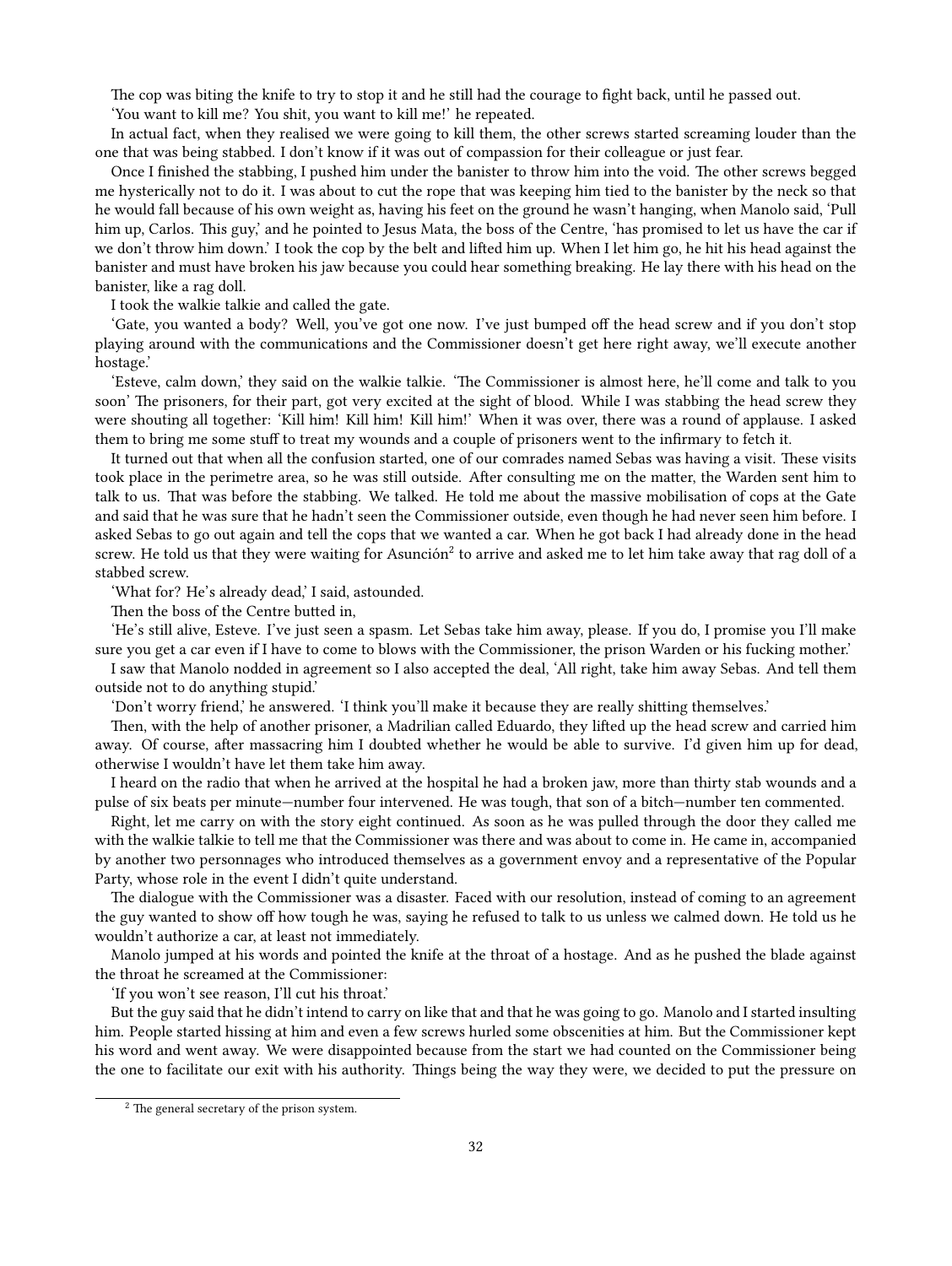exclusively through the *doble*. And to up the ante we let the boss of the Centre go. We were banking on his word but, above all, we were banking on his colleagues who were still in our hands. We were sure he would try to seek the support of the squad in order to put pressure on the Commissioner.

Before he left I said to him clearly:

'Remember that five of your colleagues are still with us. If we are refused a car we'll kill them one by one.'

'Sure, I promise you that you'll get out of here with the car.' Then, turning his colleagues, he tried to reassure them: 'Don't worry, I'll get you out of this situation.'

'We trust you, Jesus. Don't let us down,' some of them managed to whimper.

As soon as he was freed, he made contact with us through the walkie talkie. I asked him to send me Sebas and to let me speak with the *doble*.

'Yes?' asked the director again.

'Listen to me, get a car ready for us if you don't want this to end in a bloodbath,' I threatened.

'I'm waiting for permission from the Secretary General of the Prison System,' he answered.

'Look, I don't give a shit about Asunción,' I snapped. 'We don't want to wait any longer, get it?'

'Mr Asunción is on his way,' he insisted. 'Please, wait for him to get here.'

'We'll see. Call Jesus Mata, the chief of the Centre,' I said.

'What's up, Esteve,' Mata answered immediately.

'You know the situation better than anyone I said. So, sort out the car in half an hour or we'll hand over another dead screw. We won't give you any more time. Either you give us the car in half an hour or we'll do a repeat of what happened to the head screw,' I said.

'Don't worry Esteve. I'll manage to get a car for you even if I have to mobilise the entire team of guards.' 'Right then, we're waiting,' I replied impatiently.

I hadn't even put down the walkie talkie, when Manolo called me. 'This guy is collapsing on me,' he said.

It was true. The screw that Manolo was pointing the knife at was losing consciousness in his arms, while his face was changing colour. From blue to purple. He was having a heart attack.

'Gate, Gate,' I called nervously through the walkie talkie.

'Gate here, what do you want.'

'One of the hostages is having a heart attack. Send us a doctor if you don't want the guy to kick the bucket without us even having to stab him.'

A long, intense and seemingly interminable silence in the communication followed, until after a while I heard the voice of the boss of the Centre again.

'Esteve, it's Jesus Mata. Do you give us your word that you will respect the doctors?'

'We give you our word,' I answered. 'Don't worry as soon as they finish with the patient they'll be allowed to go, no problem. But they'd better get a move on otherwise the guy will be dead.'

'The doctor, the medical assistant and Sebas are coming now', he answered.

A few minutes later two doctors, the ATS assistant and Sebas, along with Eduardo, the other prisoner who had come earlier, came up the stairs. When the door was opened the doctor, who was carrying the oxygen, came running. That same morning I had had an argument with him and coming face to face with me now he was shitting himself. He probably thought he was going to pay for it, the faggot. So we had to send Sebas back down to pick up the oxygen cylinder.

While the doctor and the assistant tended the man with the heart attack and another with tachycardia, I started speaking to Sebas, who always collaborated totally. He said he thought we'd won the game because he had seen the *doble* just go out to fill up the fuel tank of his car to put it outside for us. Our fellow prisoners said the same because they had seen the *doble* on television moving his car. The news was also broadcast on the radio. I put on the earphones and heard from a local radio station that they were clearing the road up to the prison to leave the way open.

'Sebas, when they bring the car I want you to check the main door for us before we go out to avoid any unpleasant surprises. Will you?' I asked him.

'Yes,' he answered categorically. 'Don't worry, if they are setting something up for you I'll let you know.'

'Anyway, if they shoot our heads off out there I'll die in the street fighting for my freedom,' I said full of pride.

'Don't worry my friend, you're going to make it,' he encouraged me.

At that moment the walkie talkie rang again. It was the boss of the Centre. 'Esteve, it's Jesus Mata. Let me speak to the doctor for a minute. Sebas must have told you that the Director has gone to fill up the tank of his car, no?'

'Yes, he told me', I answered, 'I just hope he doesn't go over the time limit, it'll be up in ten minutes. Now the doctor is coming.'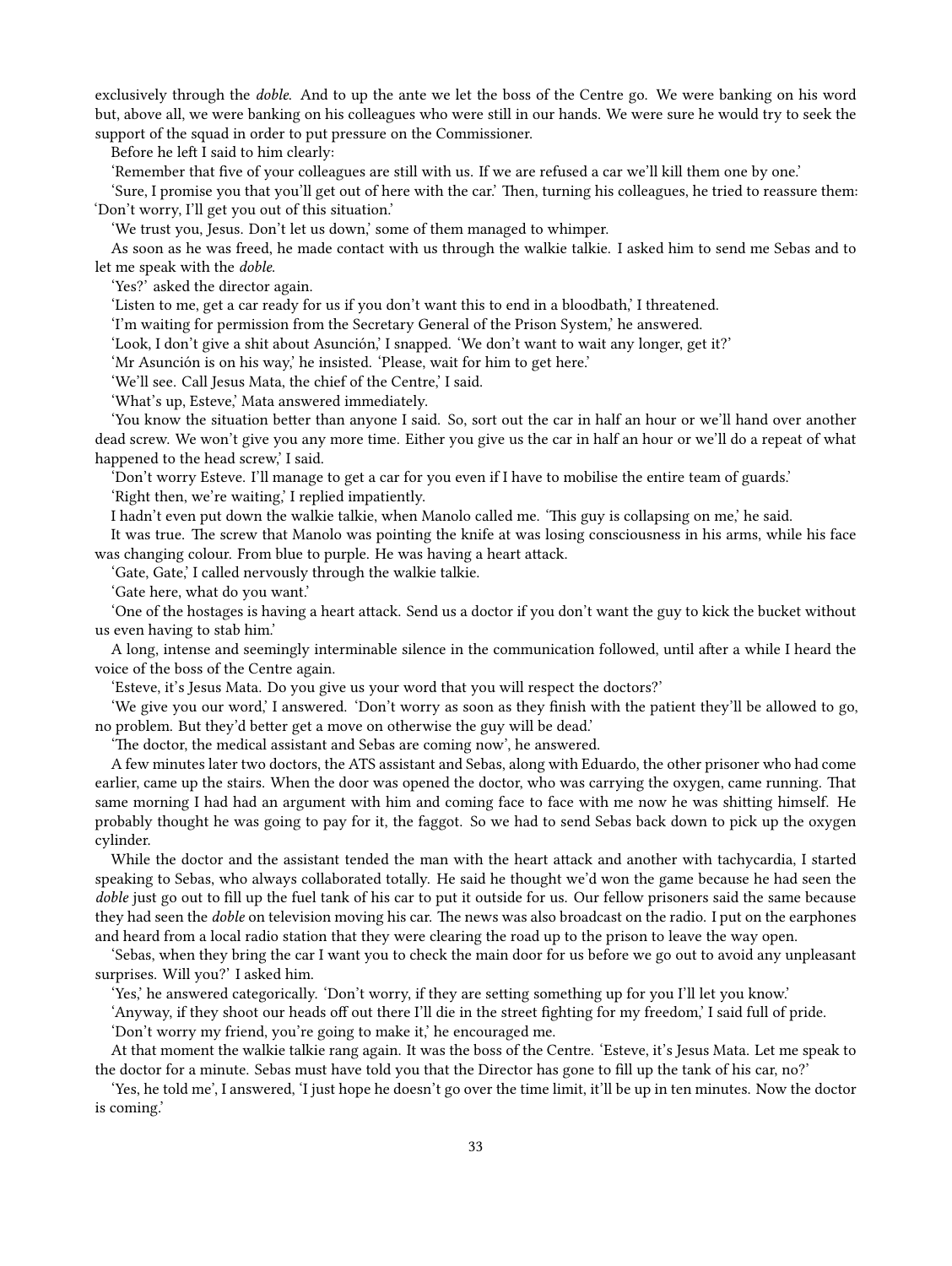I passed the doctor to him.

'It's Xavier,' the doctor said.

'How is the colleague?' Mata inquired.

'He's had a heart attack and we are giving him oxygen. I've given him an injection but he's in urgent need of medical assistance in hospital,' Xavier warned.

'Ask them if they'll let him go,' I heard Mata asking. I took the walkie talkie and answered myself: 'It's not possible. No one will get out of here until the car is ready and all the doors are open. Time is running out for the deadline, so he can hold on. And if the deadline passes and we don't have the car, there won't be any need for medical assistance. Just the coroner for the autopsy. So, the *doble* had better hurry up.'

'Esteve, don't do anything stupid,' Mata kept up. 'The Commissioner will be here at any minute.'

'I hope so and I hope you're not getting up to something,' I warned. 'Don't do anything to the car and don't play with the gearbox, like they did in Huelva.'

They hadn't finished talking when the boss of the section interrupted.

'Just a moment Esteve. The director is here. Now you can speak.'

'Is the car ready?' I asked.

'Yes,' the *doble* answered firmly. 'I'm just waiting for a communication from Asunción<sup>3</sup> to get authorisation.'

Once again the guy was playing for time.

'No waiting!' I screamed into the walkie. 'Either we go now or we'll do what we said. I want you to put the car outside the main gate, facing away. At the same time you must open all the doors, from the first to the last. The nearest cop stays on the opposite pavement. No tricks, or we'll act accordingly. And don't forget, we're not going to make things easy.'

'All right,' he finally agreed. 'But you must let two agents in so that they can lock up your companions, the other prisoners. Otherwise I can't open all doors you understand.'

'All right,' I conceded. 'But close them between the gates and not in the cells. Let them come now.'

I asked everyone to go to the gates, which they did without any problem. I told Sebas to go to the main door and out to the car to check that everything was all right: doors open and no police around. I also asked him to be ready to open the way for us and to be ready to follow my instructions. 'Okay,' he said, and went down. As agreed with the *doble*, the two screws came in and locked the gates of the corridors with the prisoners inside. After finishing their task the screws went away.

At this point I must remind you that the whole thing had started with the 'tool' who had snitched on Manolo. During the kidnapping I asked him if he wanted to go and kill the snitch, but Manolo let it pass and told me that the most important thing was to get away. If our attempt failed then we'd consider it.

When I reckoned everything was ready I called the Warden.

'Are you there Jesus Mata? We are about to come out with two hostages. Careful, because at the slightest move everything will go to the devil, get it.'

'I get it, but let the invalids out first so that they can be taken to hospital,' he asked me.

'All right. We only need two hostages so as soon they let us know that everything is okay, we'll let the others come down in front of us. They will go with the doctor and the medical assistant. Get Sebas to come to the Centre,' I added.

Sebas came immediately.

'Everything is as you wanted, whenever you like.'

'Right, let's get rid of this lot,' I said to Manolo.

And that's what we did. After the screws went down and started to go out we went down. Going through the first door of the gate I remember a deluge of applause and shouting breaking out, wishing us good luck. A few metres before the wall I asked Manolo to stop there out of range until I got into the car and called him.

'My friend,' I remember saying, 'if they nab me give it to them before they get you too. I'm off.'

I went through the perimetre with the knife well planted on the hostage's throat. After the perimetre there was the last stretch. The car was there with the doors open. Near the car was the boss of the Centre. I saw the guardhouse with the lights off and the door half-open.

'That door!' I shouted. 'I want to see that door completely shut. Mata, stand in front of it.'

The guy did as he was told and went to close it. As I went forward towards the car I could see a police deployment to the right of the prison and opposite the boys of the press having fun like kids, climbing up on to the balconies. I sat on the back seat of the car, dragging the screw with me, and once I was well covered, I yelled to Manolo.

<sup>&</sup>lt;sup>3</sup> The general secretary of the prison system.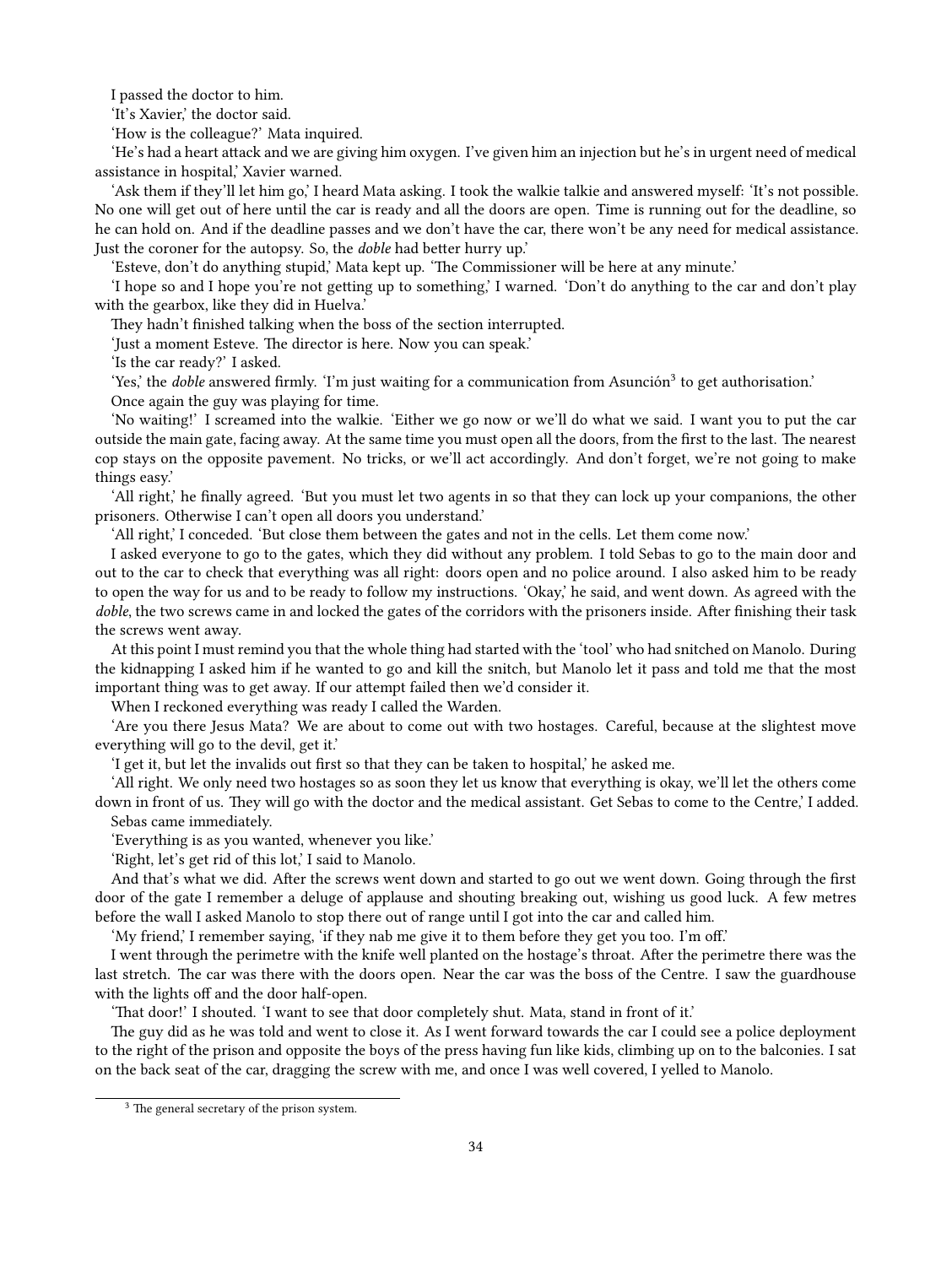'All clear, partner, and mind the guards.'

'I'm off,' I heard him answer.

He was at the wheel of the car in a flash. He started the engine and we went out with the siren screaming, just to take the piss. It was raining slightly when we got through the gate. It was about ten o'clock in the evening. Five or six hundred metres on we came across a control with lots of dazzling lights and full of *picoletos*.

'Friend, I'm going to run them over,' Manolo said without hesitation.

'Go for it, my friend,' I encouraged him.

And as he was changing gear to drive into them, we realized that all the guards had their hands up, except one who was signalling us to go on. They were clearing the way for us! We passed Guardia Civil cars every 500 metres along the way.

We were driving along the N240 towards Lérida and after about eight or ten kilometres we realized they were following us. We expected it, of course. We recognized a Renault 21 and a Ford Sierra. The Renault passed us. It wanted to slow us down, but Manolo knew how to use a steering wheel and overtook them with a dangerous manouver. They tried overtaking us again but we didn't let them pass. Now there were four undercover cars chasing us but Manolo started speeding up and distanced them. We deviated from the N240 towards the regional HU-864 and HU 872 at Fraga. Then we shook them off by taking country tracks. Much later, around 1.30am we dropped off the hostages in a place called Les Borges del Camp in Tarragona.

We tried to change cars at about 2.30am because we had a flat tyre and it was impossible to change the wheel as there was no crick or any tools in the car. I tried to nick a 127 outside a bar in Riudons, Reus, I forced the guy inside to get out by pointing the knife at his throat. The car didn't start and the guy came back with reinforcements. One of them hurled himself at me and I stabbed him in the chest making him fall the ground, stone dead. We escaped from there and shortly afterwards we abandoned the car in a gorge, hidden among the rushes.

We walked along the bank of a stream, moving away the branches that got in our way. I still had enough sense of humour to recall a scene of *Papillon* and for a moment we were in stitches. We went on for about 25 kilometres, walking through streams, marshes and fields. And it never stopped raining.

When we had to cross a road we did it with our hearts in our mouths, at high speed, throwing ourselves into the ditch as soon as we saw any car headlights.

We followed the railway track right to Cambrilis. We tried to find somebody there but it wasn't possible, so we went on our way.

Dawn took us by surprise near Salou. We needed to hide immediately. We spotted a little farm, forced open the door and went inside. We took off our clothes and shoes, which were disgusting, and ate some sultana grapes that were growing in the courtyard. I put on some blue overalls and Manolo some other clothes that we found there. We also found some spirit and some Paternina<sup>4</sup>, which we mixed together and drank in the hope that it would warm us up. I was exhausted and fell asleep. Manolo woke me up, shaking me,

'Carlos, wake up, the guy from the farm is coming.'

I took the knife and we went out to take the guy who was approaching. He was a pensioner who had come to feed the little dog that he kept on the farm. We put him in the house after threatening him with a knife. The man took it all very calmly and collaborated perfectly.

At first we wanted to leave him tied up but when he told us he had diabetes we decided to take him with us, which he himself had asked.

'Okay, we don't want to leave you tied up here and then get done for murder. You drive the car and do what we tell you, okay?' I suggested.

'Yes, yes, all right. Believe me, I don't want to give you any trouble,' he promised.

The guy kept his word.

Before setting off I cut Manolo's hair and beard. That way we looked like two farm labourers with their boss. We got into the car and reached Barcelona. When we got out of the car the man turned and calmly walked away. He didn't report us until he got back to Salou.

We settled in a house that belonged to my mother. We changed our clothes then jumped over a fence and broke into another house.

That night the GEOS stormed three houses in the area: my mother's, and the houses on either side. They were about to storm the house we were hiding in but in the end they didn't do it. The fact that it was locked from the outside with

<sup>4</sup> A kind of cider.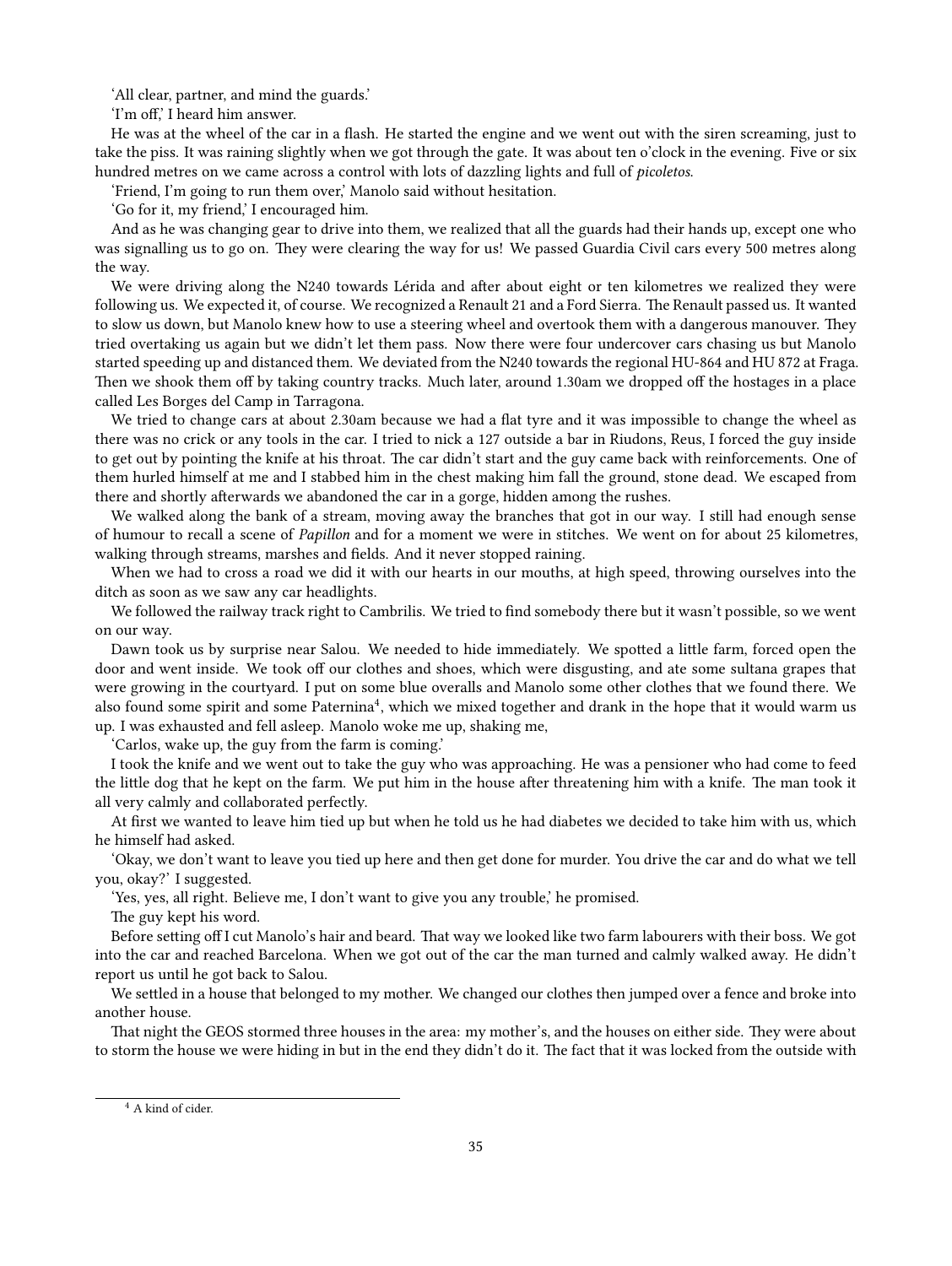a padlock must have convinced them. Nevertheless they surrounded the whole area and all the men had to show their documents to come in and go out.

We feared they would repeat the raid again that night, so we decided to leave the area. Some people helped us to put makeup on and dress up as gypsy women. And with all the impudence in the world we walked right under their noses. After a while, when the police raid was far behind us, I started taking the piss out of Manolo and only stopped laughing to tell him that we had the faces of two great whores. Well, later we sorted ourselves out, but that's the story of the escape. What do you think?

Shit, what a fiend you are—said Six.—You talk about Xosé but you're also a devil at telling stories. One day you'll have to tell us something about when you were in Vietnam, eh?—.

Piss off…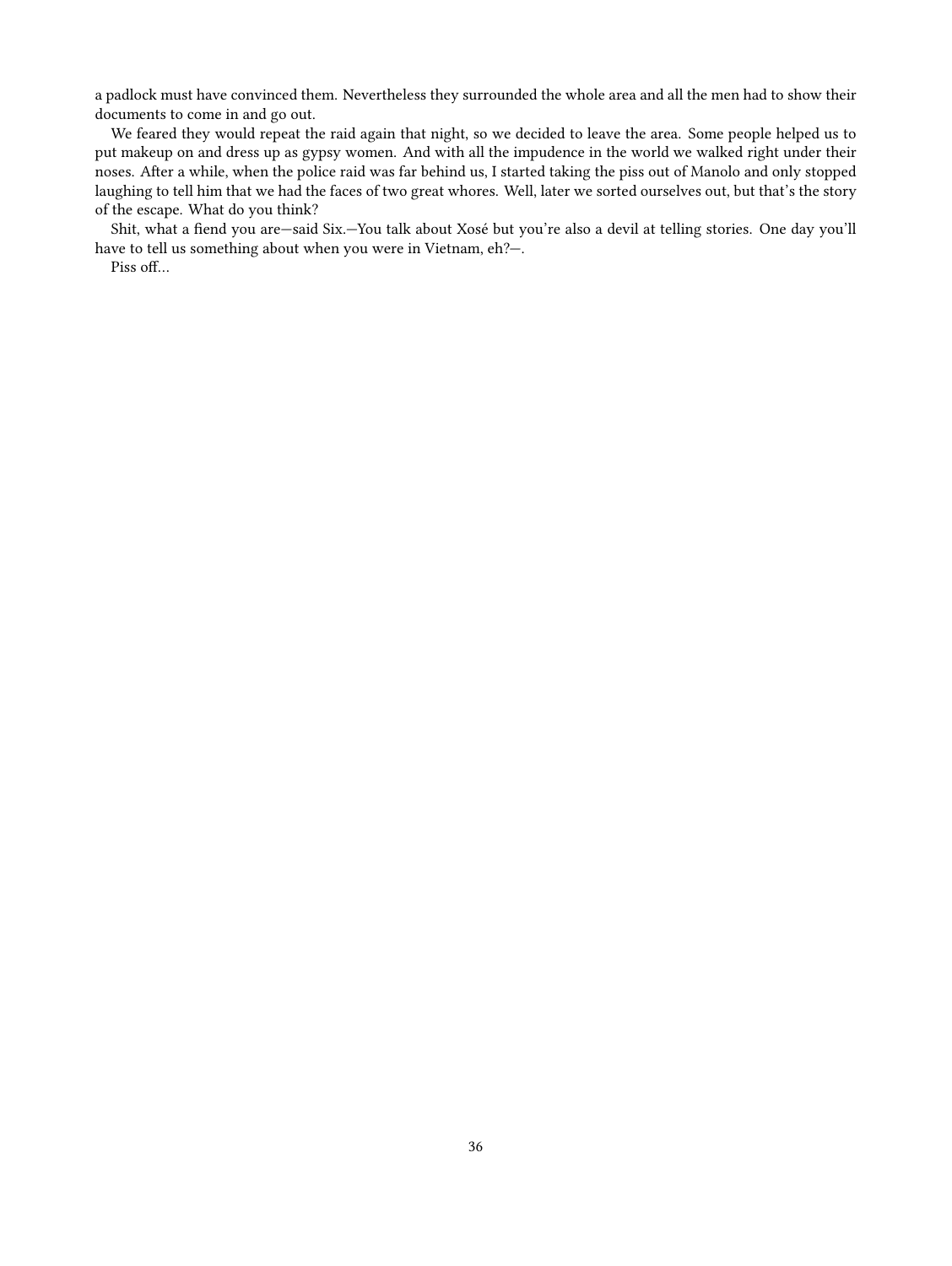# <span id="page-36-0"></span>**Epilogue**

And they carried on, as always, jumping from one subject to another, for hours and hours. Their conversations were usually frivolous and trivial, at least so they seemed to me, though sometimes they went into things a little more deeply and philosophised in their own way.

However, I was deeply moved by their escape stories. They were just a series of thrilling adventures, true, but they deserve to be told because I believe they reveal something more. Their protagonists all had an indomitable spirit of rebellion and a longing for freedom above everything else. And I must emphasize: above everything else.

As for me, nothing could take the place of freedom, other than death. I could not conceive of prison as anything other than synonymous with death. Before meeting these people I had never thought of the possibility of finding myself prisoner. Even afterwards it's still difficult, I can imagine being locked up in a cage but not much more than that. I'd have stopped eating, singing, skipping, in other words—living. Not them.

Later, with fragments of other conversations, I managed to find out how their stories ended.

Number two was recaptured in Córdoba two months and ten days after his escape. He went into a bar, a woman recognized him from the newspapers and alerted the police. He was surrounded by five or six policemen in plain clothes and when they saw he was trapped, they arrested him.

Number six enjoyed his freedom for seventy-one days. One of his accomplices grassed him up, and the house in Granada where he was in hiding was stormed by the GEOS.

Number four was arrested in Utrera on September 1 in the stupidest way. A traffic cop started to get suspicious of him and pointed a gun at him.

Number twelve was arrested as he was coming out of a shop fifteen days after his escape.

Number ten fell on August 28 during a control by undercover police at a bus station in Seville.

Number eight ended up like number six. On December 27 the GEOS stormed the building in Barcelona where he was hiding.

All of them ended up the same way, back in prison. But they didn't give up. They continued to struggle. Again and again. They had escaped many times and they would keep on doing so. They had made rebellion and escape their way of life, their philosophy. They would die for it. They would kill if necessary. But they would never give up. That, never.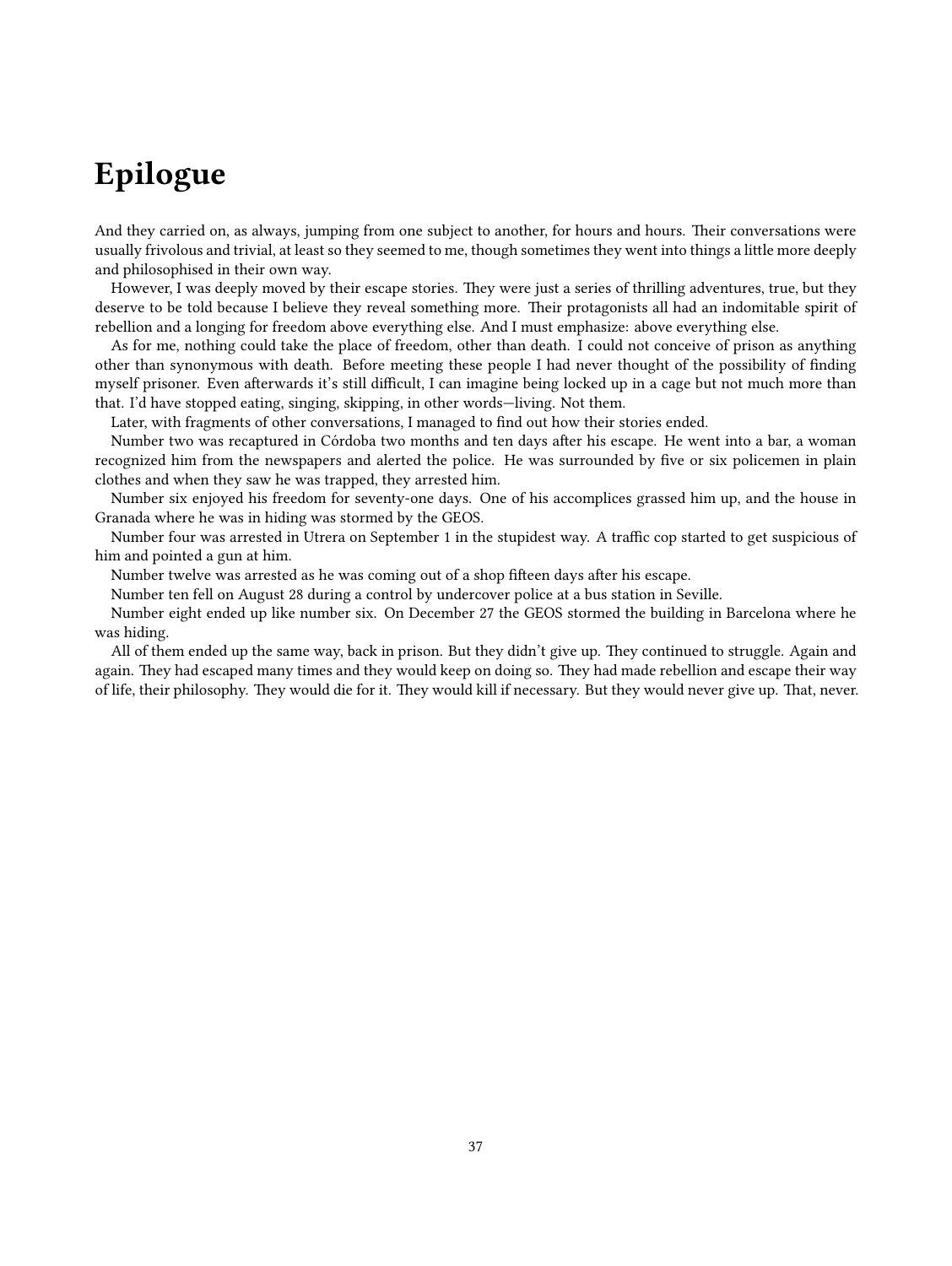### <span id="page-37-0"></span>*The great marathon*

I run and the sun follows me up hill, down dale, my feet are cut and bleeding my saliva dried up long ago. I run night and day, I no longer control my legs lifting up my head I see the horizon far away, there are still many uphill slopes to go. But I know I must continue, that I can't wilt, I must keep on running, they can't catch me. I am running to freedom, I'm the best runner, the first, there's no change, this is my marathon. I started by jumping from the wall of what was my prison, there I rose up, but the road is long, the marathon doesn't end. Everybody is chasing me, if someone overtakes me my race ends. My legs are giving up on me, I need to rest, I need a hideout from where to look around. I'm tired and can't make it any longer, I want to let myself fall down, I want to hand over, I want to stop running. I hear voices in the distance: "We've got him, it's him!" I spring up again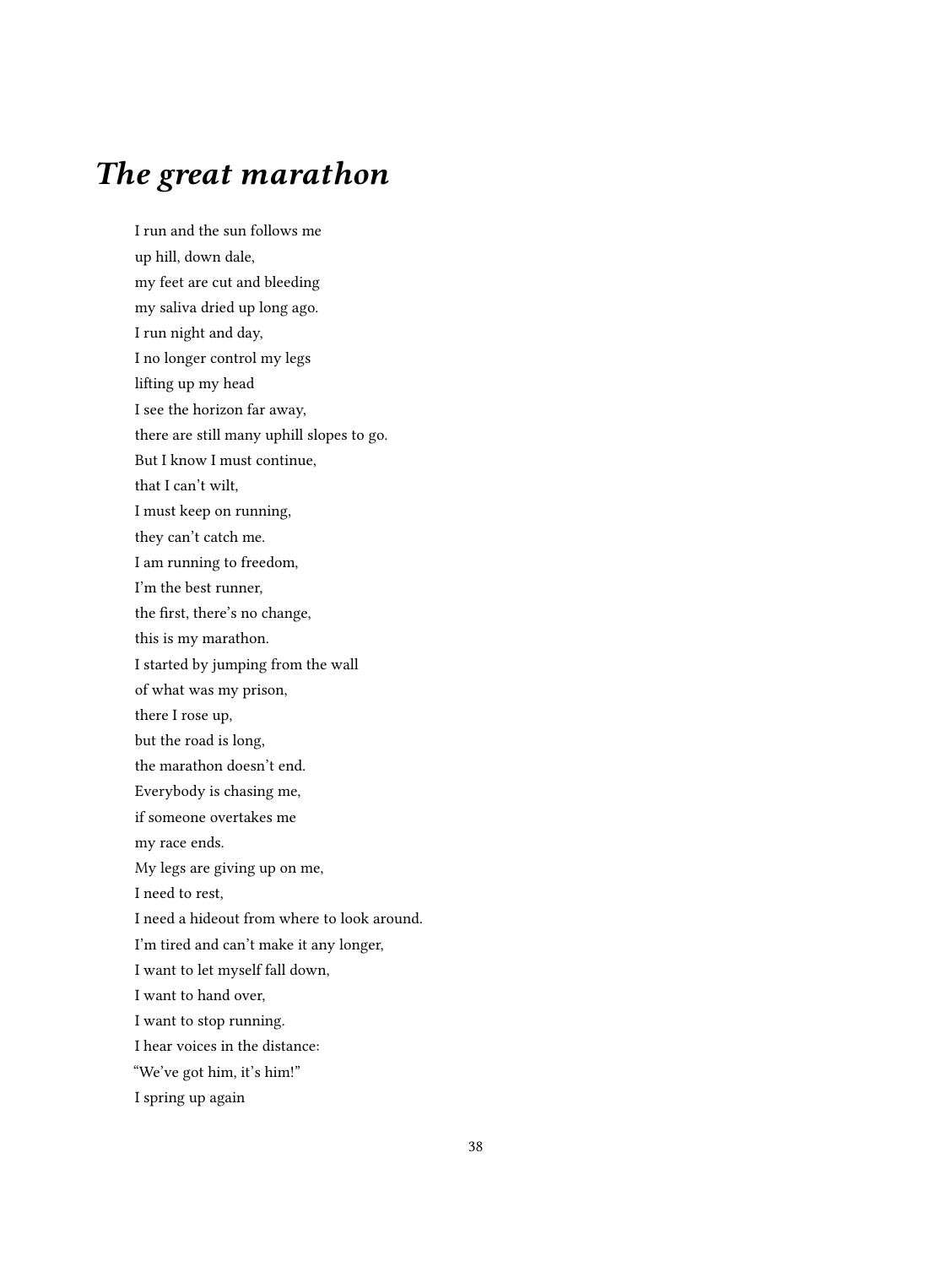and my feet start to fly. There are no chains, I'm the only runner, I won't let myself be caught. But again I get tired I feel I'm not going to win. It's a very long marathon and I'll never make it Since I started running I haven't been able to rest, always looking around always looking behind. With my heart in my mouth and nerves tense, almost without sleeping, I'll always be an outcast, in prison and in the street always like a loser, I'll only be free for as long as my marathon continues.

Antonio Vázquez Vázquez